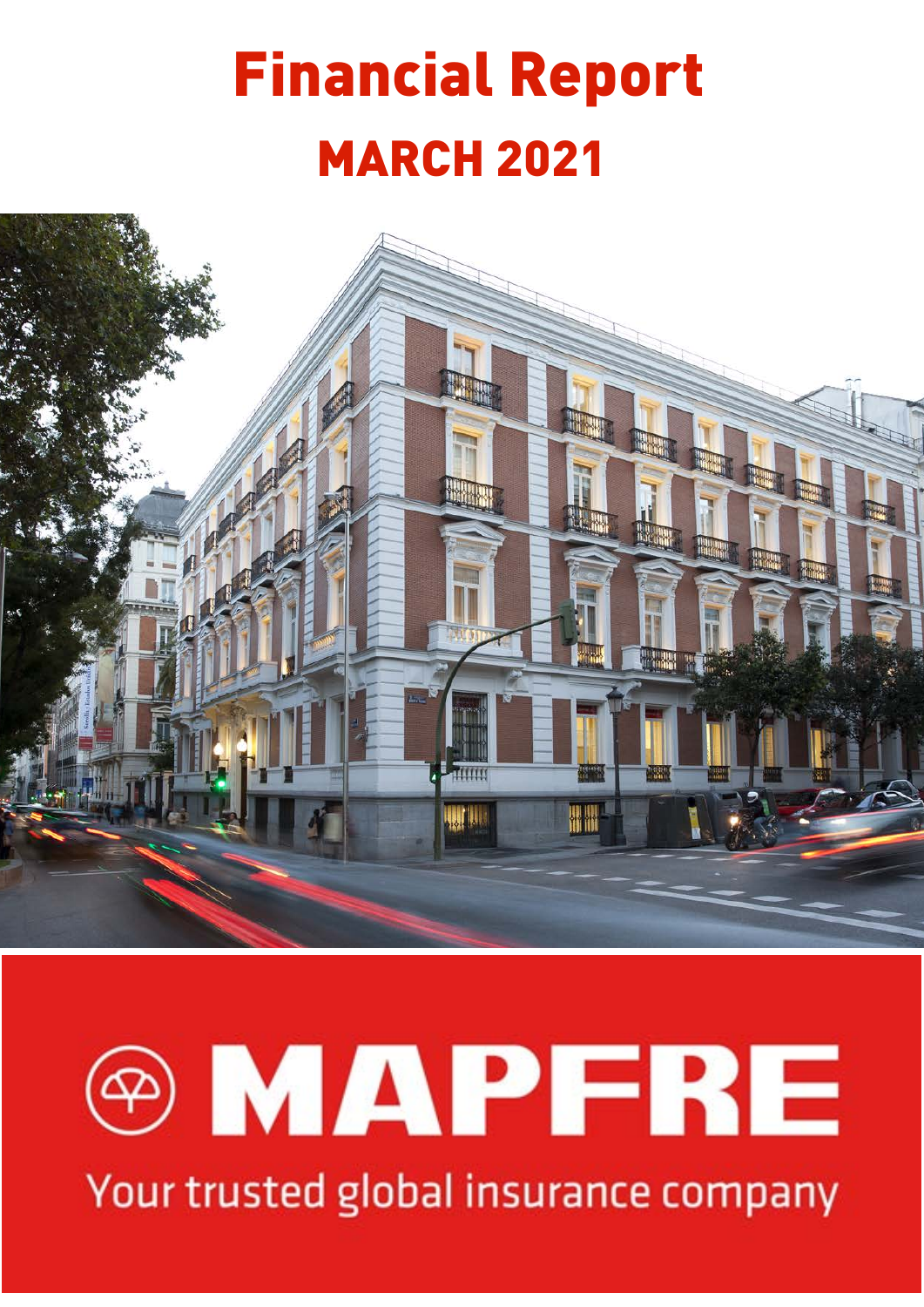# **CONTENTS**

| 1. MAPFRE Group Key Figures                     | 3  |
|-------------------------------------------------|----|
| 2. Significant Economic and Corporate Events    | 4  |
| 3. Macroeconomic Overview and Financial Markets | 7  |
| 4. Consolidated Result                          | 11 |
| 5. Consolidated Balance Sheet                   | 14 |
| 6. Information by Business Unit                 | 18 |
| <b>6.1 IBERIA</b>                               | 18 |
| <b>6.2 BRAZIL</b>                               | 21 |
| <b>6.3 LATAM NORTH</b><br>                      | 23 |
| <b>6.4 LATAM SOUTH</b>                          | 25 |
| <b>6.5 NORTH AMERICA</b>                        | 27 |
| <b>6.6 EURASIA</b><br>                          | 29 |
| <b>6.7 MAPFRE RE</b>                            | 31 |
| <b>6.8 MAPFRE ASISTENCIA</b>                    | 33 |
| 7. Debt & Capital Management                    | 34 |
| 8. Solvency II                                  | 35 |
| 9. Ratings                                      | 38 |
| 10. The MAPFRE Share. Dividend Information.     | 39 |
| 11. Accolades Received in the Quarter           | 42 |
| 12. Events Subsequent to Closing                | 43 |
| 13. Appendixes                                  | 44 |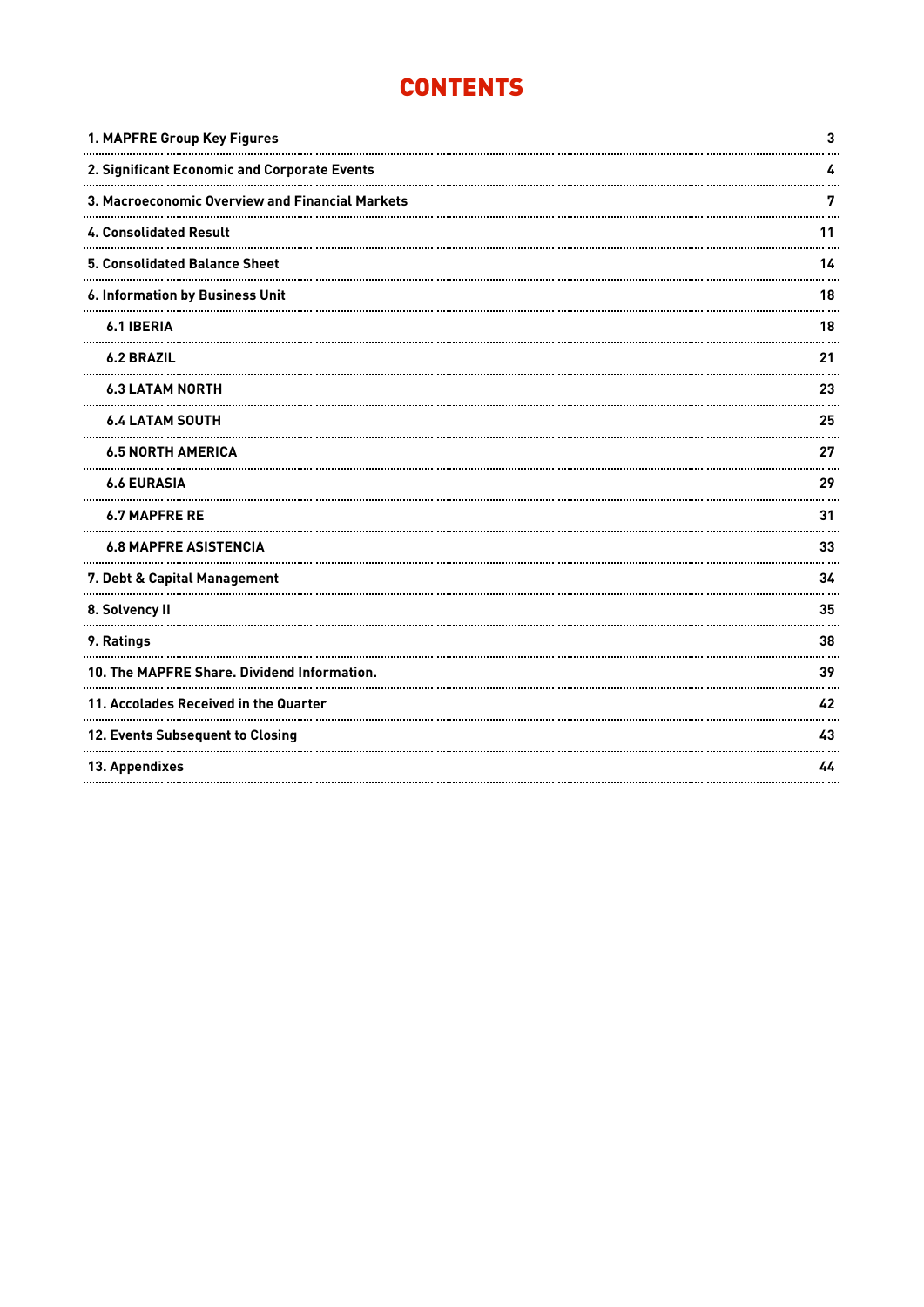# <span id="page-2-0"></span>1. MAPFRE GROUP KEY FIGURES

| <b>ITEM</b>                           | <b>MARCH 2020</b> | <b>MARCH 2021</b> | Δ%          |
|---------------------------------------|-------------------|-------------------|-------------|
| <b>Results</b>                        |                   |                   |             |
| Revenue                               | 7,332.8           | 7,304.0           | $-0.4%$     |
| Total written and accepted premiums   | 6,097.5           | 5,895.7           | $-3.3%$     |
| - Non-Life                            | 4,897.5           | 4,770.0           | $-2.6%$     |
| - Life                                | 1,200.0           | 1,125.7           | $-6.2%$     |
| Attributable net result               | 126.8             | 173.3             | 36.7%       |
| Non-Life Loss Ratio                   | 70.8%             | 66.3%             | $-4.5 p.p.$ |
| Non-Life Expense Ratio                | 29.2%             | 28.0%             | $-1.2 p.p.$ |
| Non-Life Combined Ratio               | 100.0%            | 94.3%             | $-5.7 p.p.$ |
| Earnings per share (euros / 3 months) | 0.04              | 0.06              | 36.7%       |

| <b>ITEM</b>                                 | <b>DECEMBER 2020</b> | <b>MARCH 2021</b>     | Δ%       |
|---------------------------------------------|----------------------|-----------------------|----------|
| <b>Balance sheet</b>                        |                      |                       |          |
| Total assets                                | 69,152.6             | 69,964.7              | 1.2%     |
| Assets under management                     | 55,181.8             | 55,285.9              | 0.2%     |
| Shareholders' equity                        | 8,536.0              | 8,289.1               | $-2.9%$  |
| Debt                                        | 2,993.6              | 2,982.9               | $-0.4%$  |
| <b>ROE</b>                                  | 6.1%                 | 7.1%                  | 1.0 p.p. |
| <b>Employees at the close of the period</b> |                      |                       |          |
| Total                                       | 33,730               | 33,522                | $-0.6%$  |
| - Spain                                     | 11,332               | 11,288                | $-0.4%$  |
| - Other countries                           | 22,398               | 22,234                | $-0.7%$  |
| <b>MAPFRE share</b>                         |                      |                       |          |
| Market capitalization (million euros)       | 4,905.7              | 5,469.3               | 11.5 %   |
| Share price (euros)                         | 1.593                | 1.776                 | 11.5 %   |
| <b>ITEM</b>                                 | <b>DECEMBER 2019</b> | <b>DECEMBER 2020*</b> | Δ%       |
| <b>Solvency</b>                             |                      |                       |          |

Solvency ratio 6.1 p.p.

Figures in million euros

\*Provisional figures; final data will be released in May, 2021

**@MAPFRE** Your trusted global insurance company

# **3** Financial Information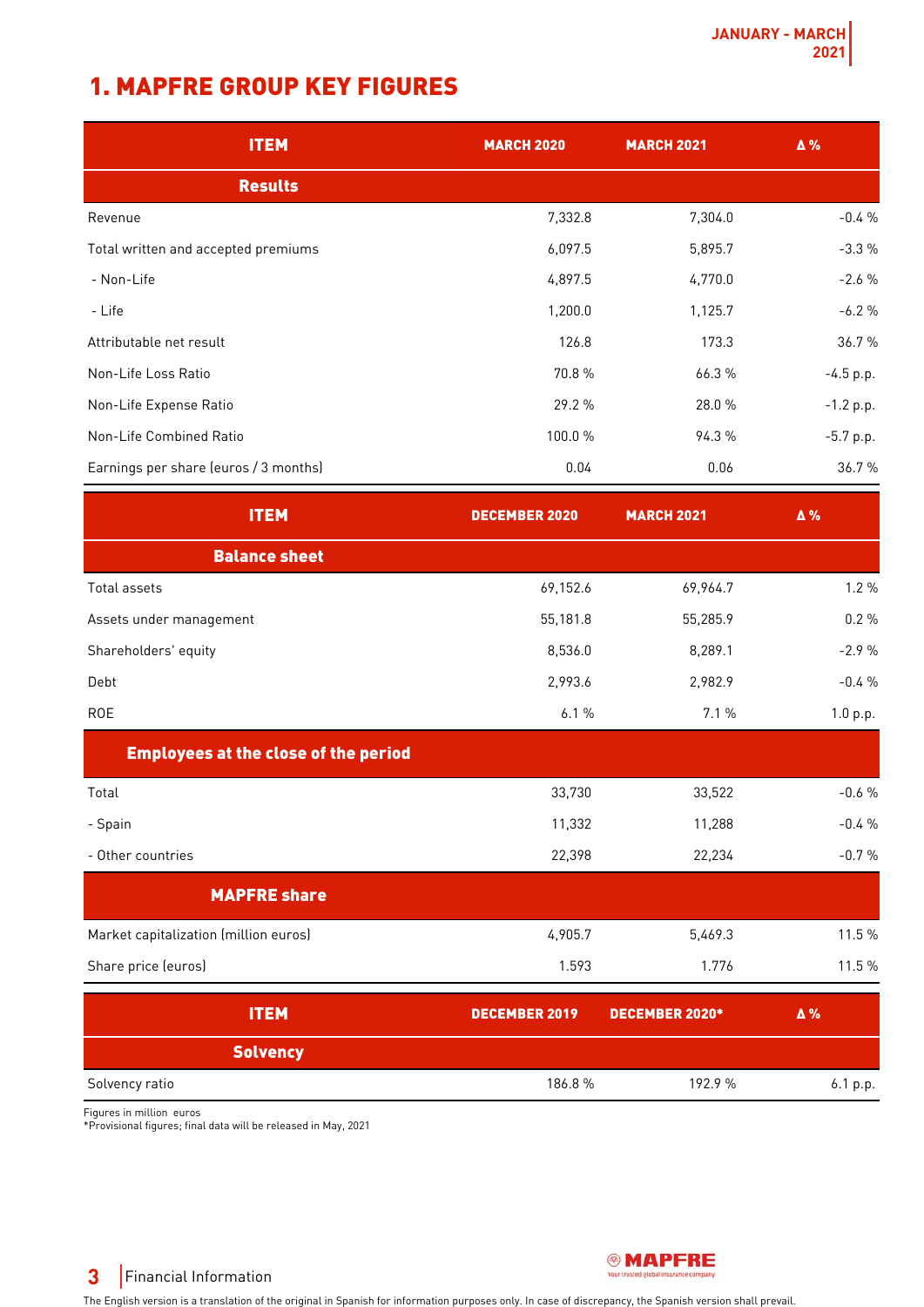# <span id="page-3-0"></span>2. SIGNIFICANT ECONOMIC AND CORPORATE EVENTS

### 2.1 Significant Economic Events

#### **Development of COVID-19 impacts**

#### **Current status of MAPFRE operations**

MAPFRE's activity during the COVID-19 crisis has focused on two main priorities:

- Guaranteeing the health and safety of all employees and collaborators, which continues to be the top priority for MAPFRE Group.
- Ensuring business continuity in order to continue providing the highest level of service to our clients

From the perspective of managing the crisis provoked by the pandemic, despite its impact and the mobility restrictions imposed in many countries, MAPFRE Group has maintained the continuity of its operations and has continued providing service to clients everywhere the Group operates, always complying with our commitment to our clients, as well as with the relevant legislation in force in each country at all times.

At the close of March, the percent of personnel who were working on the premises in the key markets where MAPFRE operates was the following: Spain, 89 percent; United States, 39 percent; and in Brazil, due to the negative development of the pandemic in the country, 100 percent of personnel are currently working remotely.

Advances in the vaccination process have not yet managed to stop the deterioration of the situation on a global level, in part because of the aggressiveness of the new COVID-19 strains. This deterioration continues to make itself clear in Latin America, reaching maximums both in the number of deaths as well as in cases in the majority of the countries in the region. The impact in this region is much higher than the previous year, both in the number of people affected, as well as in the impact on economic activity.

#### **Most relevant economic impacts on MAPFRE's Income Statement**

The following is a breakdown of the most relevant impacts on Group results, at the close of March 2021, as a result of the coronavirus crisis (COVID-19):

Losses:

Losses incurred as a result of claims allocated to COVID-19, by line of business is as follows:

| <b>Lines</b>                         | <b>Amount</b> |
|--------------------------------------|---------------|
| LIFE PROTECTION                      | 47.9          |
| HFAI TH                              | 34.3          |
| RURIAL                               | 9.1           |
| TRAVEL ASSISTANCE (Travel Insurance) | 4.1           |
| <b>OTHER</b>                         | 9.6           |
| <b>TOTAL INSURANCE</b>               | 105.0         |
| ACCEPTED REINSURANCE                 | 4.1           |
| <b>TOTAL ACCUMULATED</b>             | 109.1         |

Figures in million euro

#### COVID-19 Expenses

MAPFRE has mobilized resources and adopted measures aimed at guaranteeing the protection of its staff against the COVID-19 pandemic, as well as ensuring business continuity. The expenses related to these measures incurred by the Group during 2021 reached 0.9 million euros at the close of March 2021.

#### Combined Ratio

The combined ratio by line of business during the first quarter of 2021 is broken down below:

|                              | <b>Combined Ratio</b> |             |              |  |
|------------------------------|-----------------------|-------------|--------------|--|
| <b>Lines</b>                 | <b>Mar</b><br>2020    | Mar<br>2021 | Δ%           |  |
| AUT <sub>0</sub>             | 96.6%                 | 94.2%       | $-2.4 p.p.$  |  |
| <b>HEALTH &amp; ACCIDENT</b> | 98.0%                 | 98.7%       | 0.7 p.p.     |  |
| <b>GENERAL P&amp;C</b>       | 98.9%                 | 91.6%       | $-7.3 p.p.$  |  |
| <b>BURIAL</b>                | 121.1%                | 103.4 %     | $-17.7 p.p.$ |  |
| <b>TRAVEL ASSISTANCE</b>     | 116.6%                | 103.2%      | $-13.4 p.p.$ |  |
| LIFE PROTECTION              | 81.8%                 | 93.0%       | 11.2 p.p.    |  |

To March 31, 2021, there has been an improvement in the combined ratio in Auto due to mobility restrictions. This positive development compared to the previous year is due to the fact that the mobility restrictions in 2020 were not implemented until the second half of March. An improvement in the Burial line can be seen as a result of the decrease in mortality in the population with this insurance coverage, as well as average cost containment, in the first quarter of 2021. On the other hand, the combined ratio of the Life Protection line has increased significantly, mainly due to the high losses from COVID-19 in Latin America.

### **4** Financial Information

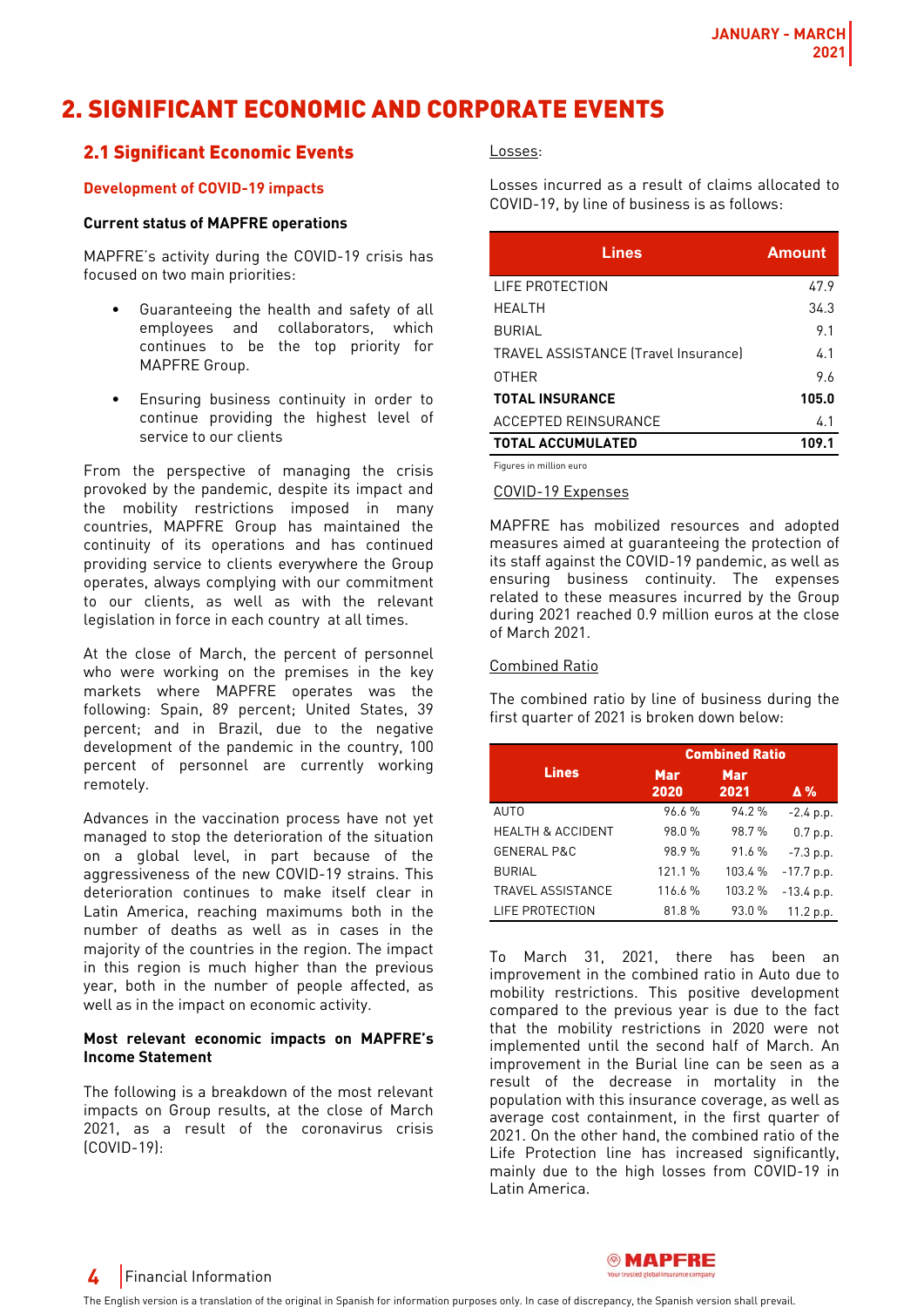### 2.2 Significant Corporate Events

#### **Business Development. Acquisitions and Disposals.**

#### **Bankia-CaixaBank Merger**

On March 26, 2021, the merger carried out via BANKIA S.A.'s absorption by CAIXABANK S.A. was executed, with the subsequent dissolution of the former and universal succession by CAIXABANK.

Pursuant to the contracts entered into between BANKIA and MAPFRE, this situation constitutes a change of control of BANKIA, therefore conferring to MAPFRE a put option to CAIXABANK, as the universal successor of BANKIA, of the shares representing 51 percent of the shareholding in BANKIA MAPFRE VIDA and the subsequent termination of the agency contract for the distribution of Life insurance, as well as termination rights for the agency contract for the distribution of Non-Life insurance entered into between BANKIA and MAPFRE ESPAÑA.

MAPFRE gave notice that it formally informed CAIXABANK and BANKIA that it exercised said rights effective March 31, 2021, and therefore is initiating the contractually established procedures regarding business valuations to determine the price (120 percent of market value of the 51 percent shareholding of MAPFRE VIDA in BANKIA MAPFRE VIDA) and compensation (120 percent of the value of the Non-Life insurance business, not including the value of the insurance portfolio) to be received for the termination of its bancassurance agreements.

Pursuant to the contract, the results generated by BANKIA MAPFRE VIDA as of the date the put option is exercised will correspond in their entirety to CAIXABANK.

The most relevant information for BANKIA MAPFRE VIDA following the Accounting Plan for Insurance Companies is shown below:

| <b>ITEM</b>                  | <b>MARCH 2020</b>       | 1º QUART.<br>2021 |
|------------------------------|-------------------------|-------------------|
| Written premiums             | 181.2                   | 53.0              |
| Result before tax            | 162.0                   | 28.3              |
| Net result                   | 120.2                   | 20.9              |
|                              |                         |                   |
| <b>ITEM</b>                  | <b>DECEMBER</b><br>2020 | 1º QUART.<br>2021 |
| Equity                       | 550.1                   | 572.5             |
| <b>Financial investments</b> | 7.310.1                 | 6.629.0           |

Figures in million euros

#### **Sale of Annuity portfolio in Chile**

The Group companies, MAPFRE Chile Vida and Caja Reaseguradora de Chile, hold run-off Annuity portfolios, with this activity not being a strategic business for MAPFRE in Chile.

On April 29, 2020, the Group received a binding offer that proposed a transaction based on the valuation of these portfolios to March 31, 2020, which would imply the transfer of assets and liabilities for an approximate amount of 115 million euros.

This offer was for the combination of the Annuity portfolios of MAPFRE Chile Vida and Caja Reaseguradora de Chile. At March 31, the execution of this operation is underway, pending formalities.

#### **Sale of Industrial RE**

On December 15, 2020, the Group received a binding offer for the entity Industrial RE, a company that has not had relevant activity for several years. This transaction is currently in the process of obtaining the corresponding administrative authorizations.

#### **Sale of Rastreator and Preminen**

This past December 29, Admiral Group Plc announced the sale of Penguin Portals Group and the comparison site Preminen to RVU. Penguin Portal Group holds control of the online price comparison site Rastreator.

MAPFRE Group continues to hold 25 percent of Rastreator and 50 percent of Preminen, which are included in this transaction. The value of this transaction will be paid in cash. This operation is currently underway and is pending formalities.



### **5** Financial Information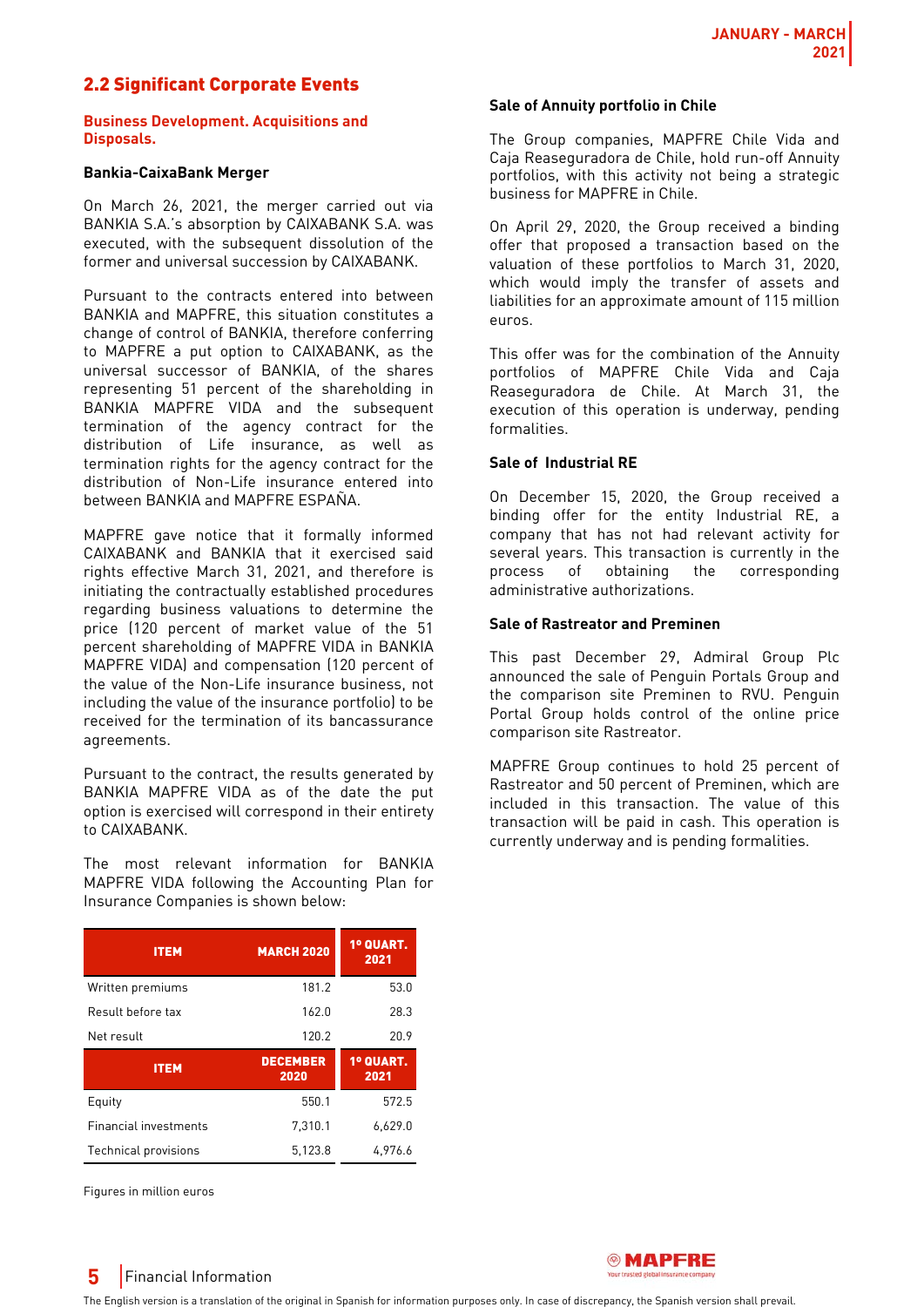#### **MAPFRE raises its stake in Abante**

On January 22, 2021, MAPFRE and Abante agreed that MAPFRE increasing its stake in Abante by 10 percent take place immediately, via capital increase. In the agreement signed between both partners in July 2019, a three-year period had been stipulated for this option; MAPFRE decided to implement it in advance, precisely because of the good progress of the alliance.

With this operation, the stake in Abante capital will reach 18.77 percent.

This operation is pending receipt of the corresponding supervisory authorizations.

### 2.3 Treasury Stock

At March 31, 2021, MAPFRE owns 30,074,864 shares of treasury stock representing 0.98 percent of the capital, for the amount of 63.0 million euros.



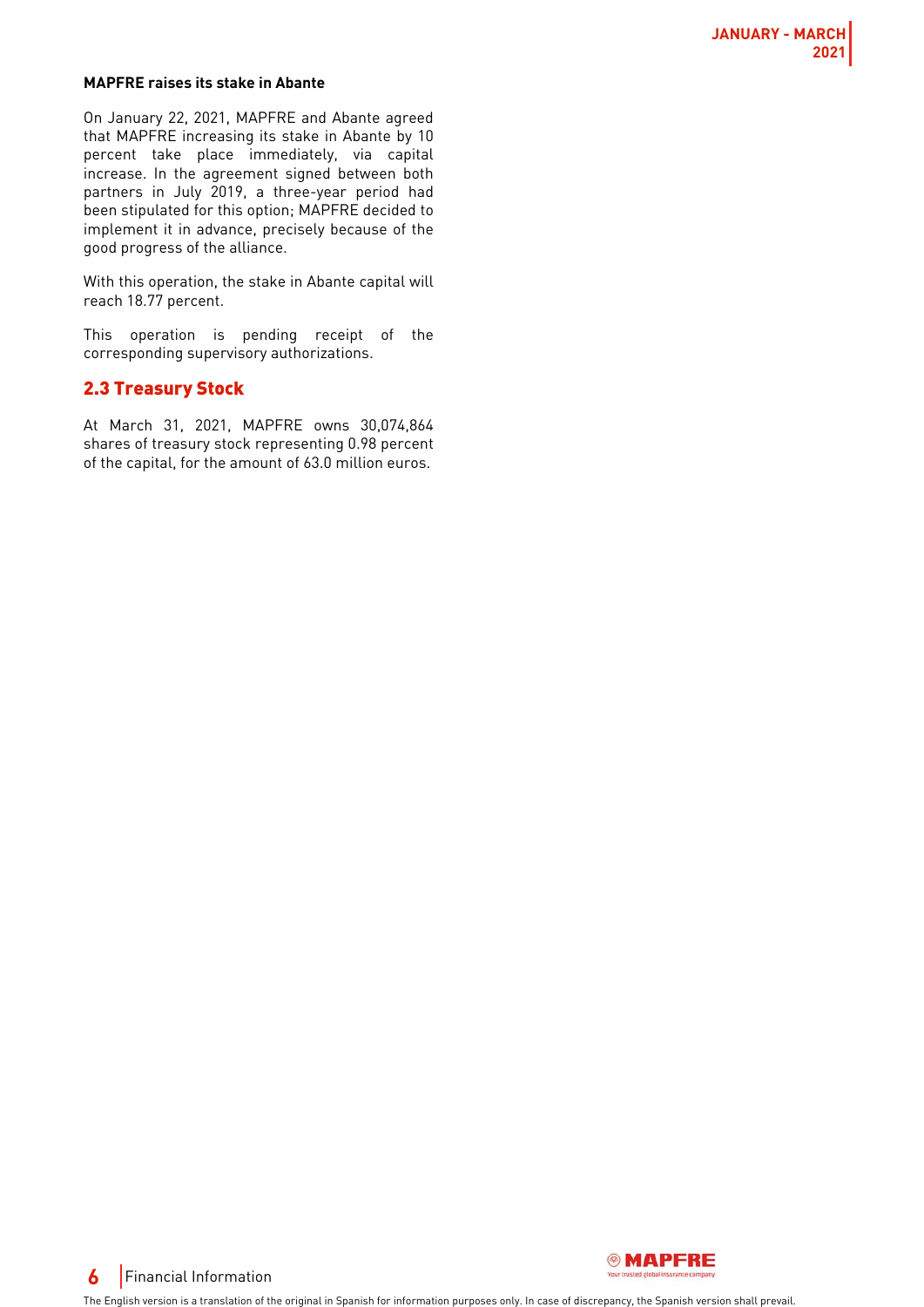# <span id="page-6-0"></span>3. MACROECONOMIC OVERVIEW AND FINANCIAL MARKETS

#### **General Overview**

In the first quarter of 2021, the pandemic got worse with new waves all over the world. This process has been particularly intense in different regions of Europe, Latin America, and specifically Brazil, where it has been especially aggressive in the past month. As a result of the outbreaks, many countries have reestablished severe mobility and social contact restrictions, which have limited economic activity.

The global economy is expected to grow in the first quarter, thanks to activity in China, the United States and other Asian countries, where the rate of the pandemic is not making so many restrictions necessary. GDP information at the close of the first quarter of the year is not available for the majority of countries yet, but based on the level of restrictions, various countries in Europe and Latin America are expected to continue in contraction. In countries more dependent on sectors like hospitality, catering and travel, there will only be a recovery when mobility is fully reestablished.

Governments have continued implementing stimulus packages, with an emphasis on covering temporary lay-offs and preventing them from becoming permanent, and have provided credit lines and guarantees to companies. The United States approved a historic new stimulus package for 1.9 trillion dollars, which includes direct checks to families to immediately stimulate the economy. In Europe, the Recovery Plan (NextGenEU) is more focused on public and private investments, aiming to achieve an economic transformation toward clean energy, infrastructure and digitalization.

Interest rates started to pick up at the end of February, making it necessary for many central banks to take action. The Federal Reserve reiterated its lax policy message, the European Central Bank (ECB) sped up asset purchasing, and some emerging central banks initiated rate hikes to defend currency stability.

Regarding inflation, 2021 is expected to show a moderate uptick, mainly due to the recovery of oil prices compared to minimums in 2020. In the medium-term, it will be difficult to see sustained Consumer Price Index (CPI) growth without a full recovery of the economy and the job market. However, the enormous stimulus programs and loose financial conditions will continue to produce inflation in asset prices.

The following is a more detailed analysis of the most relevant markets in which MAPFRE operates:

#### **Eurozone**

Activity in the Eurozone remained in an estimated 1.7 percent contraction in the first quarter of 2021, due to the strong restrictions produced by the pandemic containment measures, which were especially intense in the north of Europe and Italy. In France, Italy, Holland and Belgium, the number of cases has gone up again in the first quarter of the year.

Inflation picked up as expected (+1.3 percent in March), thanks to the base effect in oil prices. The ECB, at its meeting in March, maintained interest rates and asset purchase program amounts, although it indicated that it would increase the rate of asset purchases to control the uptick in government bond yields that occurred at the end of February.

The European Union has established a 750 billioneuro Recovery Plan (NextGenEU), consisting in loans and direct aid, and which complement the new and much larger European budget (Multinannual Financial Framework) of 1,074 billion euros, for a total of 1,824 billion euros. The disbursement of the funds is associated with the presentation of specific investment projects, giving priority to those related to infrastructure, clean energy, digitalization and sustainability.

The Euro Stoxx 50 index went up 10.3 percent in the quarter, reaching 3,919 points, pushed by expectations of economic improvement, stimulus plans activated all over the world, and in the midterm, hope about eradicating the pandemic with vaccinations.

#### **Spain**

A 4.7 percent contraction is estimated for the Spanish economy in the first quarter, due to the level of restrictions regarding mobility and social contact. The hospitality, leisure and tourism activities continue to have extensive limitations, and incoming tourism has fallen 90 percent. The economy's high degree of dependence not only on external tourism but also on hospitality, has made the reactivation of these sectors key to a general recovery.



### **7** Financial Information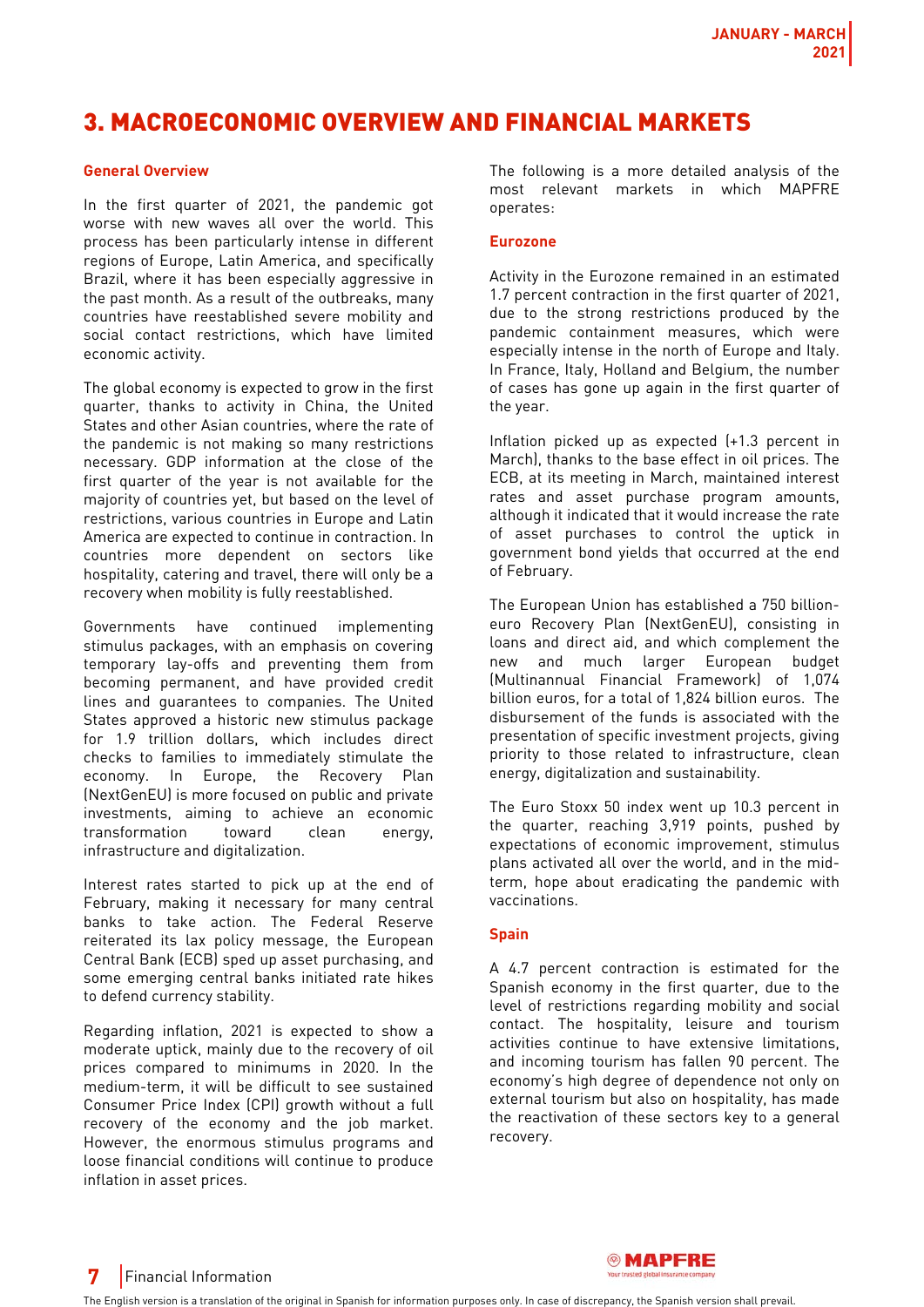For 2021, a 6.0 percent recovery is expected, still leaving GDP levels below those of 2019. In March, there were still 743,000 people on ERTE (temporary unemployment), and this protective mechanism is expected to continue until activity is fully open. The pandemic incidence rate is lower now, but the threat of a new rise in contagion still exists, and the authorities are expected to act with precaution before relaxing measures. Vaccination is moving forward, although slower than expected. A high degree of immunization in Europe is considered to be a basic premise for the return of mass tourism.

Inflation increased 1.3 percent in March, with underlying at 1.0 percent. The unemployment rate stood at 16.1 percent (February). The IBEX 35 index went up 6.3 percent in the quarter, closing at 8,580 points.

#### **United States**

The United States economy will have grown an estimated 1.1 percent in the first quarter of 2021 thanks to unprecedented stimulus plans. In March, a new 1.9 trillion dollar Rescue Plan was approved. This is in addition to the 900 billion dollars activated at the end of 2020 and represents a strong fiscal push for 2021 - approximately 4.3 percentage points of the GDP. These stimulus packages, which in large part were direct checks to households, imply an immediate impact on spending and savings.

The pandemic's development continues to be the main source of uncertainty for the economy. However, there is certain optimism from the vaccination rate, as 30 percent of the population has received at least one dose. The degree of restrictions depends on the state, but the aggregate indicator in the United States (Stringency Index) stands at 60 percent, meaning that it is generally lower than Europe, which is close to 80 percent.

Inflation stood at 2.6 percent in March, with an upward trend that could possibly reach the range of 2-3 percent in coming quarters, from the base effect and the rise in oil prices. At its meeting in March, the Federal Reserve maintained the monetary policy, leaving interest rates between 0-0.25 percent, as well as the monthly rate and composition of asset purchases. Interest rate forecasts from the Federal Open Market Committee members continue without increases until at least 2023.

The dollar closed the quarter at 0.85 euros, appreciating in the quarter 4.2 percent against the euro. The S&P500 index closed the year with an increase of 5.8 percent, reaching 3,973 points.

#### **Brazil**

In 2021, the Brazilian economy continued fighting the pandemic, which picked up notably at the end of March, and in April surpassed 4,000 deaths per day. In the first quarter, the economy contracted an estimated 0.5 percent.

Brazil possesses a volatile currency, from the alternate effect of market pressures and central bank interventions. Additionally, the country is currently in the midst of a complex political context with uncertainty on the rise, and with inflation growing, which could force the Central Bank to continue raising interest rates.

Inflation in Brazil reached 6.1 percent in March. The Central Bank, at its meeting in March, raised rates 75 basis points, to 2.75 percent.

Regarding the stock market, the BOVESPA index closed the quarter at 116,634 points, with a fall of 2.0 percent in local currency.

#### **Mexico**

In the first quarter, the Mexican economy is estimated to have contracted 3.6 percent, and is expected to recover for the second quarter, once the wave of contagion from the beginning of the year is under control, although the rate of vaccination is slow. Mobility and social contract restrictions have relaxed, and the Stringency Index stands at under 50 percent. At the same time, oil prices are recovering, to the benefit of public accounts and exports. US growth expectations and their manufacturing demand both represent favorable circumstances for the recovery of the Mexican economy.

In line with the most recent data available, spending and investment continue to be greatly reduced, but worldwide fiscal stimulus estimates, and specifically those of the United Stated, should ultimately benefit Mexican economic activity to some extent.

Inflation stood at around 4.7 percent in March, with a clear upward trend thanks to the recovery of raw material and oil prices. This uptick will lead the Central Bank to consider the balance between interest rates that stimulate the economy (currently the official interest rate is 4.00 percent) and the level needed to stabilize the currency.

The Mexican Stock Exchange went up 7.21 percent in the quarter in local currency, reaching 47,246 points.



#### **8** Financial Information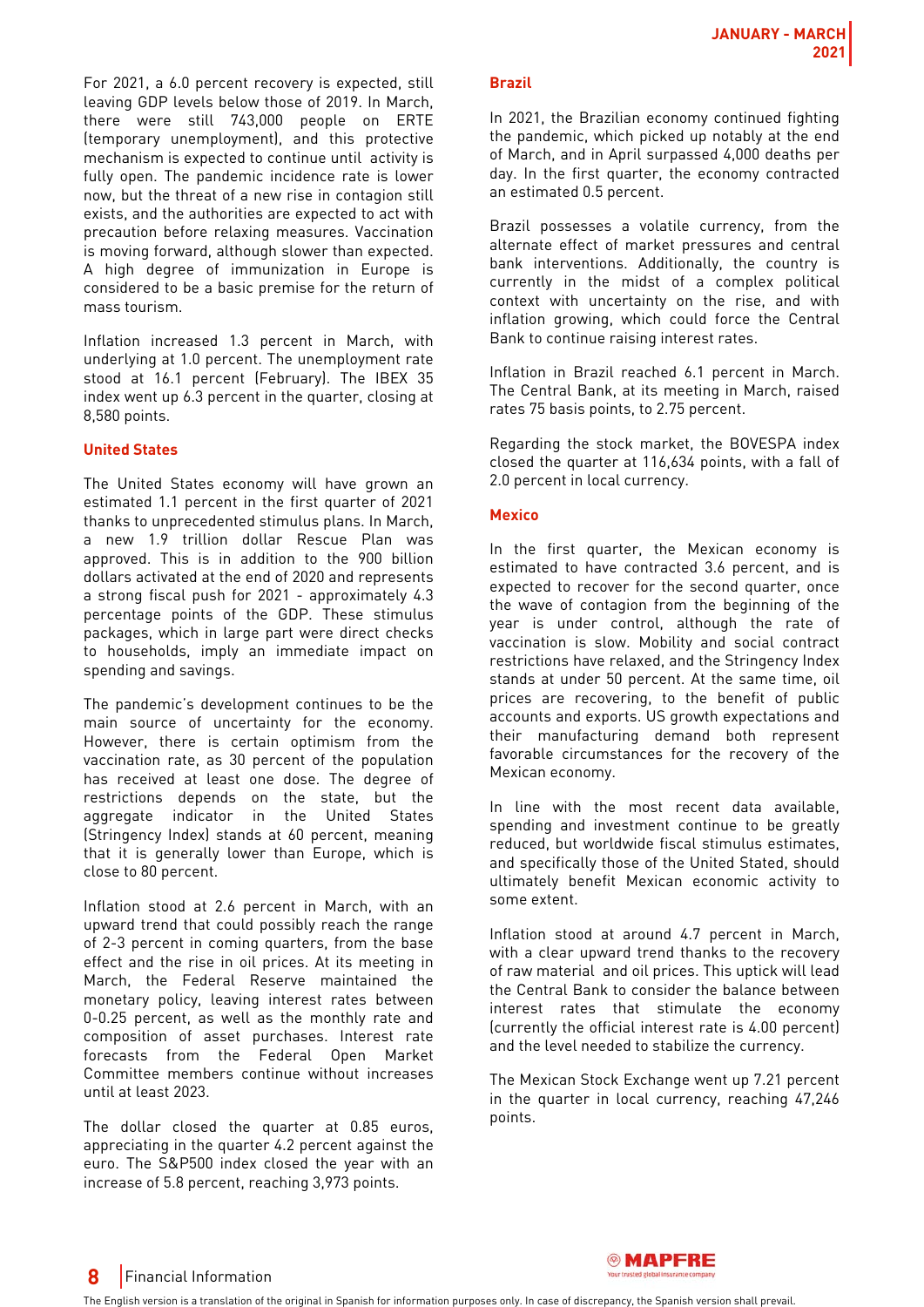#### **Turkey**

The Turkish economy grew close to 1.6 percent in 2020, which is noteworthy considering the fact that the majority of western countries suffered strong downturns. Further, in the first quarter of 2021, the recovery continued (estimated growth of 5.5 percent). However, in recent months the pandemic has gotten visibly worse, increasing uncertainty for the coming months, with a rate of vaccination similar to Spain or Germany. Restrictions on mobility and social contact are considered high, with a Stringency Index above 70 percent in the first quarter of the year.

Inflation stood at 16.2 percent in March, and in the coming quarters could vary minimally, from the base effect and the rise in oil prices. At the meeting in March, the Central Bank raised interest rates 200 basis points to 19 percent, due to inflationary pressure and its effect on the currency. Foreign exchange stability is an important aim in an economy with a high volume of external financing in dollars.

The BIST30 stock index in Istanbul went down 12.5 percent in local currency in the quarter, closing at 1,431 points.



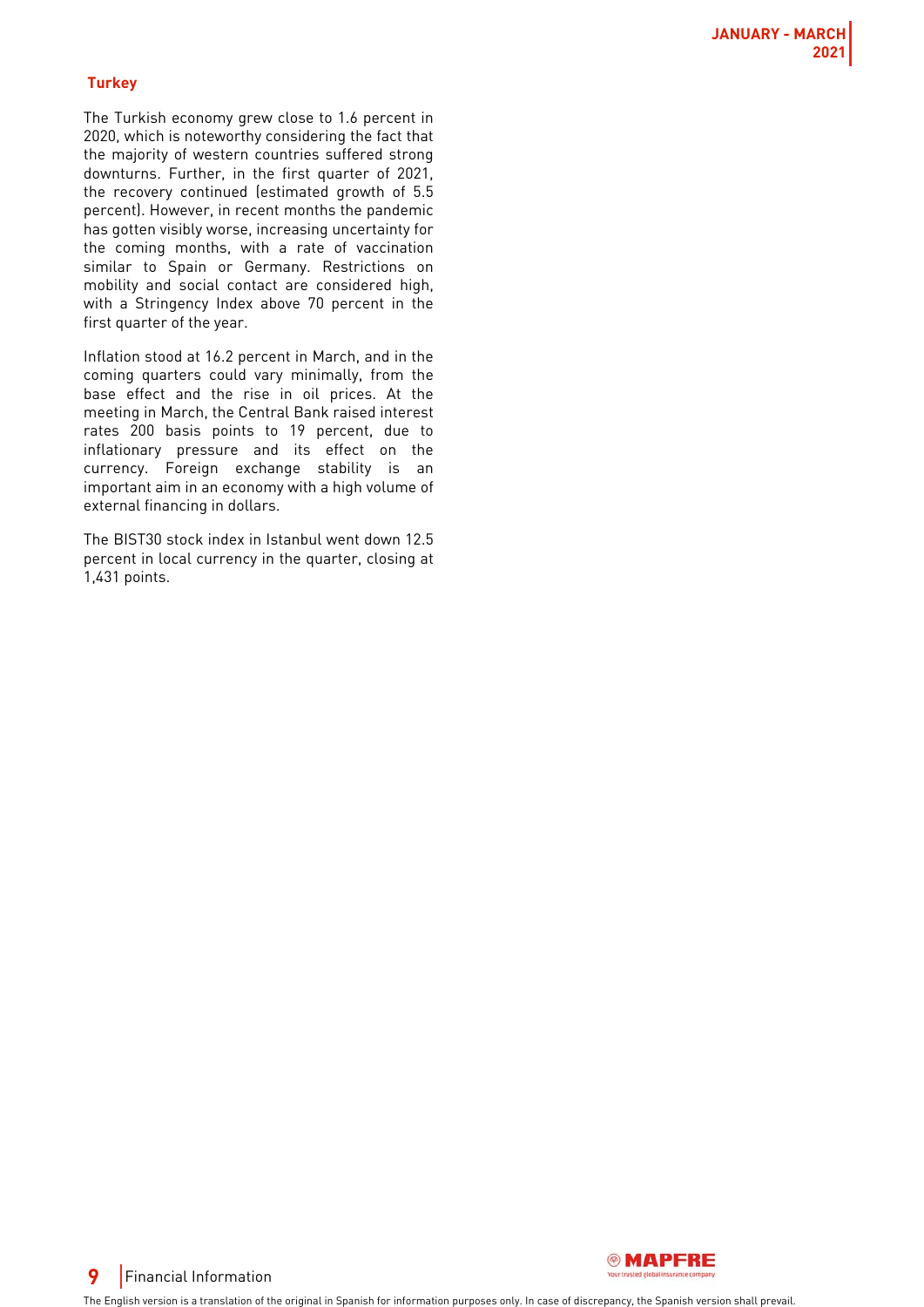#### **Main currencies compared to the euro**

|                   | <b>Average Exchange Rate</b> |                                          | <b>Closing Exchange Rate</b> |                                      |
|-------------------|------------------------------|------------------------------------------|------------------------------|--------------------------------------|
| <b>ITEM</b>       | <b>MARCH 2021</b>            | Var. MARCH 2021<br><b>vs. MARCH 2020</b> | <b>MARCH 2021</b>            | Var. MARCH 2021<br>vs. DECEMBER 2020 |
| US dollar         | 0.83532                      | $-7.6%$                                  | 0.85273                      | 4.2%                                 |
| Brazilian real    | 0.15004                      | $-23.2%$                                 | 0.15144                      | $-3.9%$                              |
| Turkish lira      | 0.10926                      | $-24.6%$                                 | 0.10295                      | $-6.4%$                              |
| Mexican peso      | 0.04036                      | $-9.1%$                                  | 0.04171                      | 1.4%                                 |
| Colombian peso    | 0.00023                      | $-8.9%$                                  | 0.00023                      | $-2.6%$                              |
| Chilean peso      | 0.00114                      | 3.9%                                     | 0.00119                      | 3.0%                                 |
| Peruvian sol      | 0.22710                      | $-14.1%$                                 | 0.22775                      | 0.7%                                 |
| Argentine peso    | 0.00927                      | $-34.2%$                                 | 0.00927                      | $-4.8%$                              |
| Panamanian balboa | 0.83281                      | $-8.0%$                                  | 0.85273                      | 4.2%                                 |
| Dominican peso    | 0.01449                      | $-14.2%$                                 | 0.01498                      | 6.5%                                 |
| Honduran lempira  | 0.03444                      | $-5.6%$                                  | 0.03546                      | 4.5%                                 |
| Philippine peso   | 0.01725                      | $-2.8%$                                  | 0.01759                      | 3.2%                                 |
| Indonesian rupiah | 0.00006                      | $-6.2%$                                  | 0.00006                      | 0.5%                                 |



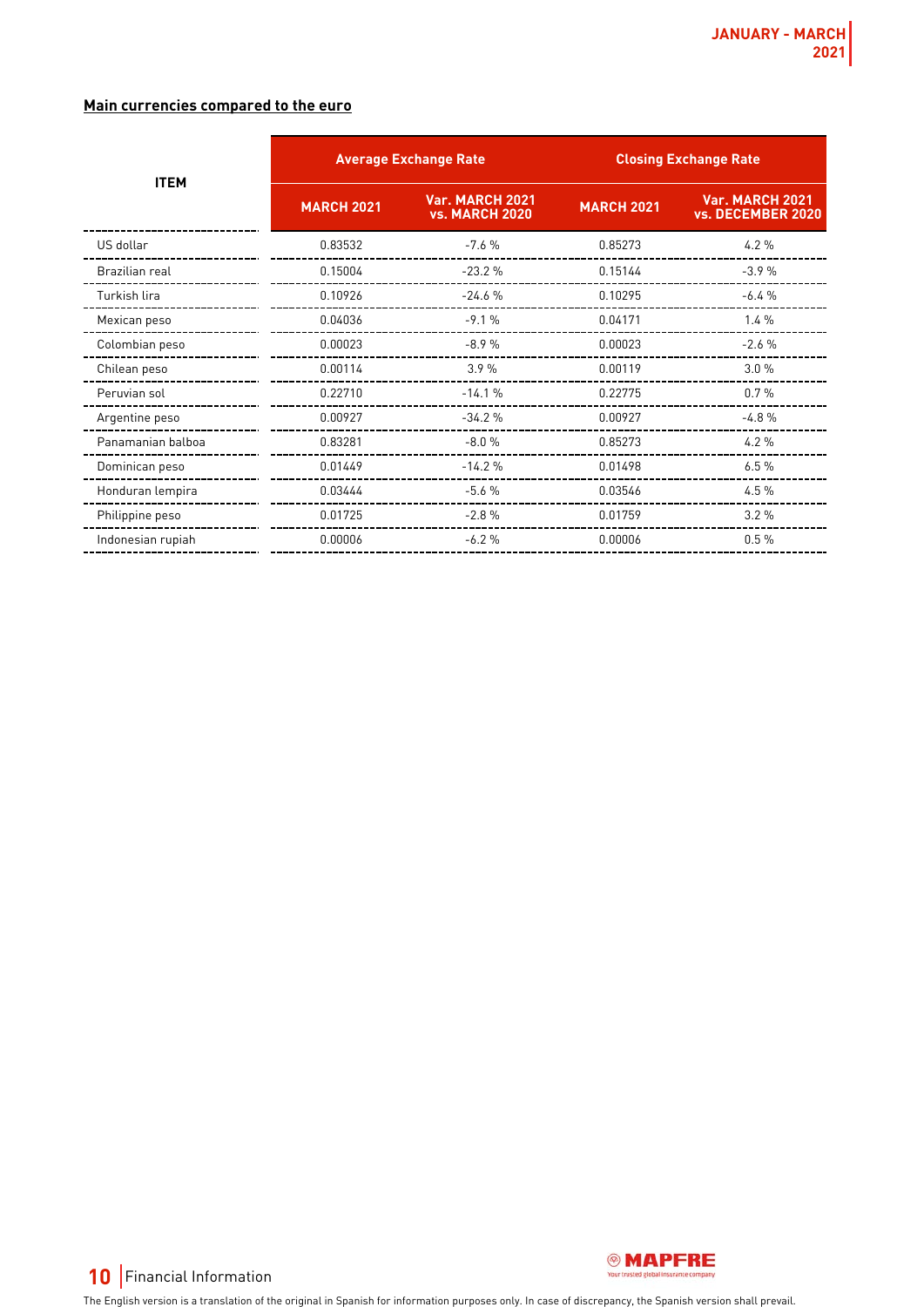# <span id="page-10-0"></span>4. CONSOLIDATED RESULT

#### Consolidated Revenue

| <b>ITEM</b>                                              | <b>MARCH</b><br>2020 | <b>MARCH</b><br>2021 | Δ%      |
|----------------------------------------------------------|----------------------|----------------------|---------|
| Total written and accepted<br>premiums                   | 6.097.5              | 5.895.7              | $-3.3%$ |
| Financial income from<br>investments                     | 608.5                | 641.5                | 54%     |
| Revenue from non-insurance<br>entities and other revenue | 626.7                | 766.8                | 224%    |
| <b>Total consolidated revenue</b>                        | 7.332.8              | 7.304.0              | –በ ፈ %  |

Figures in million euros

The Group's consolidated revenue reached 7.3 billion euros, with a decrease of 0.4 percent, mainly due to the fall in written premiums.

Premiums from direct insurance and accepted reinsurance, which represent a fundamental part of revenue, reached 5.9 billion euros, with a decrease of 3.3 percent, primarily due to strong depreciation of the main currencies. At constant exchange rates, premiums would have grown 3.2 percent.

The following chart provides a breakdown of premium development by line of business:

| <b>ITEM</b>                                | <b>MARCH 2020</b> | <b>MARCH 2021</b> | $\Delta\%$ |
|--------------------------------------------|-------------------|-------------------|------------|
| <b>Total written and accepted premiums</b> | 6,097.5           | 5,895.7           | $-3.3%$    |
| <b>NON-LIFE</b>                            | 4,897.5           | 4,770.0           | $-2.6%$    |
| <b>AUTO</b>                                | 1,543.7           | 1,381.8           | $-10.5%$   |
| <b>GENERAL P&amp;C</b>                     | 1,513.6           | 1,613.4           | 6.6%       |
| <b>HEALTH &amp; ACCIDENT</b>               | 872.1             | 906.7             | 4.0%       |
| OTHER NON LIFE                             | 301.1             | 214.1             | $-28.9%$   |
| <b>SUB-TOTAL NON LIFE INSURANCE</b>        | 4,230.4           | 4,116.1           | $-2.7%$    |
| NON-LIFE REINSURANCE                       | 1,304.8           | 1,419.0           | 8.8%       |
| CONSOLIDATION ADJUSTMENTS                  | [637.7]           | (765.1)           | $-20.0%$   |
| <b>LIFE</b>                                | 1,200.0           | 1,125.7           | $-6.2%$    |
| LIFE PROTECTION                            | 619.8             | 525.9             | $-15.1%$   |
| LIFE SAVINGS                               | 471.4             | 432.2             | $-8.3%$    |
| <b>SUB-TOTAL LIFE INSURANCE</b>            | 1,091.2           | 958.2             | $-12.2%$   |
| LIFE REINSURANCE                           | 108.8             | 167.5             | 54.0%      |

Figures in million euros

Written premiums in the first quarter of 2021 were affected by lower business volumes due to lower economic activity, by the general depreciation of practically all currencies, as well as by the lack of incentives in Life Savings products.

Non-Life premiums went down 2.7 percent, marked primarily by lower issuing in the Auto line, which fell 10.5 percent, primarily as a result of lower issuing in the United States, Italy, Turkey and Mexico. It is important to point out the growth in the General P&C and Health businesses, which went up 6.6 and 4.0 percent in the quarter, respectively, thanks to positive development in Mexico, Spain, Colombia, and Brazil in General P&C, and in Spain and Mexico in Health & Accident. Life insurance premiums fell 12.2 percent. Of these, Life Protection fell 15.1 percent, primarily from the currency effect in Brazil.

Life Savings premiums fell 8.3 percent, primarily from the fall in issuing in Mexico, Panama, Spain and Brazil, in a complicated economic environment for the sale of these products.

By Non-Life business type, General P&C is the most important line, with over 1.6 billion euros in premiums. Auto holds second place, with almost 1.4 billion euros. Health and Accident is in third place with 906.7 million euros.

Gross revenue from investments reached 641.5 million euros, 5.4 percent more than the same period the previous year. This improvement comes primarily from Malta, with 46.8 million euros, and Spain with 17.1 million euros, due to the revaluation of investments tied to Unit-Linked products and with practically no impact on the Group result.

Finally, other revenue, which mostly includes noninsurance activity and non-technical revenue, went up 22.4 percent, primarily from the increase in positive foreign exchange differences, which went up 34.3 percent.



### **11** Financial Information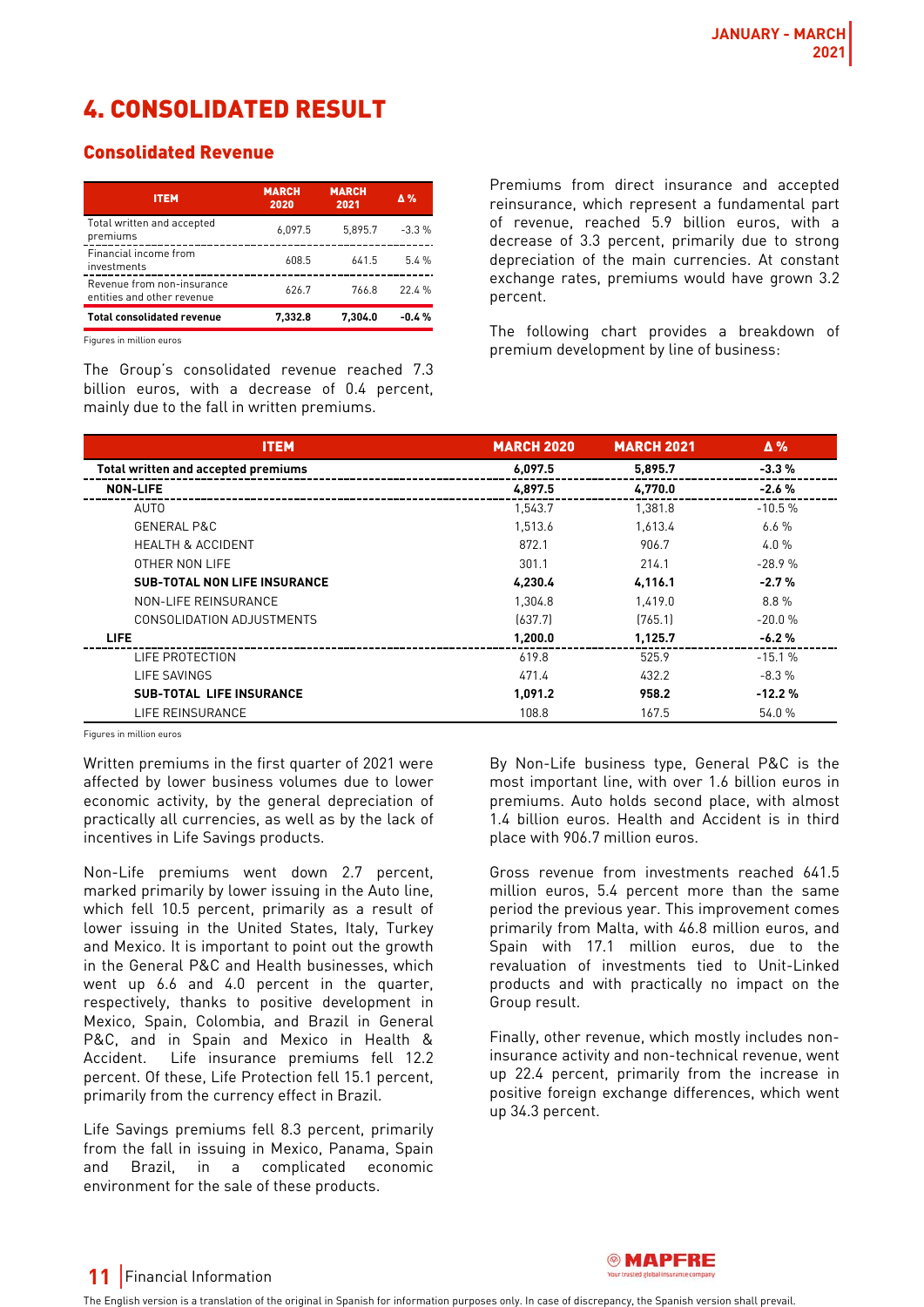#### Income Statement

The chart below gives a summary of the consolidated income statement to March 2021, showing the various components of earnings and the comparison with the same period of the previous year.

| <b>ITEM</b>                                         | <b>MARCH 2020</b> | <b>MARCH 2021</b> | $\Delta \%$ |
|-----------------------------------------------------|-------------------|-------------------|-------------|
| <b>I. REVENUE FROM INSURANCE BUSINESS</b>           | 5,516.0           | 5,365.1           | $-2.7%$     |
| 1. Premiums earned, net                             | 4,381.6           | 4,049.1           |             |
| 2 Revenue from investments                          | 596.5             | 626.0             |             |
| 3. Positive currency differences                    | 477.7             | 641.7             |             |
| 4. Other revenues                                   | 60.2              | 48.2              |             |
| <b>II. INSURANCE BUSINESS EXPENSES</b>              | (5, 224.8)        | (5,023.3)         | 3.9%        |
| 1. Incurred claims for the year, net                | [2,752.2]         | (2,950.1)         |             |
| 2. Net operating expenses                           | [1, 246.3]        | (1,068.5)         |             |
| 3. Investment expenses                              | (656.3)           | (271.9)           |             |
| 4. Negative currency differences                    | (454.6)           | (635.0)           |             |
| 5. Other expenses and impairment                    | (115.5)           | (97.8)            |             |
| <b>RESULT FROM THE INSURANCE BUSINESS</b>           | 291.2             | 341.8             | 17.4%       |
| III. OTHER ACTIVITIES                               | [19.7]            | (30.9)            |             |
| IV. RESULT ON RESTATEMENT OF FINANCIAL ACCOUNTS     | (4.2)             | (2.8)             |             |
| <b>V. RESULT BEFORE TAXES</b>                       | 267.3             | 308.1             | 15.3%       |
| VI. TAX ON PROFITS                                  | [72.9]            | (75.6)            |             |
| <b>VII. RESULT AFTER TAX</b>                        | 194.4             | 232.5             | 19.6%       |
| VIII. RESULT AFTER TAX FROM DISCONTINUED OPERATIONS |                   |                   |             |
| IX. RESULT FOR THE FINANCIAL YEAR                   | 194.4             | 232.5             | 19.6%       |
| 1. Attributable to non-controlling interests        | 67.6              | 59.1              |             |
| 2. Attributable to the controlling company          | 126.8             | 173.3             | 36.7%       |

Figures in million euros

Lower earned premiums to March come from the decrease in written premiums and the strong depreciation of some of the main currencies.

The increase in the heading for positive exchange differences has a parallel movement in the heading for negative exchange differences.

The insurance business result reached 341.8 million euros, which is 17.4 percent more than the same period the previous year.

Non-Life insurance business results reached 270.0 million euros (Appendix 13.5), with a relevant improvement of 63.1 percent compared to the same period the previous year.

This improvement in the Non-Life insurance result comes primarily from the MAPFRE RE and Asistencia business unit results, which in March 2020 reported losses of 37.8 and 15.2 million euros, respectively (from the earthquake in Puerto Rico and the COVID-19 pandemic situation), while in March 2021 they present earnings of 40.5 and 2.0 million euros, respectively

MAPFRE ESPAÑA continues to be the largest contributor to Group profits. Further, the positive rate of contribution to earnings from Non-Life businesses in the UNITED STATES and LATAM SOUTH is noteworthy.

The Life technical-financial result reached 71.7 million euros (Appendix 13.5), a 42.9 percent decrease compared to the same period the previous year. This decline is due, on the one hand, to currency depreciation and, on the other hand, to lower Life Protection business results because of the negative development of the COVID-19 pandemic in Latin America, which to March 2021 had a 46.4 million euro impact on losses in this line.

The result from other activities contributed a loss of 30.9 million euros.

The result before taxes stands at 308.1 million euros, 15.3 percent more than the same period the previous year.

Tax on profits reached 75.6 million euros, with a 3.7 percent increase compared to the same period the previous year.



### **12** Financial Information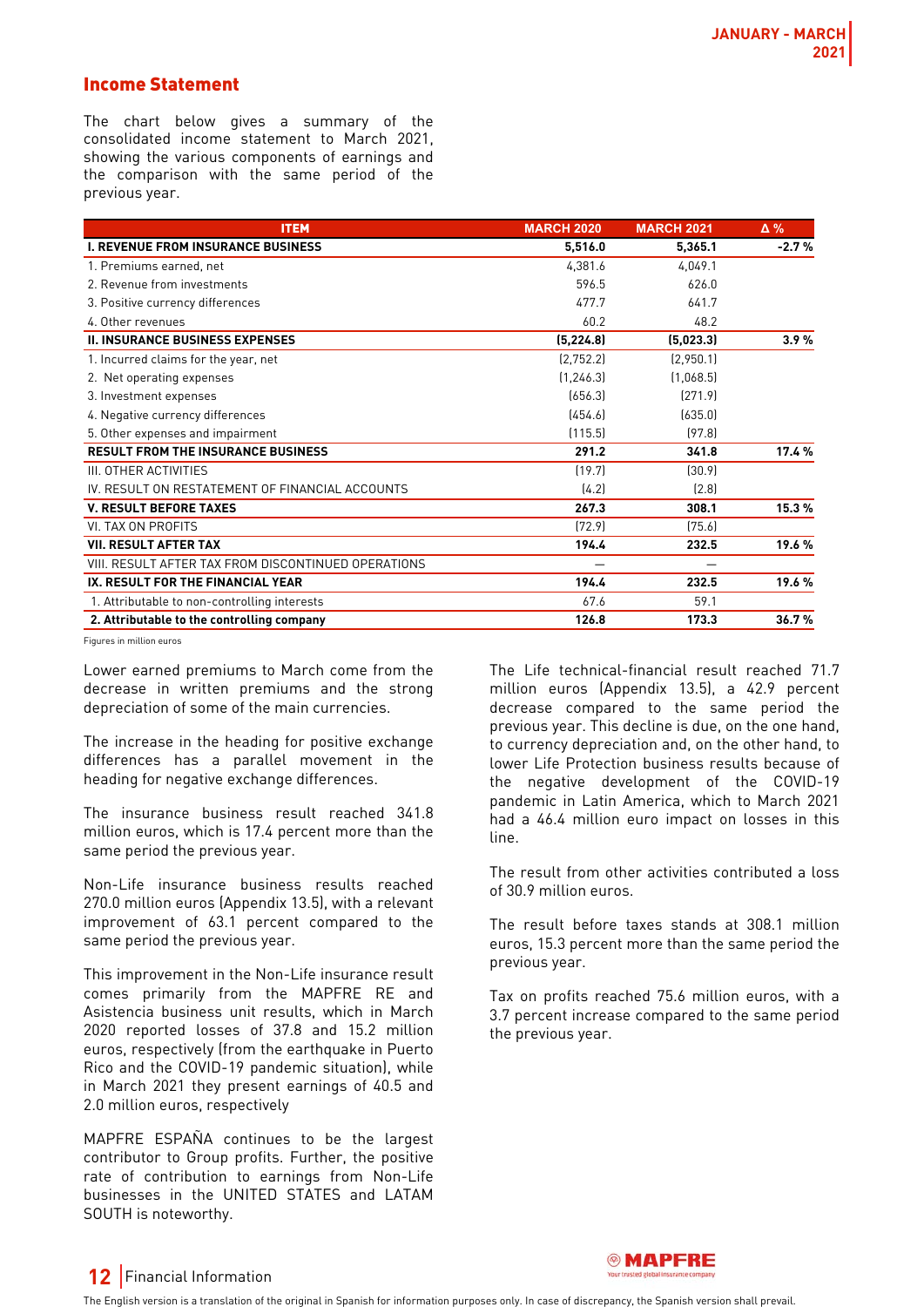The accumulated attributable result to March 2021 reached 173.3 million euros, increasing 36.7 percent, coming mainly, as previously mentioned, from the improved MAPFRE RE and Asistencia business units' results. Eliminating the extraordinary effects of the earthquake in Puerto Rico (53.9 million euros) and the gains from the sale of a building in Boston (14.0 million euros) from the first quarter of 2020, the result in that period would have reached 166.7 million euros and the improvement in the first quarter of 2021 would have been 4.0 percent.

**13** Financial Information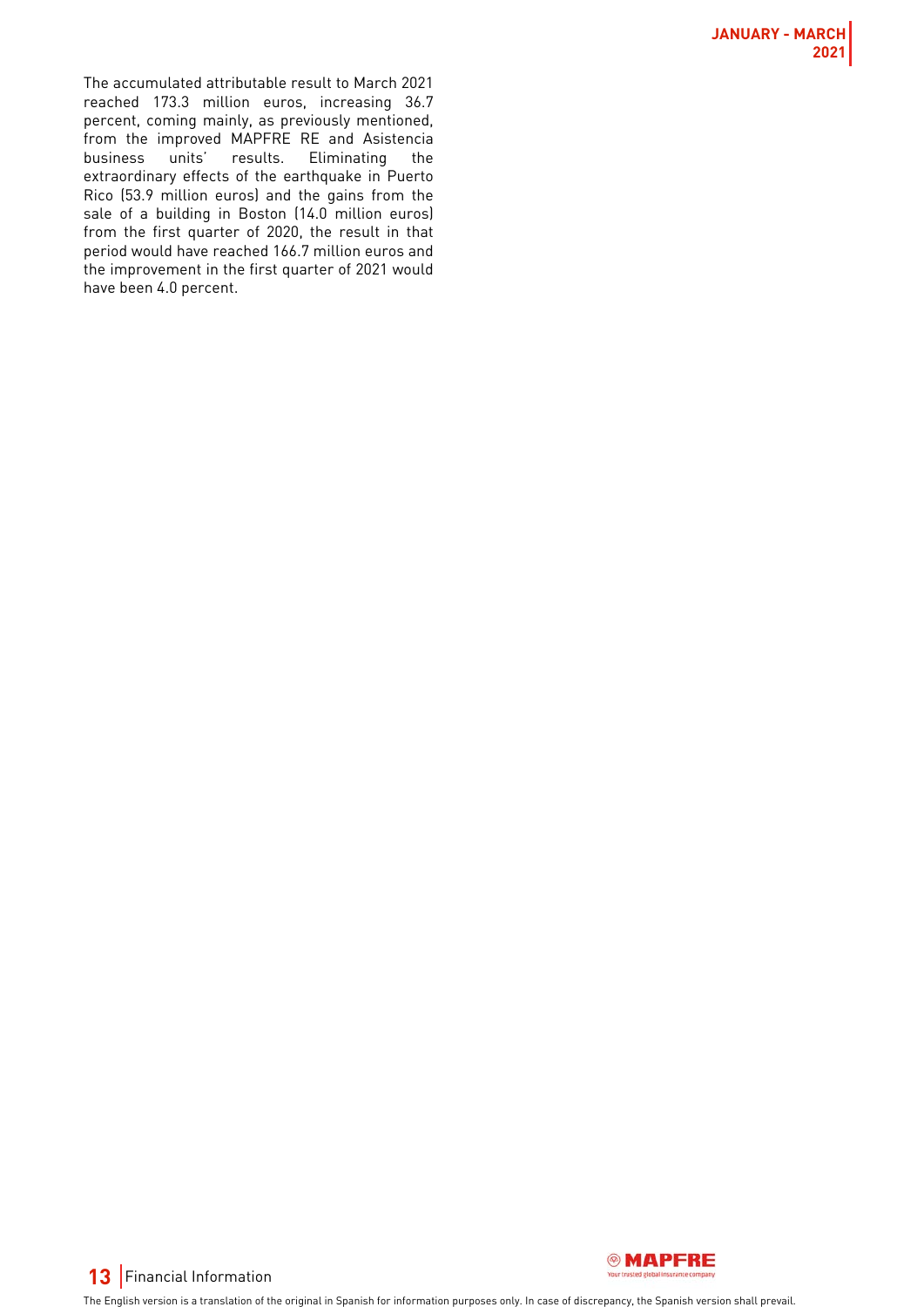# <span id="page-13-0"></span>5. CONSOLIDATED BALANCE SHEET

# 5.1 Balance Sheet

| <b>ITEM</b>                                          | <b>DECEMBER 2020</b> | <b>MARCH 2021</b> | $\Delta\%$ |
|------------------------------------------------------|----------------------|-------------------|------------|
| Goodwill                                             | 1,409.8              | 1,434.9           | 1.8%       |
| Other intangible assets                              | 1,370.3              | 1,357.4           | $-0.9%$    |
| Other fixed assets                                   | 238.9                | 233.9             | $-2.1%$    |
| Cash                                                 | 2,418.9              | 2,228.7           | $-7.9%$    |
| Real estate                                          | 2.239.9              | 2.250.9           | 0.5%       |
| Financial investments                                | 36,511.1             | 36,129.1          | $-1.0%$    |
| Other investments                                    | 1,220.8              | 1,361.5           | 11.5 %     |
| Unit-Linked investments                              | 2,502.4              | 2,622.3           | 4.8%       |
| Participation of reinsurance in technical provisions | 5,378.6              | 5,624.4           | 4.6%       |
| Receivables on insurance and reinsurance operations  | 4,489.5              | 5,465.1           | 21.7%      |
| Deferred taxes                                       | 221.7                | 259.2             | 16.9%      |
| Assets held for sale                                 | 8,159.5              | 7,838.9           | $-3.9%$    |
| Other assets                                         | 2,991.2              | 3,158.5           | 5.6 %      |
| <b>TOTAL ASSETS</b>                                  | 69,152.6             | 69,964.7          | 1.2%       |
| Equity attributable to the Controlling company       | 8.536.0              | 8.289.1           | $-2.9%$    |
| Non-controlling interests                            | 1,301.8              | 1,327.9           | 2.0%       |
| <b>Equity</b>                                        | 9,837.8              | 9,617.0           | $-2.2%$    |
| Financial debt                                       | 2,993.6              | 2,982.9           | $-0.4%$    |
| Technical provisions                                 | 41,692.6             | 42,602.5          | 2.2%       |
| Provisions for risks and expenses                    | 582.6                | 525.2             | $-9.8%$    |
| Debt due on insurance and reinsurance operations     | 2,256.9              | 2,405.6           | 6.6%       |
| Deferred taxes liabilities                           | 670.6                | 615.0             | $-8.3%$    |
| Liabilities held for sale                            | 7.263.9              | 6,919.3           | $-4.7%$    |
| Other liabilities                                    | 3.854.7              | 4,297.2           | 11.5 %     |
| <b>TOTAL LIABILITIES</b>                             | 69,152.6             | 69,964.7          | 1.2%       |

Figures in million euros

Total assets reached almost 70.0 billion euros at March 2021 and grew 1.2 percent compared to the close of the previous year. The most relevant changes are analyzed below:

1. The 21.7 percent increase in receivables on insurance operations comes from recording at the beginning of the financial year the annual issuing of the Health and Burial insurance portfolios. This effect will go down over the course of 2021.

2. To March 2021, the heading for "Assets held for sale" reached 7.8 billion euros. At the close of the previous year, the following Group companies/ operations have been reclassified in accounting to the heading "Assets held for sale":

- BANKIA MAPFRE VIDA
- Industrial RE
- Rastreator and Preminen
- MAPFRE Inmuebles' land for sale

Of these operations, the most relevant is BANKIA MAPFRE VIDA, the assets of which reach 7.4 billion euros to date.

3. The rest of the changes in the headings for Assets and Liabilities from insurance and reinsurance operations are a result of the business management process itself.



### **14** Financial Information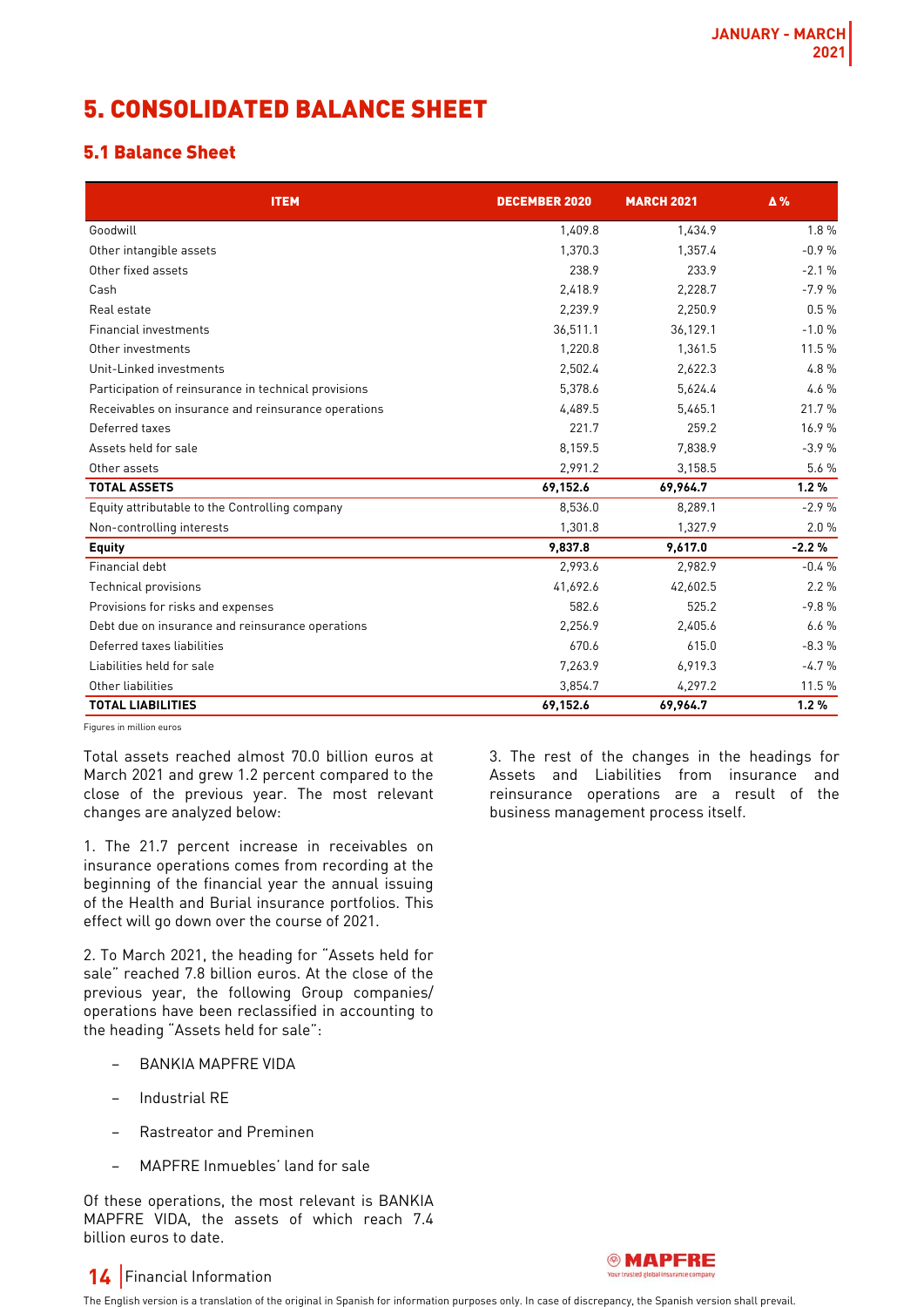### 5.2 Investment Portfolio

In the first quarter of the year, the recovery of economic activity in line with vaccination programs, improved economic indicators and company results have driven financial markets. The main stock markets have showed relevant revaluations of between 5 and 10 percent, while doubts about possible inflation developments have led to higher yields in US and European fixed income assets. On the other hand, the difference between mature and developing markets continues to widen, and is reflected in exchange rates.

With regard to the investment portfolio, fixed income has been actively managed, trying to adjust portfolio duration in line with market interest rate development. Activity in primary markets was lower than previous quarters as a result of reduced spreads that new issues have offered.

In equity, exposure was increased, primarily as a result of favorable market development, as well as the decision to increase investment in North American equity.

Exposure to government and corporate debt has varied slightly throughout the quarter from 52.1 percent and 18.1 percent to 51.3 percent and 18.2 percent, respectively. Equity and mutual fund exposure has gone up in the quarter from market effects, going from 9.2 to 9.7 percent.

The positive performance of all assets with the highest ESG (environmental, social and governance) ratings is also noteworthy, as have the alternative investments that have been made in recent years in line with the investment plan.

Details of the investment portfolio by asset class to March 31 are given in the following chart:

#### Breakdown by asset class\*



| <b>ITEM</b>             | <b>DECEMBER</b><br>2020 | <b>MARCH</b><br>2021 | Δ%      |
|-------------------------|-------------------------|----------------------|---------|
| Government fixed income | 23.396.0                | 22.893.3             | $-2.1%$ |
| Corporate fixed income  | 8.135.7                 | 8.129.9              | $-0.1%$ |
| Real Estate*            | 2.239.9                 | 2.250.9              | 0.5%    |
| Equity                  | 2.694.9                 | 2.944.5              | 9.3%    |
| Mutual funds            | 1.414.6                 | 1.377.1              | $-2.6%$ |
| Cash                    | 2.418.9                 | 2.228.7              | $-7.9%$ |
| Other investments       | 4.593.1                 | 4.768.1              | 3.8%    |
| TOTAL                   | 44.893.2                | 44.592.5             | $-0.7%$ |

Figures in million euros

\* "Real Estate" includes both investment property and real estate for own use (at net book value).

Appendix 13.1, Consolidated Balance Sheet, includes a breakdown of the financial investments: by held to maturity portfolio, available for sale portfolio, and trading portfolio.

#### Breakdown of Fixed income portfolio to March 2021 by geographic area and asset class

| <b>ITEM</b>           | <b>Government</b> |         | <b>Total</b> |
|-----------------------|-------------------|---------|--------------|
| Spain                 | 12,334.3          | 1,466.1 | 13,800.4     |
| Rest of Europe        | 4.473.0           | 3.305.7 | 7.778.7      |
| <b>United States</b>  | 1,552.6           | 2,166.2 | 3,718.8      |
| Brazil                | 2.030.4           | 1.6     | 2.032.0      |
| Latin America - Other | 1.784.5           | 802.6   | 2.587.1      |
| Other countries       | 718.5             | 387.6   | 1,106.2      |
| TOTAL                 | 22,893.3          | 8,129.9 | 31,023.2     |

Figures in million euros

Approximately 2.6 billion euros in Italian sovereign debt is included in "Rest of Europe".

The breakdown of corporate debt is as follows:

| <b>Total Corporate Debt</b> | <b>Corporate</b><br>without<br>collateral | <b>Corporate</b><br>with<br>collateral | <b>Total</b> |
|-----------------------------|-------------------------------------------|----------------------------------------|--------------|
| Spain                       | 995.4                                     | 470.7                                  | 1,466.1      |
| Rest of Europe              | 3.080.4                                   | 225.4                                  | 3.305.7      |
| <b>United States</b>        | 2,110.9                                   | 55.4                                   | 2,166.2      |
| Brazil                      | 1.6                                       | 0.0                                    | 1.6          |
| Latin America - Other       | 740.0                                     | 62.6                                   | 802.6        |
| Other countries             | 386.0                                     | 1.6                                    | 387.6        |
| TOTAL                       | 7,314.2                                   | 815.7                                  | 8.129.9      |

Figures in million euros

Four different types of portfolios are included in investment portfolio management:

• Those that aim for a strict immunization of the obligations derived from insurance contracts, and which minimize interest rate risk, through matching adjustments, by means of immunization techniques based on matching cash flow or duration.

# **15** Financial Information

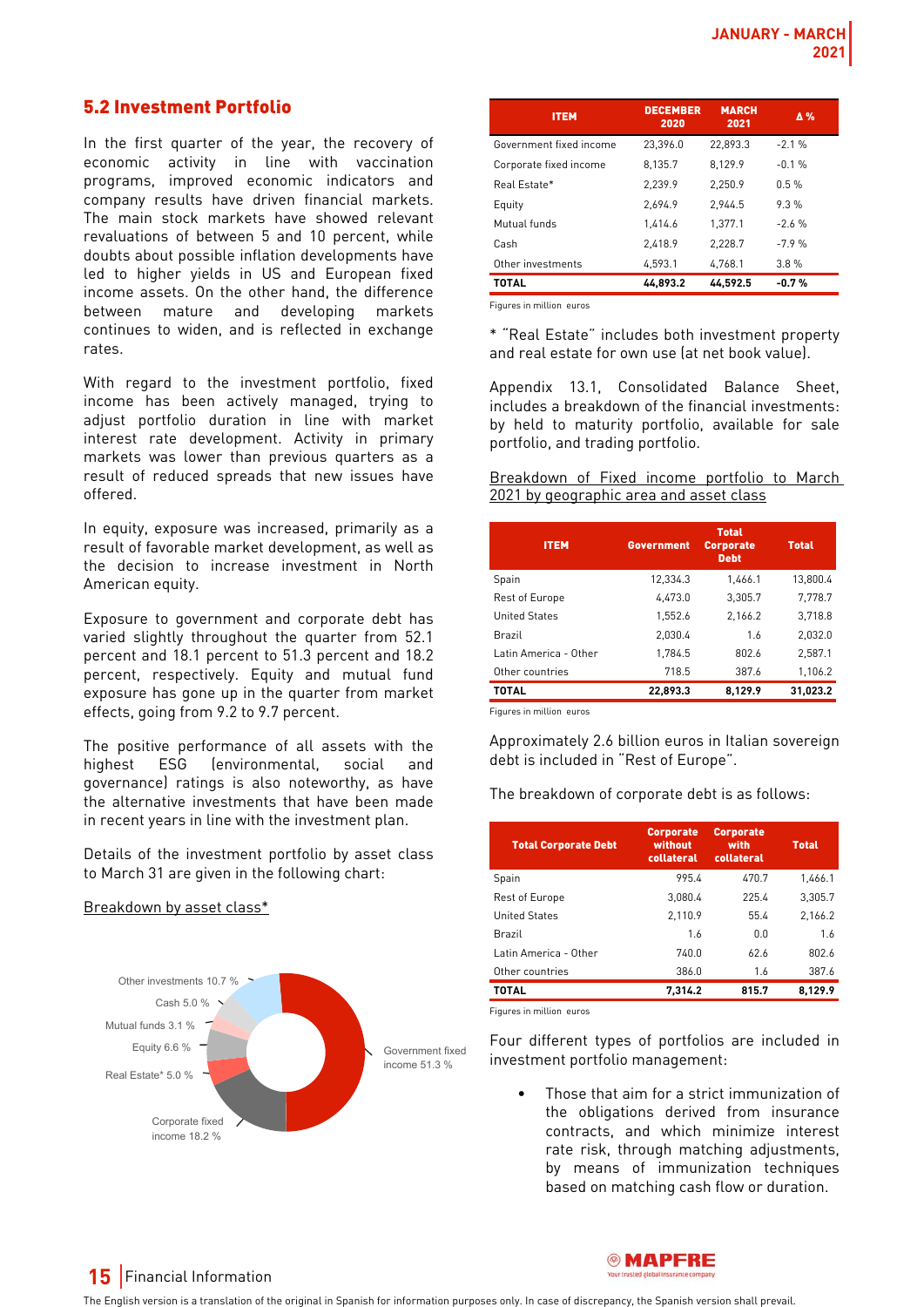- Portfolios that cover Unit-Linked policies composed of assets where the risk is borne by policyholders.
- Conditioned actively managed portfolios, that aim to exceed guaranteed returns and to obtain greater returns for policyholders within prudential parameters, such as portfolios with profit-sharing.
- Freely actively managed portfolios, which are only conditioned by the legal rules and internal risk limitations

Breakdown of actively managed Fixed Income portfolios

|                               | <b>Market</b><br><b>Value</b> | <b>Accounting</b><br>Yield | <b>Market</b><br><b>Yield</b> | <b>Modified</b><br><b>Duration</b> |
|-------------------------------|-------------------------------|----------------------------|-------------------------------|------------------------------------|
| Non Life (IBERIA + MAPFRE RE) |                               |                            |                               |                                    |
| 03.31.2021                    | 7.501.2                       | 1.57%                      | 0.47%                         | 8.06%                              |
| 12.31.2020                    | 7,458.2                       | 1.68%                      | 0.28%                         | 8.58 %                             |
| 09.30.2020                    | 7.398.3                       | 1.70%                      | 0.42%                         | 8.21%                              |
| 06.30.2020                    | 7,150.7                       | 1 78 %                     | በ 62 %                        | 8.22%                              |
| 03.31.2020                    | 6.849.3                       | 1.89%                      | 1.08%                         | 8.03%                              |
| Life (IBERIA)                 |                               |                            |                               |                                    |
| 03.31.2021                    | 5.388.8                       | 3.59%                      | 0.18%                         | 6.89%                              |
| 12.31.2020                    | 5.559.2                       | 3.66%                      | $-0.01%$                      | 7.10%                              |
| 09.30.2020                    | 6,618.9                       | 3.56%                      | 0.15%                         | 6.72%                              |
| 06.30.2020                    | 6.561.6                       | 3.56%                      | 0.34%                         | 6.77%                              |
| 03.31.2020                    | 6.584.5                       | 3.51%                      | 0.70%                         | 6.81%                              |

Figures in million euros

The reduction in actively managed fixed income portfolios from Life business to December 2020 and March 2021 is a result of the reclassification of BANKIA MAPFRE VIDA assets to the balance sheet heading "Assets held for sale".

At March 31 2021, the unrealized capital gains on equity and mutual funds from IBERIA's and MAPFRE RE's freely actively managed portfolios reached more than 82 million euros (15 million euros at December 31, 2020).

# 5.3 Equity

Consolidated equity amounted to 9.6 billion euros at March 31, 2021, as compared to 9.8 billion euros at December 31, 2020. To March 31, 2021, 1.3 billion euros correspond to non-controlling interests' shares in subsidiaries, primarily financial entities in Spain and Brazil with which MAPFRE has bancassurance agreements. Consolidated equity attributable to the controlling Company per share was 2.69 euros at March 31, 2021 (2.77 euros at December 31, 2020).

The following chart shows changes in equity attributable to the controlling Company in the period:

#### Equity attributable to the controlling Company

| <b>ITEM</b>                                               | <b>DECEMBER</b><br>2020 | <b>MARCH</b><br>2021 |
|-----------------------------------------------------------|-------------------------|----------------------|
| <b>BALANCE AT 12/31 PREVIOUS YEAR</b>                     | 8,854.3                 | 8,536.0              |
| Additions and deductions recognized<br>directly in equity |                         |                      |
| Financial assets available for sale                       | 503.4                   | [536.0]              |
| Currency conversion differences                           | (675.5)                 | 79.2                 |
| Shadow accounting                                         | (228.1)                 | 265.2                |
| Other                                                     | [8.3]                   | 7.9                  |
| <b>TOTAL</b>                                              | (408.5)                 | (183.7)              |
| Result for the period                                     | 526.5                   | 173.3                |
| Dividends                                                 | [415.6]                 | (230.8)              |
| Other changes in net equity                               | (20.7)                  | (5.7)                |
| <b>BALANCE AS AT PERIOD END</b>                           | 8.536.0                 | 8.289.1              |

Figures in million euros

Equity attributable to the controlling Company at the close of March 2021 includes:

• A decrease of 536.0 million euros in the market value of the financial assets available for sale portfolio, as a result of the increase in interest rates in the first quarter of the year, partially offset by shadow accounting for the positive amount of 265.2 million euros.

• An increase of 79.2 million euros from currency conversion differences, mainly due to the appreciation of the dollar.

• Profits to March 2021.

• A reduction of 230.8 million euros, from the final 2020 dividend.

The breakdown of the equity items attributable to the controlling Company is shown below:

| <b>ITEM</b>                                          | <b>DECEMBER</b><br>2020 | <b>MARCH</b><br>2021 |
|------------------------------------------------------|-------------------------|----------------------|
| Capital, retained earnings and<br>reserves           | 9.244.4                 | 9.180.8              |
| Treasury stock and other<br>adjustments              | [74.3]                  | [66.0]               |
| Net capital gains                                    | 1.281.6                 | 1.010.8              |
| Unrealised gains (Available for<br>sale portfolio)   | 4.068.6                 | 3.532.6              |
| Shadow accounting (Gains<br>allocated to provisions) | [2.787.0]               | [2.521.8]            |
| Currency conversion differences                      | (1, 915.7)              | (1,836.6)            |
| <b>Attributable equity</b>                           | 8,536.0                 | 8.289.1              |

Figures in million euros

The following table shows a breakdown of the currency conversion differences and variations:



# **16** Financial Information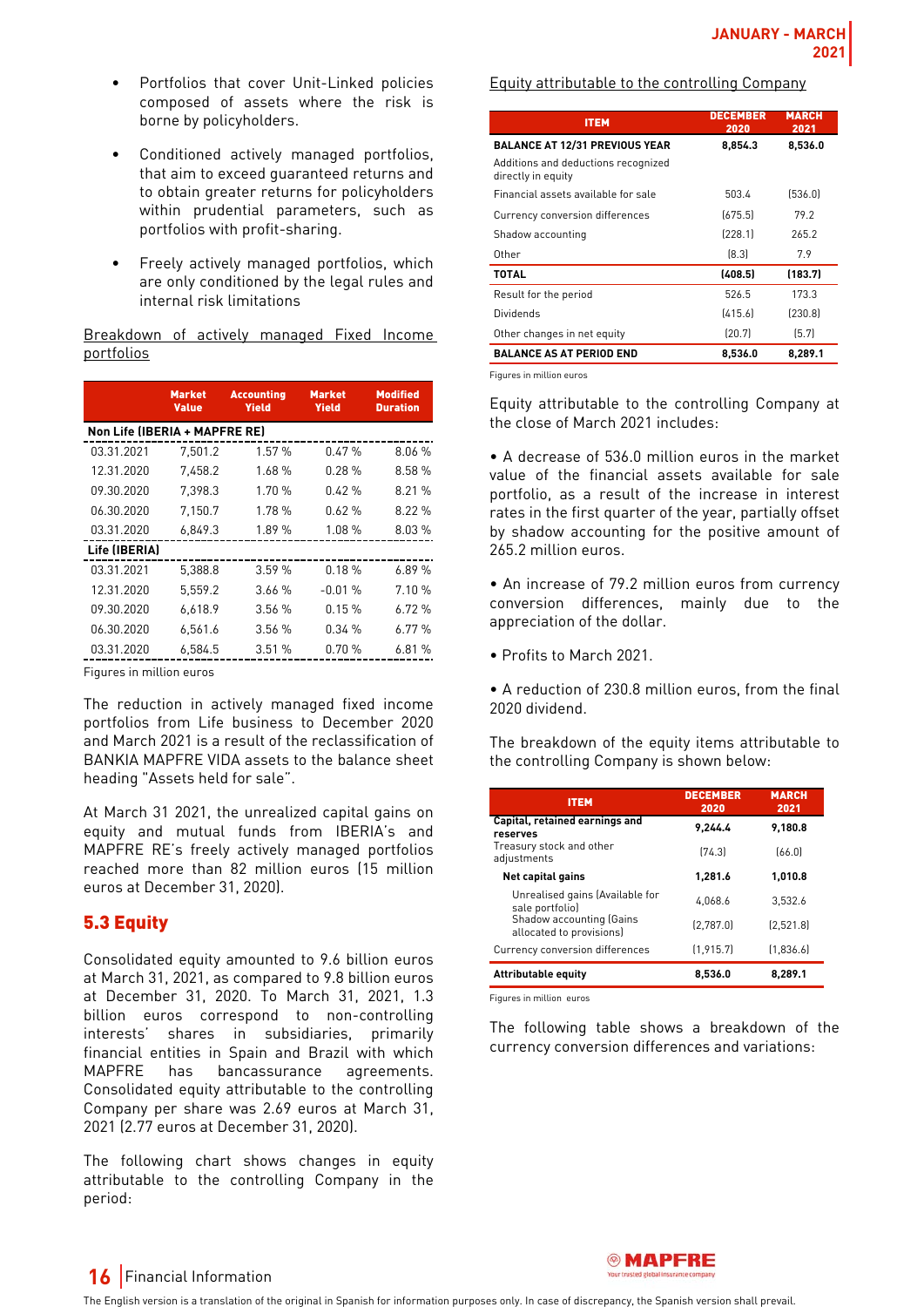| <b>CURRENCY</b>    | <b>DECEMBER</b><br>2020 | <b>MARCH</b><br>2021 | <b>VARIATION</b> |
|--------------------|-------------------------|----------------------|------------------|
| US dollar          | 301.2                   | 397.0                | 95.9             |
| Brazilian real     | (944.6)                 | (972.4)              | (27.8)           |
| Venezuelan Bolivar | (423.3)                 | (428.6)              | (5.3)            |
| Turkish lira       | (345.9)                 | (351.4)              | (5.5)            |
| Argentine peso     | (121.8)                 | (115.9)              | 5.8              |
| Mexican peso       | (140.9)                 | (138.2)              | 2.7              |
| Colombian peso     | (62.6)                  | (67.8)               | (5.2)            |
| Indonesian rupiah  | (17.4)                  | (16.7)               | 0.8              |
| Other currencies   | (160.3)                 | (142.4)              | 17.9             |
| Total              | (1,915.7)               | (1,836.6)            | 79.2             |

Figures in million euros

#### Hyperinflationary economies' effect on Equity

The financial statements of the companies registered in countries with high inflation rates or hyperinflationary economies are adjusted or restated for the effects of the changes in prices before they are converted to euros. The Group accounting policy for recording operations in hyperinflationary economies consists of recording the accounting effects from inflation adjustments and from currency conversion differences in Equity, with both recycled in P&L.

The amounts included in the last two years from these effects are the following:

| <b>ITEM</b>                           | <b>DEC</b> | Var.   | <b>DEC</b> | Var.  | <b>MAR</b> |
|---------------------------------------|------------|--------|------------|-------|------------|
|                                       | 2019       | 2020   | 2020       | 2021  | 2021       |
| Restatement for<br>inflation          | 564.8      | 17.7   | 582.5      | 5.8   | 588.3      |
| Currency<br>conversion<br>differences | [1.102.8]  | [24.8] | [1.127.6]  | (5.3) | [1.132.9]  |
| <b>Net</b>                            | (538.0)    | (7.1)  | (545.1)    | 0.5   | (544.6)    |

Figures in million euros

The breakdown, by country, of results from accounting restatement and equity from the subsidiaries operating in hyperinflationary economies is below:

| <b>COUNTRY</b> | <b>Results from</b><br>restatement |       | <b>Attributable equity</b> |                 |  |
|----------------|------------------------------------|-------|----------------------------|-----------------|--|
|                | <b>MAR 2021</b><br><b>MAR 2020</b> |       | <b>DEC 2020</b>            | <b>MAR 2021</b> |  |
| Argentina      | [2.7]                              | [2.6] | 54.9                       | 60.3            |  |
| Venezuela      | (1.5)                              | [0.2] | 6.9                        | 18              |  |
| <b>Total</b>   | (4.2)                              | (2.8) | 61.8                       | 62.1            |  |

Figures in million euros

#### 5.4 Funds under Management

The following charts show the performance of managed savings, including both technical provisions of Life companies, and the Life provisions of multiline companies, which are presented in the Group's consolidated balance sheet. In addition to the Life insurance operations, MAPFRE manages its clients' savings through pension and mutual funds.

#### Managed savings

The following chart shows the details of and changes in managed savings, which includes both concepts:

| <b>ITEM</b>              | <b>DECEMBER</b><br>2020 | <b>MARCH</b><br>2021 | $\Delta \%$ |
|--------------------------|-------------------------|----------------------|-------------|
| Life technical provisons | 22.500.7                | 22.313.0             | $-0.8%$     |
| Pension funds            | 5.754.9                 | 5.938.0              | 32%         |
| Mutual funds and other   | 4.533.8                 | 4.755.4              | 4.9%        |
| <b>Subtotal</b>          | 32,789.3                | 33.006.4             | 0.7%        |

Figures in million euros

The improvement in pension funds and mutual funds to March 2021 is noteworthy, up 3.2 and 4.9 percent, respectively, compared to the close of the previous year. In pension funds, contributions and external inflows surpassed withdrawals and external outflows at the close of March 2021, for the amount of 21.8 million euros. Additionally, investment funds also had positive net contributions for the amount of 98.3 million euros.

#### Assets under management

The following chart reflects the development of assets under management, which include the total Group investment portfolio as well as pension and mutual funds:

| <b>ITEM</b>            | <b>DECEMBER</b><br>2020 | <b>MARCH</b><br>2021 | $\Delta\%$ |  |
|------------------------|-------------------------|----------------------|------------|--|
| Investment portfolio   | 44.893.2                | 44.592.5             | $-0.7%$    |  |
| Pension funds          | 5.754.9                 | 5.938.0              | 32%        |  |
| Mutual funds and other | 4.533.8                 | 4.755.4              | 4.9%       |  |
| TOTAL                  | 55,181.8                | 55.285.9             | 0.2%       |  |

Figures in million euros



# **17** Financial Information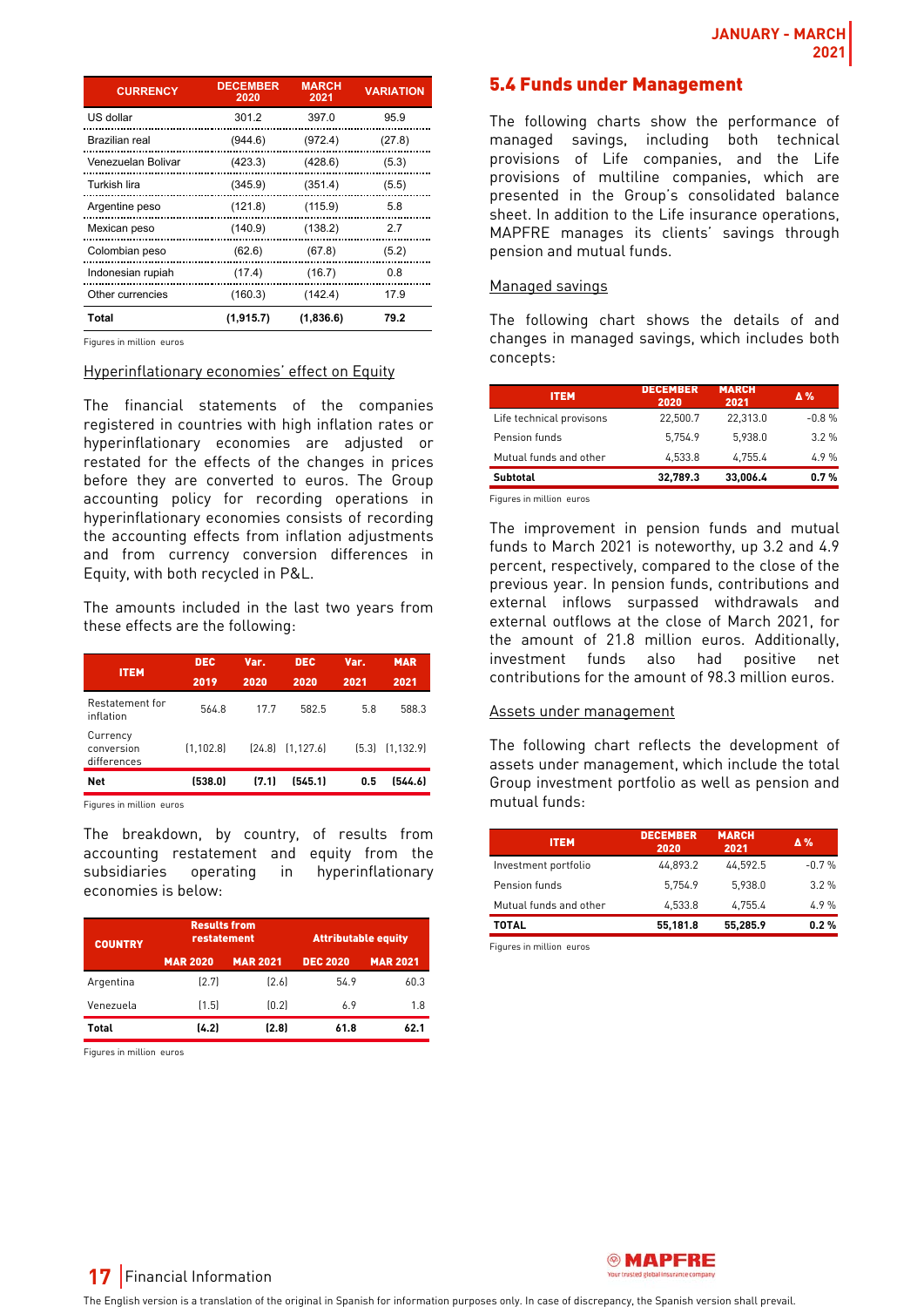# <span id="page-17-0"></span>6. Information by Business Unit

MAPFRE manages its business through the following Units: Insurance, Reinsurance, Global Risks and Assistance. The Reinsurance and Global Risks Units comprise the legal entity MAPFRE RE.

The chart below shows premiums, attributable result, and Non-Life combined ratio for each Regional Area and Business Unit:

#### **Key Figures**

|                                           |                      | <b>Premiums</b>      |          |                      | <b>Attributable result</b> | <b>Combined ratio</b> |                      |                      |
|-------------------------------------------|----------------------|----------------------|----------|----------------------|----------------------------|-----------------------|----------------------|----------------------|
| <b>AREA / BUSINESS UNIT</b>               | <b>MARCH</b><br>2020 | <b>MARCH</b><br>2021 | Δ%       | <b>MARCH</b><br>2020 | <b>MARCH</b><br>2021       | Δ%                    | <b>MARCH</b><br>2020 | <b>MARCH</b><br>2021 |
| <b>IBERIA</b>                             | 2,415.2              | 2,485.0              | 2.9%     | 103.2                | 108.3                      | 4.9%                  | 96.5%                | 93.3%                |
| <b>BRAZIL</b>                             | 838.0                | 729.0                | $-13.0%$ | 28.8                 | 14.3                       | $-50.3%$              | 95.0%                | 88.2%                |
| LATAM NORTH                               | 484.2                | 454.6                | $-6.1%$  | 23.1                 | 10.1                       | $-56.3%$              | 90.9%                | 93.0%                |
| LATAM SOUTH                               | 371.1                | 385.5                | 3.9%     | 13.1                 | 17.6                       | 34.6 %                | 97.3%                | 89.4%                |
| <b>NORTH AMERICA</b>                      | 510.5                | 454.7                | $-10.9%$ | 24.0                 | 27.6                       | 14.9 %                | 101.7%               | 96.6%                |
| <b>EURASIA</b>                            | 473.2                | 430.7                | $-9.0%$  | 5.0                  | 3.4                        | $-30.9%$              | 101.5%               | 104.7%               |
| <b>TOTAL INSURANCE</b>                    | 5.092.3              | 4.939.5              | $-3.0%$  | 197.1                | 181.3                      | $-8.0%$               | 97.2%                | 93.8%                |
| REINSURANCE AND GLOBAL RISKS              | 1,413.6              | 1,586.5              | 12.2 %   | [29.4]               | 32.4                       | 210.3 %               | 109.3%               | 95.1%                |
| ASSISTANCE                                | 219.7                | 118.6                | $-46.0%$ | (11.9)               | (2.1)                      | 82.6 %                | 110.2 %              | 100.3%               |
| Holdings and consolidation<br>adjustments | (628.0)              | [749.0]              | $-19.3%$ | [29.0]               | [38.3]                     | $-32.2%$              | $-$ %                | $-$ %                |
| <b>MAPFRE S.A.</b>                        | 6.097.5              | 5.895.7              | $-3.3%$  | 126.8                | 173.3                      | 36.7%                 | 100.0%               | 94.3%                |

Figures in million euros

#### 6.1 IBERIA

IBERIA encompasses the business activities of MAPFRE ESPAÑA and its subsidiary in Portugal, as well as the Life business managed by MAPFRE VIDA and its bancassurance subsidiaries.

#### Information by country

| <b>REGION /</b> | <b>Premiums</b>      |                      |             | <b>Attributable result</b> |                      |         | <b>Combined ratio</b> |                      | <b>ROE</b>              |                      |
|-----------------|----------------------|----------------------|-------------|----------------------------|----------------------|---------|-----------------------|----------------------|-------------------------|----------------------|
| <b>COUNTRY</b>  | <b>MARCH</b><br>2020 | <b>MARCH</b><br>2021 | $\Delta \%$ | <b>MARCH</b><br>2020       | <b>MARCH</b><br>2021 | Δ%      | <b>MARCH</b><br>2020  | <b>MARCH</b><br>2021 | <b>DECEMBER</b><br>2020 | <b>MARCH</b><br>2021 |
| <b>IBERIA</b>   | 2.415.2              | 2.485.0              | 2.9%        | 103.2                      | 108.3                | 4.9%    | 96.5%                 | 93.3%                | 10.6%                   | 11.0%                |
| SPAIN*          | 2.384.5              | 2.454.1              | 2.9%        | 101.7                      | 107.3                | 5.5%    | 96.5%                 | 932%                 | 10 7 %                  | 11.1%                |
| PORTUGAL        | 30.7                 | 30.9                 | 0.4%        | 1.5                        | 1.0                  | $-331%$ | 99.3%                 | 977%                 | 6.4%                    | 6.5%                 |

Figures in million euros

\*VERTI Spain premiums reached 21.3 million euros (+5.6 percent).

#### Breakdown by key lines:

|                              |                   | <b>Premiums</b>   |            |                              | <b>Attributable result</b> |            |                   | <b>Combined ratio</b> |
|------------------------------|-------------------|-------------------|------------|------------------------------|----------------------------|------------|-------------------|-----------------------|
| <b>IBERIA</b>                | <b>MARCH 2020</b> | <b>MARCH 2021</b> | $\Delta$ % | <b>MARCH 2020 MARCH 2021</b> |                            | $\Delta\%$ | <b>MARCH 2020</b> | <b>MARCH 2021</b>     |
| LIFE                         | 471.5             | 463.3             | $-1.7%$    | 30.1                         | 28.2                       | $-6.2%$    | $-$ %             | $-$ %                 |
| LIFE PROTECTION              | 166.3             | 164.2             | $-1.3%$    | 25.9                         | 20.7                       | $-19.9%$   | 65.6 %            | 70.9%                 |
| LIFE SAVINGS                 | 305.1             | 299.1             | $-2.0%$    | 8.1                          | 7.3                        | $-9.9%$    | $-$ %             | $-$ %                 |
| <b>AUTO</b>                  | 531.6             | 538.7             | 1.3%       | 51.9                         | 50.7                       | $-2.4%$    | 89.8%             | 88.1%                 |
| <b>GENERAL P&amp;C</b>       | 686.2             | 710.7             | 3.6%       | (4.9)                        | 14.0                       | 383.6 %    | 106.0%            | 98.9%                 |
| <b>HEALTH &amp; ACCIDENT</b> | 647.4             | 697.1             | 7.7%       | 6.5                          | 8.7                        | 33.9 %     | 96.7%             | 95.5%                 |

Figures in million euros



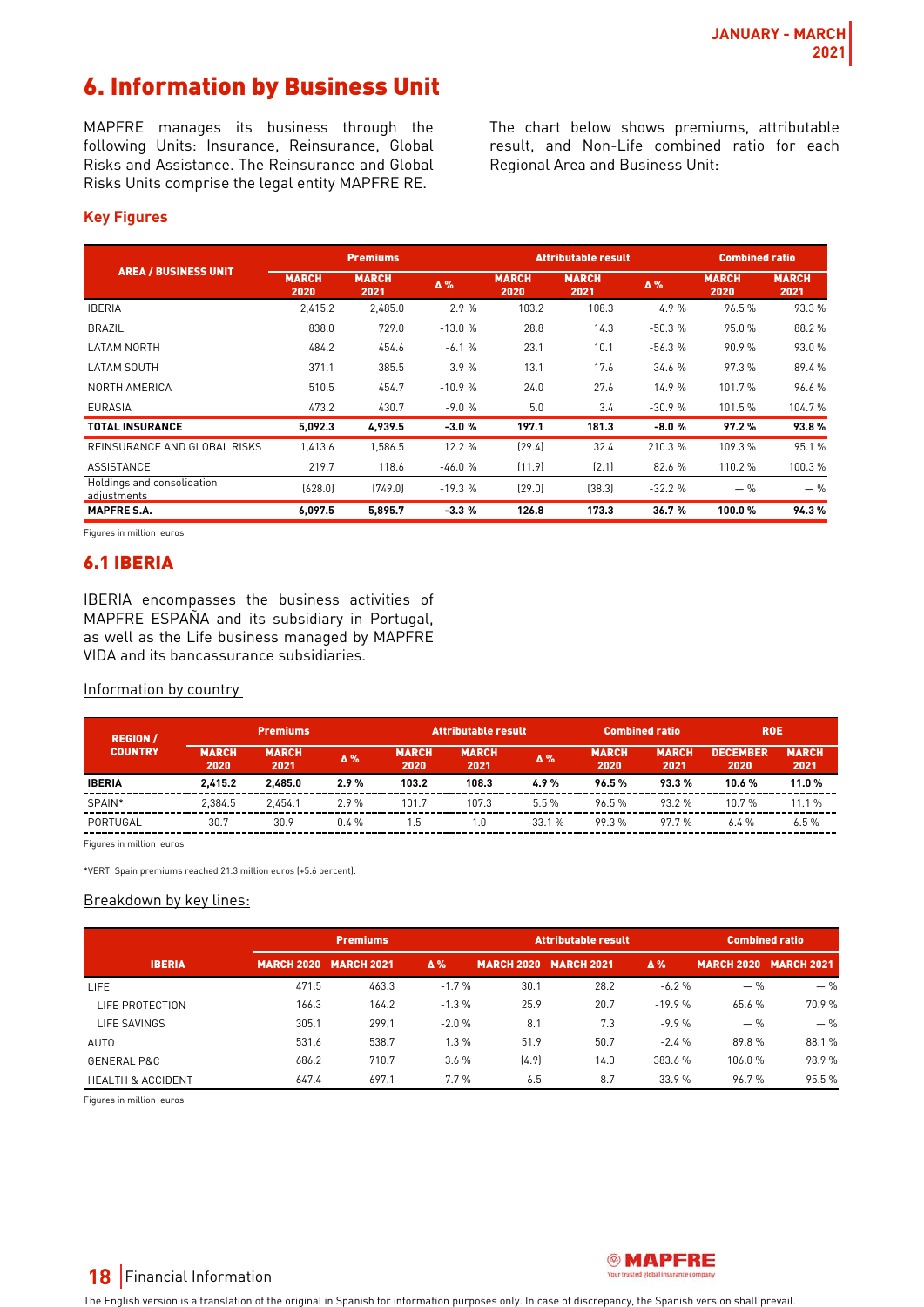#### **IBERIA premiums**

Premiums in IBERIA grew 2.9 percent. Non-Life premiums grew 4.0 percent and reflect the positive development of the Auto, Health, Condominiums, Commercial and Homeowners business.

Life premiums went down 1.7 percent, primarily due to the low interest rate environment which complicates selling savings insurance policies.

Regarding the SANTANDER MAPFRE operation, written premiums reached 10.6 million euros at the close of March 2021.

#### **IBERIA result**

IBERIA's pre-tax results reached 165.1 million euros, which implies a 5.0 percent increase compared to the same period of 2020.

IBERIA's attributable result reached 108.3 million euros with an improvement of 4.9 percent compared to the same period the previous year.

The technical result of Non-Life business is very positive and maintains an excellent combined ratio, which to March 2021 stood at 93.3 percent, despite Filomena snow storm occurring in January 2021, with more than 40,000 claims reported and a cost of 11.6 million euros, net of reinsurance.

The Life business result shows a 6.2 percent reduction compared to the same period the previous year, primarily due to the 19.9 percent fall in Life Protection business results.

At the close of March 2021, 3.4 million euros in financial gains, net of losses, were recorded (19.7 million as of March 2020).

#### **The information for MAPFRE ESPAÑA is provided below:**

#### MAPFRE ESPAÑA - Key figures

| <b>ITEM</b>                            | <b>MARCH</b><br>2020    | <b>MARCH</b><br>2021 | Δ%                  |
|----------------------------------------|-------------------------|----------------------|---------------------|
| Gross written and accepted<br>premiums | 1,926.5                 | 2,020.4              | 4.9%                |
| Net premiums earned                    | 1,112.5                 | 1,130.0              | 1.6%                |
| <b>Gross result</b>                    | 78.2                    | 83.0                 | 6.1%                |
| Tax on profits                         | (16.4)                  | (19.4)               |                     |
| Non-controlling interests              | 0.2                     | 1.4                  |                     |
| Attributable net result                | 62.0                    | 64.9                 | 4.7%                |
| <b>Combined ratio</b>                  | 97.1%                   | 94.0%                | $-3.1 p.p.$         |
| Expense ratio                          | 22.7%                   | 22.6%                | $-0.1p.p.$          |
| Loss ratio                             | 74.3%                   | 71.4 %               | $-3.0p.p.$          |
| <b>ITEM</b>                            | <b>DECEMBER</b><br>2020 | <b>MARCH</b><br>2021 | A %                 |
| Investments, real estate<br>and cash   | 7,147.1                 | 7,074.3              | $-1.0%$             |
| <b>Technical provisions</b>            | 6,322.1                 | 7,019.1              | 11.0%               |
| Shareholders' equity                   | 2.590.7                 | 2.557.0              | $-1.3%$             |
| <b>ROE</b>                             | 10.2%                   | 10.8%                | 0.6 <sub>p.p.</sub> |

Figures in million euros

#### MAPFRE ESPAÑA – Auto

| <b>ITEM</b>                                           | <b>MARCH</b><br>2020 | <b>MARCH</b><br>2021 | $\Delta$ % |
|-------------------------------------------------------|----------------------|----------------------|------------|
| Gross written and accepted                            |                      |                      |            |
| premiums                                              | 531.6                | 538.7                | 1.3%       |
| Net premiums earned                                   | 502.5                | 4886                 | $-2.8%$    |
| Result before tax                                     | 68.9                 | 66.2                 | $-3.9%$    |
| Non-Life Loss Ratio                                   | 71.5%                | 68.7%                | $-2.8p.p.$ |
| Non-Life Expense Ratio                                | 18.3%                | 19.5%                | 1.2p.p.    |
| Non-Life Combined Ratio<br>Number of vehicles insured | 89.8%                | 88 1 %               | $-1.7p.p.$ |
| (units)                                               | 5.872.249            | 6,045,156            | 2.9%       |

Figures in million euros

Auto premiums (including VERTI, SEGUROS GERAIS PORTUGAL and SANTANDER MAPFRE) grew 1.3 percent.

The Auto combined ratio went down and stands at 88.1 percent due to a 2.8 percentage point fall in the loss ratio, supported by lower mobility.

#### MAPFRE ESPAÑA – General P&C

| <b>ITEM</b>                            | <b>MARCH</b><br>2020 | <b>MARCH</b><br>2021 | $\Delta$ % |
|----------------------------------------|----------------------|----------------------|------------|
| Gross written and accepted<br>premiums | 686.2                | 710.7                | 36 %       |
| Net premiums earned                    | 403.9                | 413.8                | 24%        |
| Result before tax                      | (7.0)                | 179                  | 356.7 %    |
| Non-Life Loss Ratio                    | 78 4 %               | 722%                 | $-6.2p.p.$ |
| Non-Life Expense Ratio                 | 27.7%                | 26.7%                | $-0.9p.p.$ |
| Non-Life Combined Ratio                | 106.0%               | 98.9%                | $-7.1p.p.$ |

Figures in million euros

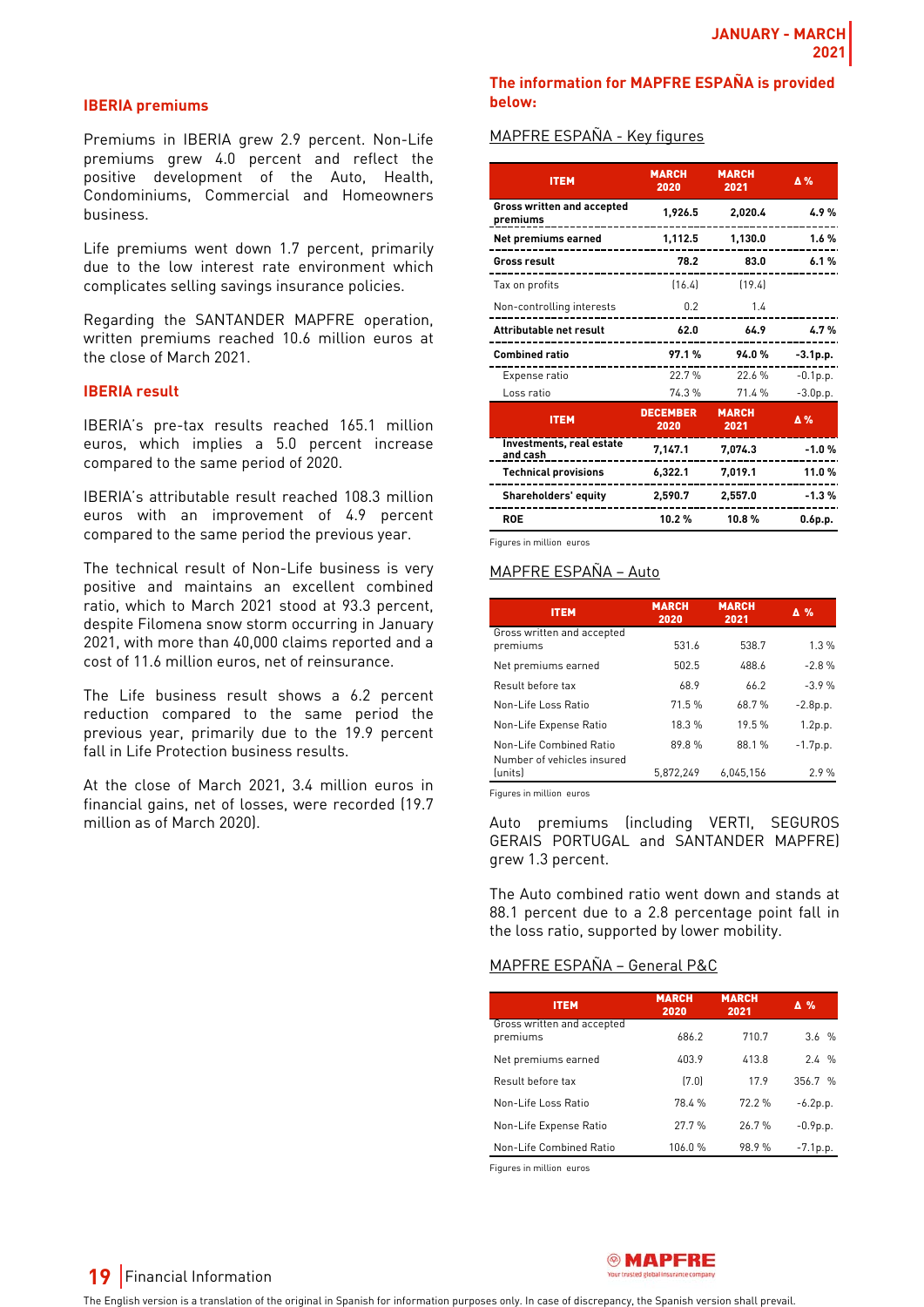General P&C business volume reflects the solid performance of the majority of retail Non-Life lines. At the close of March, accumulated growth in the Homeowners business reached 3.0 percent, and 5.5 percent in Condominiums. Commercial lines experienced an increase in written premiums of 5.6 percent.

#### MAPFRE ESPAÑA – Health & Accident

| <b>ITEM</b>                            | <b>MARCH</b><br>2020 | <b>MARCH</b><br>2021 | $\Delta$ %          |
|----------------------------------------|----------------------|----------------------|---------------------|
| Gross written and accepted<br>premiums | 621.5                | 673.4                | 8.3%                |
| Net premiums earned                    | 149.3                | 161.1                | 79%                 |
| Result before tax                      | 5.6                  | 6 <sub>1</sub>       | 84%                 |
| Non-Life Loss Ratio                    | 79.5%                | 79.5%                | 0.0 <sub>p.p.</sub> |
| Non-Life Expense Ratio                 | 18.8%                | 18.5%                | $-0.3p.p.$          |
| Non-Life Combined Ratio                | 98.3%                | 98.0%                | $-0.3p.p.$          |

Figures in million euros

Health and Accident premiums maintained their strong rate of growth, reaching 8.3 percent over the same period in the previous year. The combined ratio shows a decrease compared to the same period of the previous year, reaching 98.0 percent.

The charts below provide a breakdown of the information for MAPFRE VIDA:

#### MAPFRE VIDA - Key figures

| <b>ITEM</b>                            | <b>MARCH</b><br>2020    | <b>MARCH</b><br>2021 | Δ%                  |
|----------------------------------------|-------------------------|----------------------|---------------------|
| Gross written and accepted<br>premiums | 488.8                   | 464.7                | $-4.9%$             |
| Gross result                           | 79.0                    | 82.1                 | 4.0%                |
| Tax on profits                         | [19.3]                  | (20.1)               |                     |
| Non-controlling interests              | (18.5)                  | (18.6)               |                     |
| Attributable net result                | 41.2                    | 43.4                 | 5.2%                |
|                                        |                         |                      |                     |
| <b>ITEM</b>                            | <b>DECEMBER</b><br>2020 | <b>MARCH</b><br>2021 | Δ%                  |
| Investments, real estate<br>and cash   | 18,790.7                | 18,506.1             | $-1.5%$             |
| <b>Shareholders' equity</b>            | 1,778.4                 | 1,808.7              | 1.7%                |
| <b>ROE</b>                             | 11.1%                   | 11.3%                | 0.1 <sub>p.p.</sub> |

Figures in million euros

#### MAPFRE VIDA - Premium breakdown

| <b>ITEM</b>                       | <b>MARCH</b><br>2020 | <b>MARCH</b><br>2021 | $\Delta\%$ |
|-----------------------------------|----------------------|----------------------|------------|
| - Agent channel                   | 372.9                | 346.2                | $-7.2%$    |
| - Bank channel                    | 115.9                | 118.5                | 2.3%       |
| BANKIA MAPFRE VIDA                | 58.6                 | 53.0                 | $-9.6%$    |
| BANKINTER SEG DE VIDA             | 45.9                 | 567                  | 23.6%      |
| CAJA CASTILLA LA<br><b>MANCHA</b> | 11.4                 | 8.8                  | $-22.7%$   |
| TOTAL PREMIUMS                    | 488.8                | 464.7                | $-4.9%$    |
| - Life-Savings                    | 298.8                | 280.8                | $-6.0%$    |
| - Life-Protection                 | 164.2                | 160.2                | $-2.4%$    |
| - Accident                        | 25.9                 | 23.7                 | $-8.3%$    |

Figures in million euros

MAPFRE VIDA business went down 4.9 percent due to the fall in Life Savings business, which went down 6.0 percent, conditioned by a low interest rate environment that highly complicates issuing policies. The Life Protection business also went down 2.4 percent.

MAPFRE VIDA's result before taxes grew 4.0 percent, with its attributable result reaching 43.4 million euros, 5.2 percent higher than the same period the previous year.

MAPFRE INVERSIÓN activity is consolidated in MAPFRE VIDA accounts. Its attributable result, to March 31, 2021, reached 10.6 million euros (9.2 million euros to March 2020).

#### MAPFRE VIDA – Managed savings

| <b>ITEM</b>                                | <b>DECEMBER</b><br>2020 | <b>MARCH</b><br>2021 | Δ%      |
|--------------------------------------------|-------------------------|----------------------|---------|
| <b>Technical provisions</b>                | 16.439.8                | 16.203.5             | $-1.4%$ |
| MAPFRE VIDA                                | 14.224.4                | 14.006.4             | $-1.5%$ |
| <b>BANKINTER SEGUROS DE</b><br><b>VIDA</b> | 1.434.9                 | 1.438.2              | 0.2%    |
| CAJA CASTILLA LA MANCHA                    | 780.6                   | 758.9                | $-2.8%$ |
| Mutual funds and other                     | 3.875.8                 | 4.095.6              | 5.7%    |
| <b>Pension funds</b>                       | 5.754.9                 | 5.938.0              | 3.2%    |
| MAPFRE AM                                  | 2.633.7                 | 2.689.9              | 21%     |
| <b>OTHER</b>                               | 3.121.2                 | 3.248.0              | 4.1%    |
| <b>TOTAL MANAGED SAVINGS</b>               | 26.070.6                | 26.237.0             | 0.6%    |

Figures in million euros



**20** Financial Information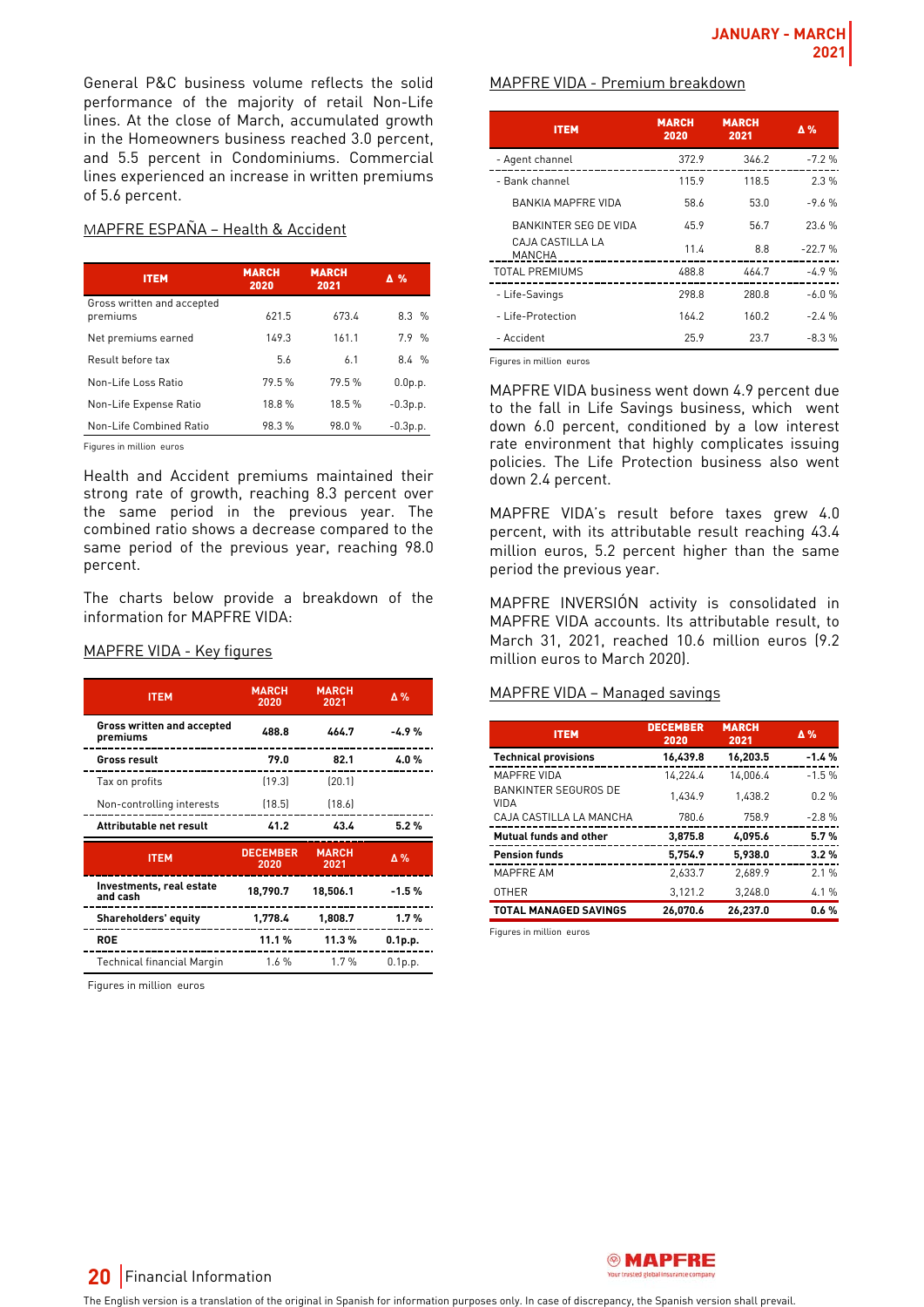# <span id="page-20-0"></span>6.2 BRAZIL

This regional area encompasses the insurance activity in Brazil.

#### Key Figures

| <b>ITEM</b>                         | <b>MARCH 2020</b> | <b>MARCH 2021</b> | $\Delta$ % |
|-------------------------------------|-------------------|-------------------|------------|
| Gross written and accepted premiums | 838.0             | 729.0             | $-13.0%$   |
| - Non-Life                          | 500.5             | 482.2             | $-3.7%$    |
| - Life                              | 337.5             | 246.9             | $-26.9%$   |
| Net premiums earned                 | 682.9             | 526.2             | $-22.9%$   |
| <b>Gross result</b>                 | 104.4             | 62.5              | $-40.1%$   |
| Tax on profits                      | (31.1)            | (14.5)            |            |
| Non-controlling interests           | (44.5)            | (33.7)            |            |
| Attributable net result             | 28.8              | 14.3              | $-50.3%$   |
| <b>Combined ratio</b>               | 95.0%             | 88.2%             | $-6.8p.p.$ |
| Expense ratio                       | 34.7%             | 36.5%             | 1.7p.p.    |
| Loss ratio                          | 60.3%             | 51.7%             | $-8.6p.p.$ |

| <b>DECEMBER 2020</b> | <b>MARCH 2021</b> | $\Delta \%$ |
|----------------------|-------------------|-------------|
| 2.623.1              | 2.381.0           | $-9.2%$     |
| 3.416.5              | 3.589.6           | 5.1%        |
| 782.7                | 726.0             | $-7.2%$     |
| 11.3%                | 11.3%             | $-0.1p.p.$  |
|                      |                   |             |

Figures in million euros

#### Breakdown by key lines:

|                        |                      | <b>Premiums</b>      |            | <b>Attributable result</b> |                      |            | <b>Combined ratio</b> |                      |  |
|------------------------|----------------------|----------------------|------------|----------------------------|----------------------|------------|-----------------------|----------------------|--|
| <b>BRAZIL</b>          | <b>MARCH</b><br>2020 | <b>MARCH</b><br>2021 | $\Delta\%$ | <b>MARCH</b><br>2020       | <b>MARCH</b><br>2021 | $\Delta\%$ | <b>MARCH</b><br>2020  | <b>MARCH</b><br>2021 |  |
| <b>LIFE</b>            | 337.5                | 246.9                | $-26.9%$   | 12.2                       | 0.2                  | $-98.8%$   | $-$ %                 | $-$ %                |  |
| LIFE PROTECTION        | 318.0                | 230.3                | $-27.6%$   | 14.2                       | (1.2)                | $-108.8%$  | 83.9%                 | 96.9%                |  |
| LIFE SAVINGS           | 19.6                 | 16.5                 | $-15.6%$   | (2.9)                      | 0.5                  | 115.8%     | $-$ %                 | $-$ %                |  |
| <b>AUTO</b>            | 142.6                | 111.9                | $-21.5%$   | (2.9)                      | [0.8]                | 73.4 %     | 111.5 %               | 105.0%               |  |
| <b>GENERAL P&amp;C</b> | 357.4                | 370.0                | 3.5%       | 15.5                       | 10.9                 | $-29.8%$   | 81.8%                 | 78.5%                |  |

Figures in million euros



# **21** Financial Information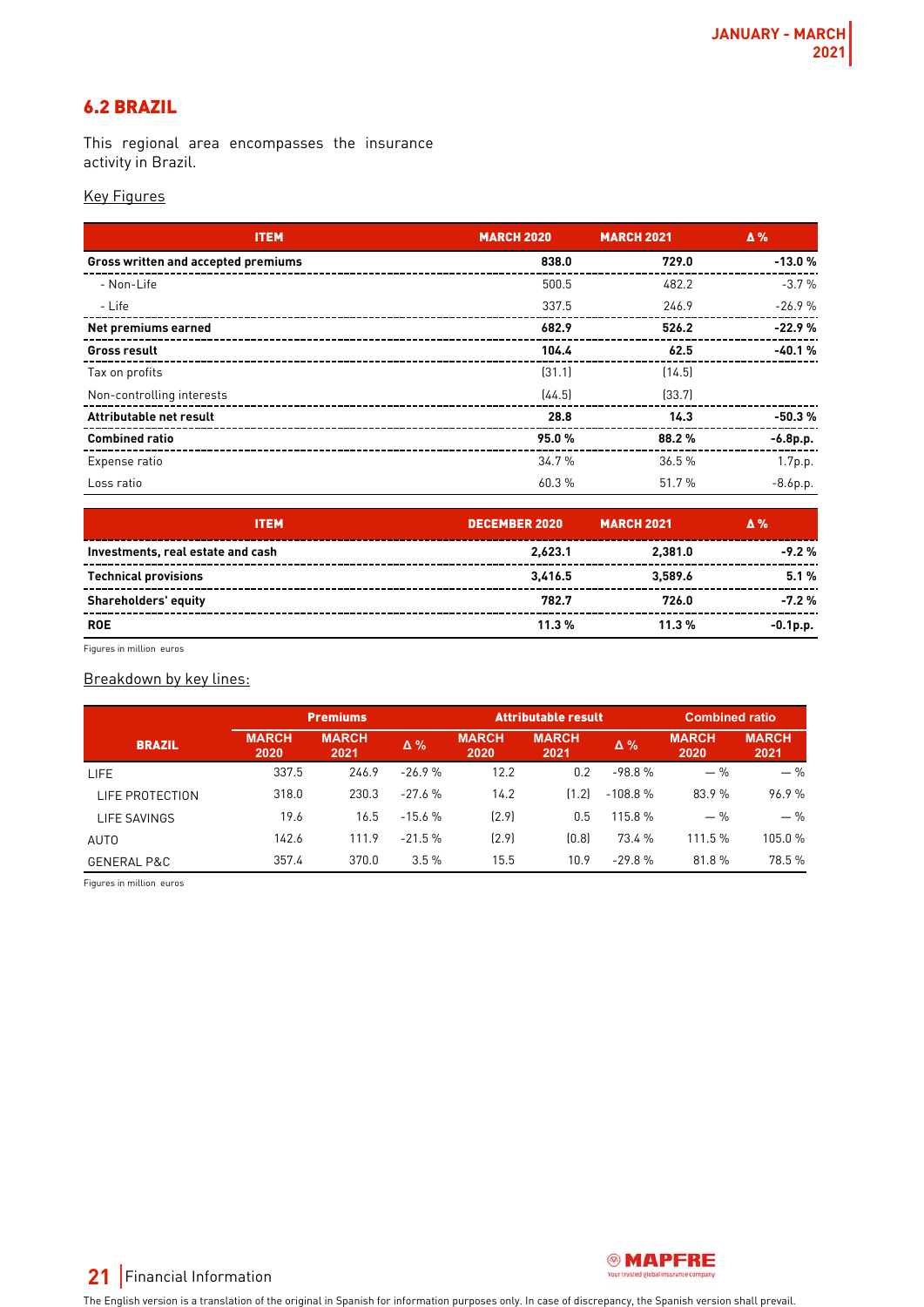#### **Premiums**

Written premiums fell 13.0 percent in euros, while in Brazilian reals they showed 13.3 percent growth. The fall in issuing in euros is mainly due to the 23.2 percent depreciation of the real compared to the last year.

In Brazilian reals, the Brasil Seg (Banco do Brasil) channel grew 7.3 percent, with good Agro business performance, which went up 29.4 percent, and Mass-Market Multiperil premiums increased 24.6 percent. The MAPFRE channel grew 19.4 percent. The positive growth in reals in the Industrial Risk, Transport and Agro lines is noteworthy.

#### **Result**

The development of the attributable result in Brazil at the close of March 2021 fell 50.3 percent, reaching 14.3 million euros. This reduction is partly explained by the depreciation of the Brazilian real (in local currency, the reduction would have been 35.2 percent) and from the unfavorable development of the Life Protection line which reported losses in the quarter as a result of the increased mortality in the country due to the deterioration of the health situation caused by the COIVD-19 pandemic, which reached maximum numbers of infections and death. The impact of COVID-19 losses in this region to March 31, 2021, reached 33.6 million euros.

**22** Financial Information

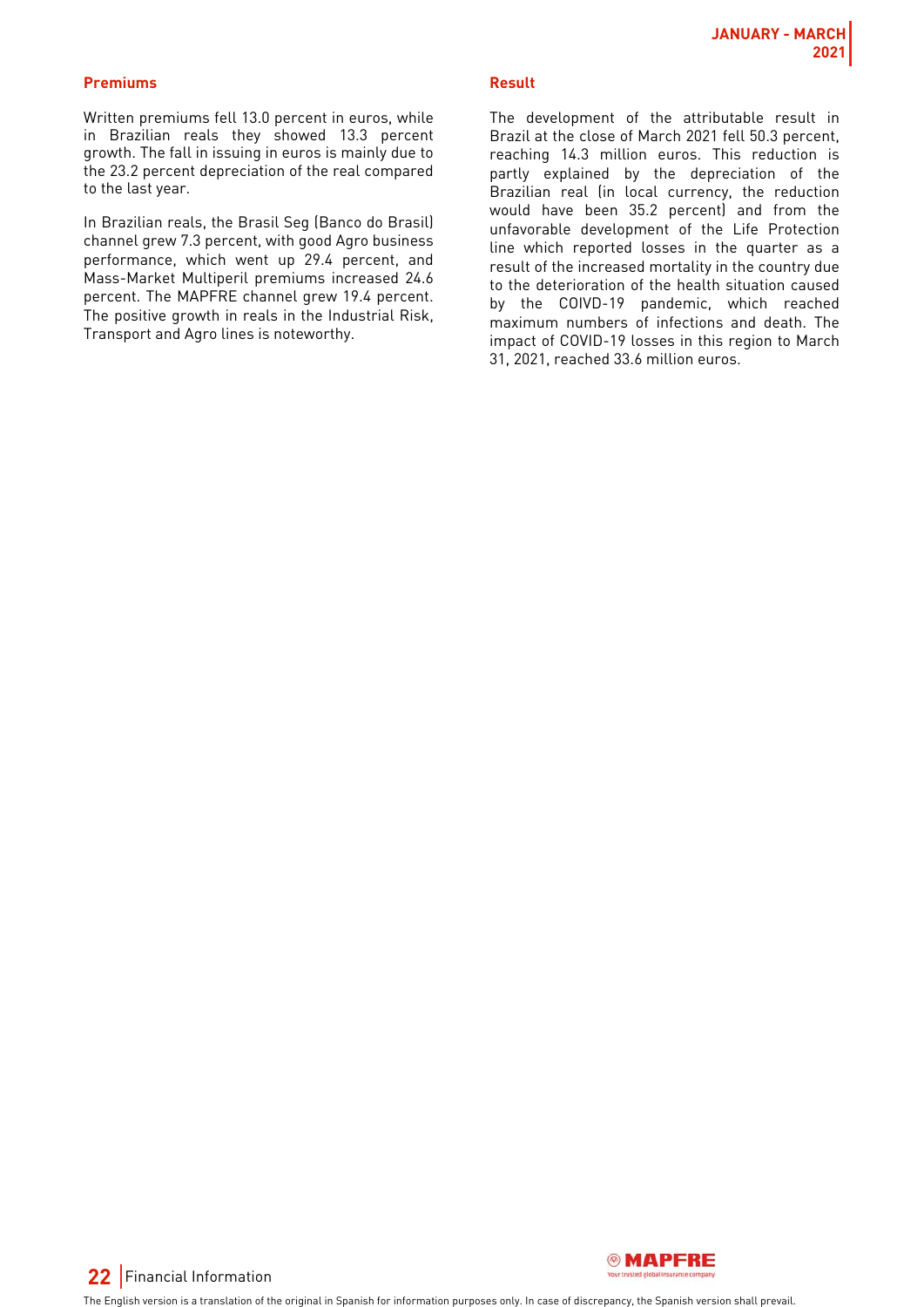# <span id="page-22-0"></span>6.3 LATAM NORTH

This regional area includes Mexico and the subregion of Central America and Dominican Republic, which includes operations in Panama, the Dominican Republic, Honduras, Guatemala, Costa Rica, El Salvador and Nicaragua.

#### Key figures

| <b>ITEM</b>                         | <b>MARCH 2020</b> | <b>MARCH 2021</b> | $\Delta\%$ |
|-------------------------------------|-------------------|-------------------|------------|
| Gross written and accepted premiums | 484.2             | 454.6             | $-6.1%$    |
| - Non-Life                          | 342.6             | 355.9             | 3.9%       |
| - Life                              | 141.6             | 98.6              | $-30.3%$   |
| Net premiums earned                 | 318.3             | 262.1             | $-17.7%$   |
| <b>Gross result</b>                 | 35.3              | 14.1              | $-60.0%$   |
| Tax on profits                      | [8.8]             | (3.1)             |            |
| Non-controlling interests           | (3.4)             | [0.9]             |            |
| Attributable net result             | 23.1              | 10.1              | $-56.3%$   |
| <b>Combined ratio</b>               | 90.9%             | 93.0%             | 2.1p.p.    |
| Expense ratio                       | 29.2%             | 22.4 %            | $-6.8p.p.$ |
| Loss ratio                          | 61.7%             | 70.5%             | 8.8p.p.    |

| <b>ITEM</b>                       | <b>DECEMBER 2020</b> | <b>MARCH 2021</b> | $\Delta \%$ |
|-----------------------------------|----------------------|-------------------|-------------|
| Investments, real estate and cash | 1.531.0              | 1.579.6           | 3.2%        |
| <b>Technical provisions</b>       | 1.521.6              | 1.602.6           | 5.3%        |
| <b>Shareholders' equity</b>       | 445.6                | 475.5             | 6.7%        |
| <b>ROE</b>                        | 15.8%                | 12.4%             | $-3.3p.p.$  |

Figures in million euros

#### Breakdown of key countries

| <b>COUNTRY</b>   |                      | <b>Premiums</b>      |            |                      | Attributable result  | <b>Combined ratio</b> |                      |                      |  |
|------------------|----------------------|----------------------|------------|----------------------|----------------------|-----------------------|----------------------|----------------------|--|
|                  | <b>MARCH</b><br>2020 | <b>MARCH</b><br>2021 | $\Delta\%$ | <b>MARCH</b><br>2020 | <b>MARCH</b><br>2021 | $\Delta\%$            | <b>MARCH</b><br>2020 | <b>MARCH</b><br>2021 |  |
| <b>MEXICO</b>    | 258.4                | 254.8                | $-1.4%$    | 11.8                 | 4.9                  | $-57.9%$              | 88.0%                | 86.6%                |  |
| DOMINICAN REP.   | 94.1                 | 77.3                 | $-178%$    | 2.8                  | 1.3                  | $-53.0%$              | 97.0%                | 103.1 %              |  |
| PANAMA           | 58.5                 | 49.8                 | $-14.9%$   | 3.5                  | 1.4                  | $-60.7%$              | 89.0%                | 95.3%                |  |
| <b>HONDURAS</b>  | 26.9                 | 24.7                 | $-8.0%$    | 2.1                  |                      | $-101.7%$             | 73.8%                | 82.0%                |  |
| <b>GUATEMALA</b> | 20.3                 | 18.6                 | $-8.4%$    | 1.5                  | 1.4                  | $-7.6%$               | 88.1%                | 92.4%                |  |

Figures in million euros

#### Breakdown by key lines of business:

|                              |                      | <b>Premiums</b>      |            |                      | <b>Attributable result</b> |            | <b>Combined ratio</b> |                      |
|------------------------------|----------------------|----------------------|------------|----------------------|----------------------------|------------|-----------------------|----------------------|
| <b>LATAM NORTH</b>           | <b>MARCH</b><br>2020 | <b>MARCH</b><br>2021 | $\Delta\%$ | <b>MARCH</b><br>2020 | <b>MARCH</b><br>2021       | $\Delta\%$ | <b>MARCH</b><br>2020  | <b>MARCH</b><br>2021 |
| <b>LIFE</b>                  | 141.6                | 98.6                 | $-30.3%$   | 3.9                  | (4.2)                      | $-$ %      | $-$ %                 | $-$ %                |
| LIFE PROTECTION              | 82.3                 | 80.4                 | $-2.2 \%$  | 2.5                  | (4.3)                      | $-$ %      | 95.6%                 | 119.1 %              |
| <b>LIFE SAVINGS</b>          | 59.3                 | 18.2                 | $-69.3%$   | 1.4                  |                            | $-97.8%$   | $-$ %                 | $-$ %                |
| <b>AUTO</b>                  | 66.1                 | 57.3                 | $-13.3%$   | 2.1                  | 6.7                        | 220.6%     | 100.3%                | 90.8%                |
| <b>GENERAL P&amp;C</b>       | 150.2                | 181.6                | 20.9%      | 11.6                 | 9.6                        | $-17.0%$   | 62.9%                 | 72.2 %               |
| <b>HEALTH &amp; ACCIDENT</b> | 123.3                | 116.2                | $-5.8%$    | 5.2                  | 0.6                        | $-88.5%$   | 94.6%                 | 101.5 %              |

Figures in million euros

# **23** Financial Information

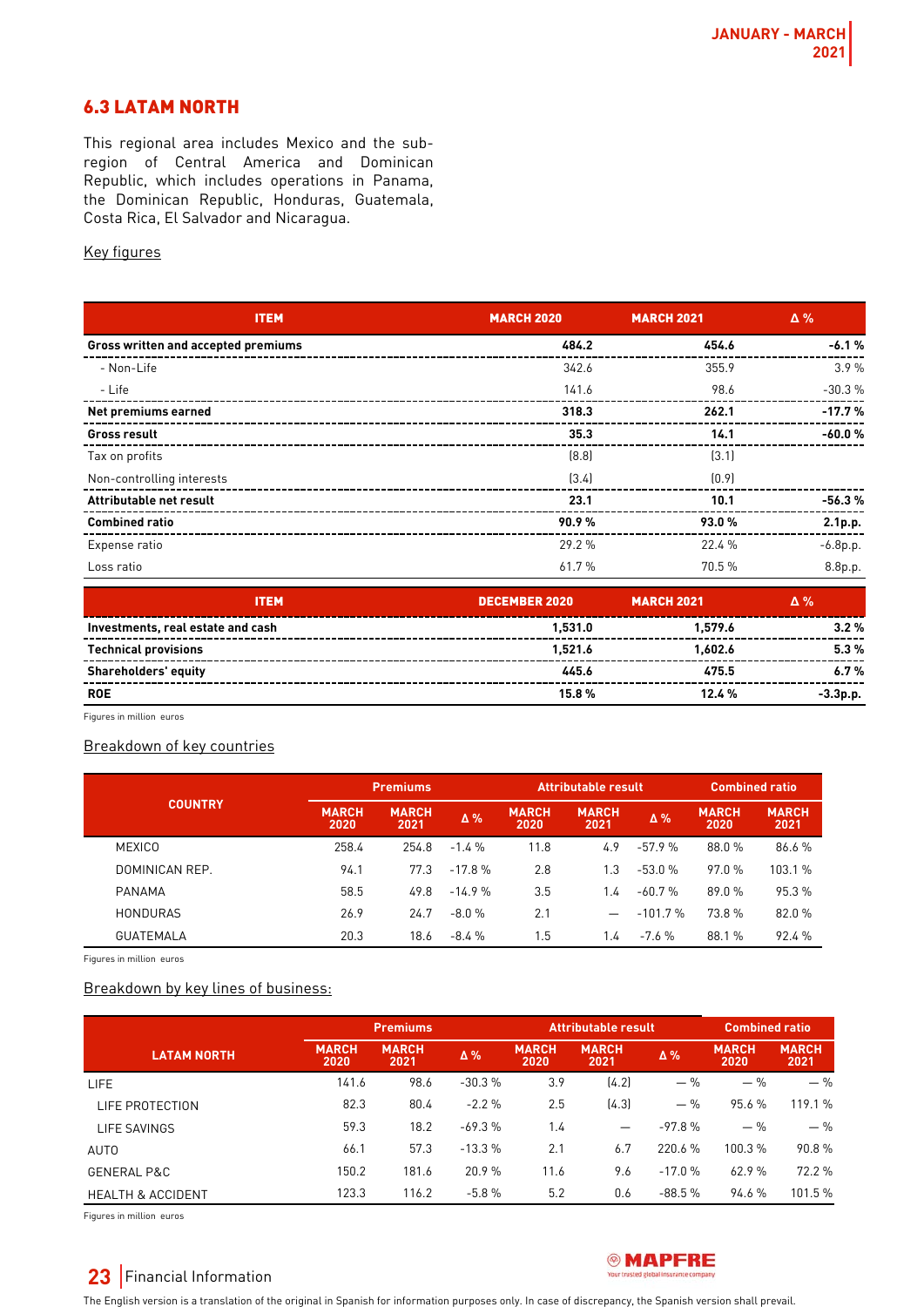#### **Premiums**

Premiums in the region went down 6.1 percent compared to the same period the previous year, due primarily to currency depreciation in the region, as well as lower business performance in the Life Savings line, down 69.3 percent due to lower issuing in this line in Mexico and Panama. The Auto line fell 13.3 percent and Health was down 5.8 percent.

Growth in local currency is noteworthy in Mexico (8.4 percent) and El Salvador (29.9 percent).

#### **Result**

The results in the LATAM NORTH region were affected by the negative development of the COVID-19 pandemic in the first quarter of 2021, which has primarily affected the Life Protection and Health lines, businesses with relevant weight in the insurance portfolio in the region, with COVID-19-related losses reaching 31.4 million euros in the first quarter of 2021, which, along with currency depreciation in the region, has caused the result to be 56.3 percent lower than the same period the previous year.

By line, Life Protection has 4.3 million euros in losses, due to the already mentioned negative development of the pandemic in the region in the first quarter of the year, compared to the positive results obtained in the same period the previous year. The result of the Health line, also affected by COVID-19, although not to the point of reporting losses, has gone down 88.5 percent.

On the other hand, the positive development in the Auto line in the quarter stands out, up 220.6 percent compared to the same period the previous year.

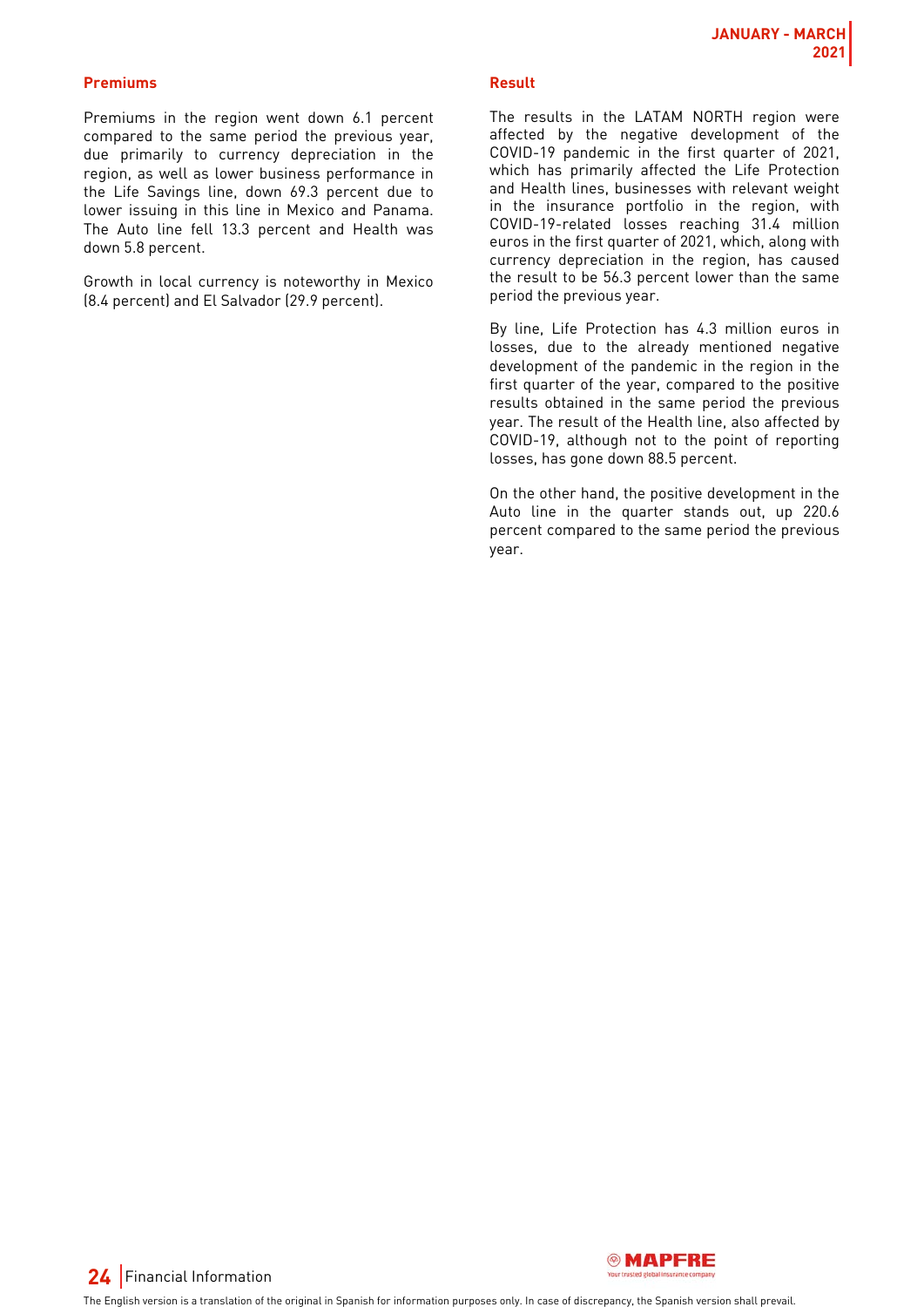# <span id="page-24-0"></span>6.4 LATAM SOUTH

This regional area encompasses the business activities in Peru, Colombia, Argentina, Chile, Uruguay, Paraguay and Ecuador.

#### Key figures

| <b>ITEM</b>                         | <b>MARCH 2020</b> | <b>MARCH 2021</b> | $\Delta\%$ |
|-------------------------------------|-------------------|-------------------|------------|
| Gross written and accepted premiums | 371.1             | 385.5             | 3.9%       |
| - Non-Life                          | 310.7             | 326.3             | 5.0%       |
| - Life                              | 60.4              | 59.2              | $-1.9%$    |
| Net premiums earned                 | 213.4             | 194.0             | $-9.1%$    |
| <b>Gross result</b>                 | 20.4              | 25.9              | 26.6%      |
| Tax on profits                      | (6.8)             | [6.6]             |            |
| Non-controlling interests           | [0.5]             | (1.7)             |            |
| Attributable net result             | 13.1              | 17.6              | 34.6%      |
| <b>Combined ratio</b>               | 97.3%             | 89.4%             | $-8.0p.p.$ |
| Expense ratio                       | 35.5%             | 32.1 %            | $-3.4p.p.$ |
| Loss ratio                          | 61.9%             | 57.3 %            | $-4.6p.p.$ |

| <b>ITEM</b>                       | <b>DECEMBER 2020</b> | <b>MARCH 2021</b> | $\Delta\%$ |
|-----------------------------------|----------------------|-------------------|------------|
| Investments, real estate and cash | 1.995.6              | 1.974.1           | $-1.1%$    |
| <b>Technical provisions</b>       | 3.305.0              | 3.366.4           | 1.9%       |
| <b>Shareholders' equity</b>       | 578.5                | 564.9             | $-2.3%$    |
| <b>ROE</b>                        | 10.3%                | 11.8%             | 1.5p.p.    |

Figures in million euros

#### Breakdown of key countries

| <b>COUNTRY</b> |                      | <b>Premiums</b>      |            |                      | Attributable result  | <b>Combined ratio</b> |                      |                      |
|----------------|----------------------|----------------------|------------|----------------------|----------------------|-----------------------|----------------------|----------------------|
|                | <b>MARCH</b><br>2020 | <b>MARCH</b><br>2021 | $\Delta\%$ | <b>MARCH</b><br>2020 | <b>MARCH</b><br>2021 | $\Delta\%$            | <b>MARCH</b><br>2020 | <b>MARCH</b><br>2021 |
| COLOMBIA       | 86.9                 | 102.5                | 17.9%      | 3.5                  | 2.3                  | $-33.3%$              | 89.5%                | 83.1%                |
| PERU           | 128.3                | 122.1                | $-4.8%$    | 4.6                  | 7.4                  | 59.9%                 | 94.5%                | 86.8%                |
| ARGENTINA      | 45.5                 | 47.5                 | 4.5%       | 2.2                  | 2.2                  | $0.0\%$               | 106.3%               | 105.6%               |
| <b>CHILE</b>   | 47.8                 | 62.8                 | 31.4%      | 0.2                  | 1.7                  | 705.0%                | 110.7%               | 93.9%                |
| <b>URUGUAY</b> | 31.7                 | 23.7                 | $-25.3%$   | 1.1                  | 1.4                  | 34.9%                 | 92.8%                | 93.6 %               |
| PARAGUAY       | 16.0                 | 15.1                 | $-6.0%$    | 2.2                  | 2.3                  | 3.4%                  | 88.7%                | 78.7%                |

Figures in million euros

#### Breakdown by key lines of business:

|                              |                      | <b>Premiums</b>      |            |                      | Attributable result  | <b>Combined ratio</b> |                      |                      |
|------------------------------|----------------------|----------------------|------------|----------------------|----------------------|-----------------------|----------------------|----------------------|
| <b>LATAM SOUTH</b>           | <b>MARCH</b><br>2020 | <b>MARCH</b><br>2021 | $\Delta\%$ | <b>MARCH</b><br>2020 | <b>MARCH</b><br>2021 | $\Delta\%$            | <b>MARCH</b><br>2020 | <b>MARCH</b><br>2021 |
| LIFE                         | 60.4                 | 59.2                 | $-1.9%$    | (0.4)                | (2.6)                | $-$ %                 | $-$ %                | $-$ %                |
| LIFE PROTECTION              | 45.4                 | 44.2                 | $-2.6%$    | 0.0                  | (3.7)                | $-7923.3%$            | 106.3%               | 121.9%               |
| LIFE SAVINGS                 | 15.0                 | 15.1                 | 0.3%       | [0.5]                | 0.9                  | $-$ %                 | $-$ %                | $-$ %                |
| <b>AUTO</b>                  | 91.2                 | 87.3                 | $-4.3%$    | 7.3                  | 7.3                  | $-$ %                 | 98.7%                | 95.2%                |
| <b>GENERAL P&amp;C</b>       | 167.2                | 192.4                | 15.1%      | 5.2                  | 11.3                 | 118.5 %               | 89.2%                | 73.8%                |
| <b>HEALTH &amp; ACCIDENT</b> | 40.8                 | 42.0                 | 3.0%       | 0.3                  | 2.3                  | 568.7%                | 103.2%               | 96.2%                |

Figures in million euros

# **25** Financial Information

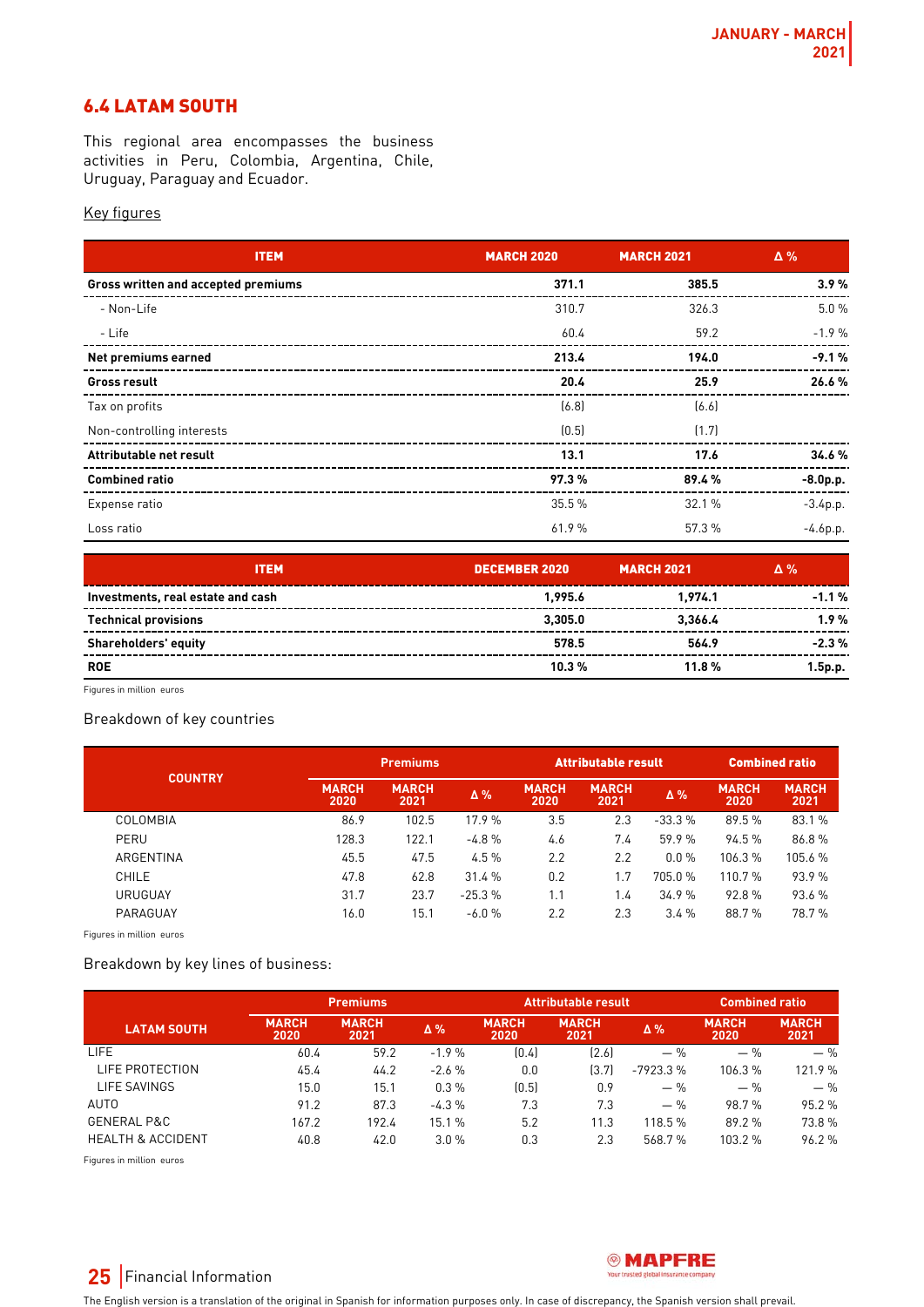#### **Premiums**

In general, issuing in local currency grew at a good rate in several countries in the region: Argentina (59.0 percent), Colombia (29.4 percent), Chile (26.5 percent), Peru (10.7 percent), and Paraguay (2.4 percent), while Uruguay and Ecuador went down.

By line of business, the General P&C line stands out with a relevant increase in issuing in euros that reaches 15.1 percent compared to the same period the previous year, coming from Colombia, Chile, Argentina and Peru, while the Life Protection and Auto lines went down slightly compared to the previous year. The Life Protection line shows a 2.6 percent fall in premium issuing, and Auto fell 4.3 percent.

#### **Result**

To the close of March 2021, LATAM SOUTH had an attributable result of 17.6 million euros, with a 34.6 percent improvement. The Non-Life combined ratio stands at 89.4 percent, an 8 percentage point improvement on the same period the previous year, due to favorable development of losses in Auto, General P&C and Health.

By country, Peru is the highest contributor to results in the region, with 7.4 million euros, followed by Colombia, which closed the quarter with a profit of 2.3 million euros. The rest of the countries in the region show improved results.

By line of business, the extraordinary improvement in the General P&C and Health lines stands out. As with the other regions of Latin America, the Life Protection line is also affected by an increase in losses from the higher mortality from the pandemic. The impact of COVID-19 losses for this region to March 31, 2021 reached 19.5 million euros.

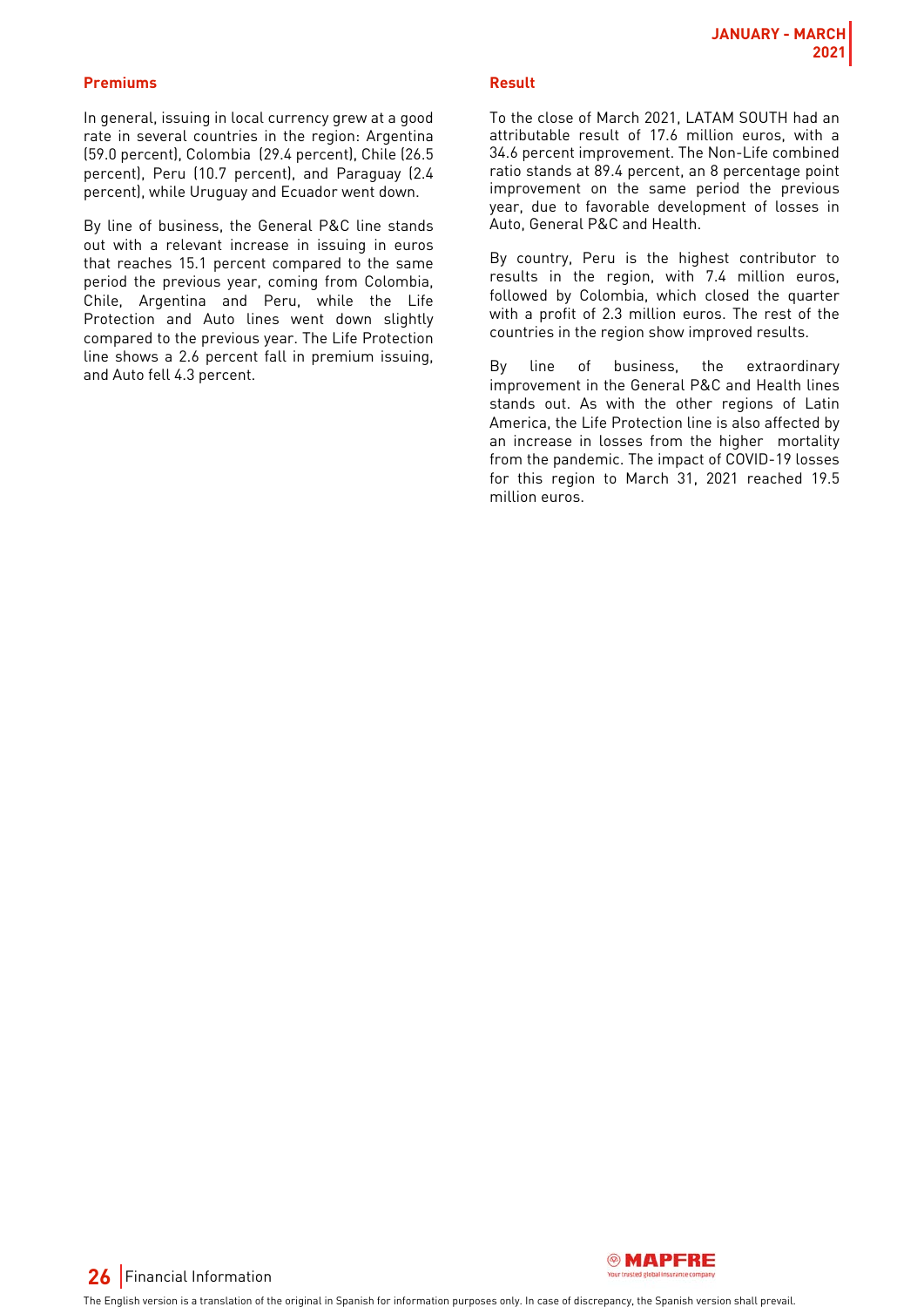### <span id="page-26-0"></span>6.5 NORTH AMERICA

This regional area has its headquarters in Webster, MA (USA) and encompasses operations in NORTH AMERICA (United States and Puerto Rico).

#### Key figures

| <b>ITEM</b>                         | <b>MARCH 2020</b> | <b>MARCH 2021</b> | $\Delta \%$ |
|-------------------------------------|-------------------|-------------------|-------------|
| Gross written and accepted premiums | 510.5             | 454.7             | $-10.9%$    |
| Net premiums earned                 | 443.8             | 367.5             | $-17.2%$    |
| <b>Gross result</b>                 | 29.9              | 35.8              | 19.8%       |
| Tax on profits                      | (5.9)             | (8.2)             |             |
| Non-controlling interests           | 0.0               | 0.0               |             |
| Attributable net result             | 24.0              | 27.6              | 14.9%       |
| <b>Combined ratio</b>               | 101.7%            | 96.6%             | $-5.1p.p.$  |
| Expense ratio                       | 29.9%             | 32.6%             | 2.6p.p.     |
| Loss ratio                          | 71.8%             | 64.1%             | $-7.7p.p.$  |
|                                     |                   |                   |             |

| <b>ITEM</b>                       | DECEMBER 2020 MARCH 2021 |         | $\Lambda$ % |
|-----------------------------------|--------------------------|---------|-------------|
| Investments, real estate and cash | 2.388.6                  | 2.388.4 | $0.0 \%$    |
| <b>Technical provisions</b>       | 2.452.4                  | 2.484.5 | 1.3%        |
| Shareholders' equity              | 1.343.4                  | 1.342.7 | $-0.1%$     |
| <b>ROE</b>                        | 5.6%                     | 59%     | $0.2D$ .    |

Figures in million euros

### Breakdown by country / region

| <b>COUNTRY</b> |                      | <b>Premiums</b>      |            |                      | Attributable result  |            | <b>Combined ratio</b> |                      |
|----------------|----------------------|----------------------|------------|----------------------|----------------------|------------|-----------------------|----------------------|
|                | <b>MARCH</b><br>2020 | <b>MARCH</b><br>2021 | $\Delta\%$ | <b>MARCH</b><br>2020 | <b>MARCH</b><br>2021 | $\Delta\%$ | <b>MARCH</b><br>2020  | <b>MARCH</b><br>2021 |
| UNITED STATES  | 448.8                | 396.3                | $-11.7%$   | 40.9                 | 24.4                 | $-40.5%$   | 95.9%                 | 97.2%                |
| Northeast      | 414.0                | 370.9                | $-10.4%$   | 45.2                 | 24.9                 | $-44.9%$   | 93.2%                 | 96.3%                |
| West           | 28.7                 | 22.8                 | $-20.7%$   | 4.3                  | 2.5                  | $-41.8%$   | 90.9%                 | 91.6%                |
| Exit states*   | 5.0                  | 2.1                  | $-58.4%$   | [4.6]                | (1.9)                | 58.1%      | $-$ %                 | $-$ %                |
| Verti          | 1.0                  | 0.6                  | $0.0 \%$   | (3.9)                | (1.1)                | 72.7%      | $-$ %                 | $-$ %                |
| PUERTO RICO    | 61.7                 | 58.4                 | $-5.3%$    | (16.9)               | 3.2                  | 118.8%     | 142.1%                | 93.2%                |

Figures in million euros

\*Includes businesses or states that are not part of MAPFRE's long-term strategic path in the United States

#### Breakdown by key lines

|                              | <b>Premiums</b>      |                      |            |                      | Attributable result  | <b>Combined ratio</b> |                      |                      |
|------------------------------|----------------------|----------------------|------------|----------------------|----------------------|-----------------------|----------------------|----------------------|
| <b>NORTH AMERICA</b>         | <b>MARCH</b><br>2020 | <b>MARCH</b><br>2021 | $\Delta\%$ | <b>MARCH</b><br>2020 | <b>MARCH</b><br>2021 | $\Delta\%$            | <b>MARCH</b><br>2020 | <b>MARCH</b><br>2021 |
| <b>LIFE</b>                  | 0.9                  | 0.2                  | $-76.7%$   | 0.2                  | 0.4                  | 50.1%                 | $-$ %                | $-$ %                |
| <b>AUTO</b>                  | 377.2                | 320.8                | $-15.0%$   | 26.8                 | 16.4                 | $-38.9%$              | 95.5%                | 95.0%                |
| <b>GENERAL P&amp;C</b>       | 118.6                | 125.7                | 6.0%       | (3.5)                | 10.5                 | $0.0 \%$              | 153.7%               | 109.6%               |
| <b>HEALTH &amp; ACCIDENT</b> | 14.3                 | 12.0                 | $-15.8%$   | 0.0                  | 0.0                  | 81.2%                 | 100.7%               | 100.9%               |

Figures in million euros



# **27** Financial Information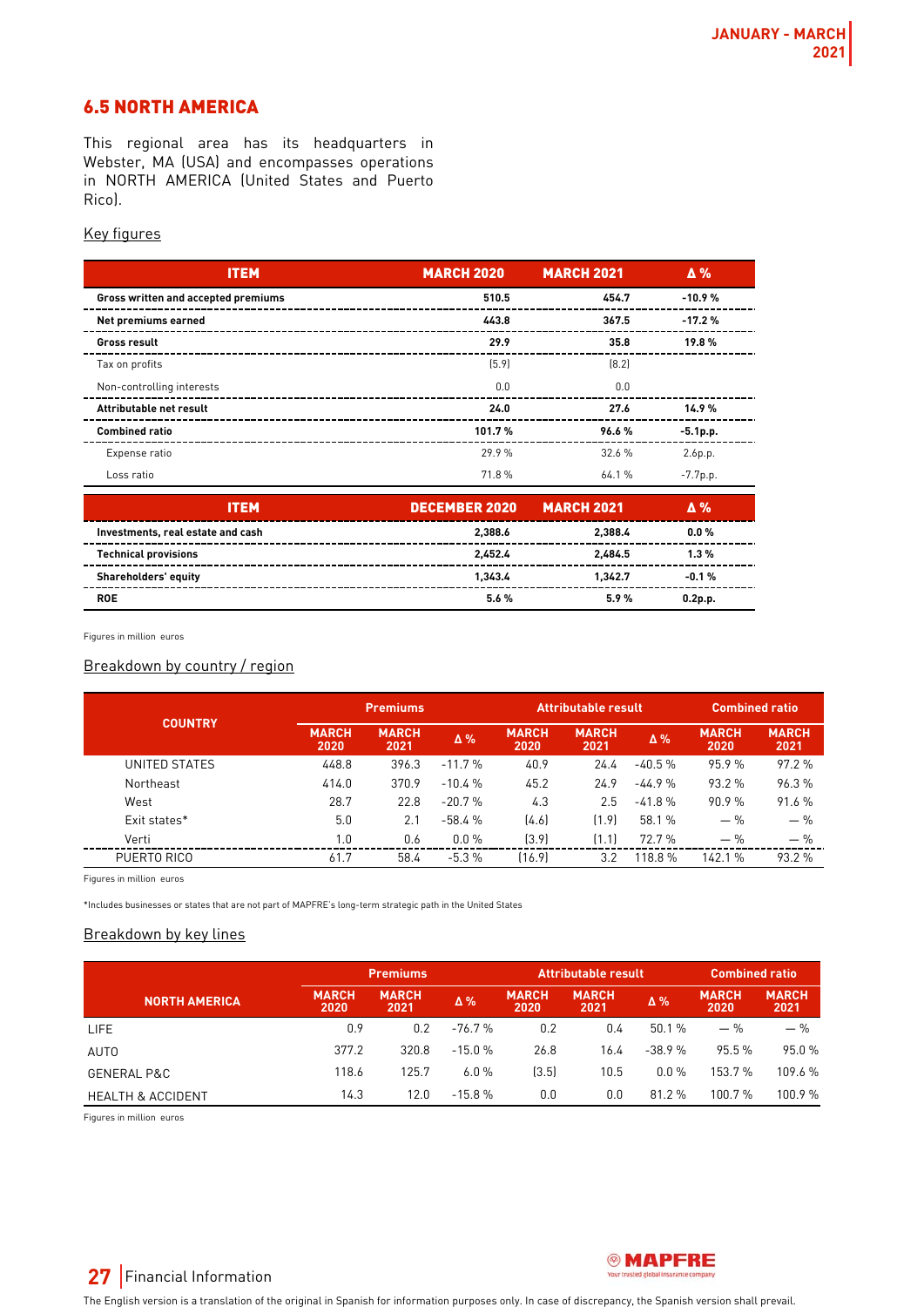#### **Premiums**

At the close of March, premiums in NORTH AMERICA registered a 10.9 percent decrease. Written premiums in dollars in NORTH AMERICA is 3.5 percent lower compared to the same period the previous year. Lower issuing in the United States is a consequence of the still slow process of commercial reactivation after the strict measures of technical control implemented in the last two years, as well as the impact of the measures restricting personal movement from the COVID-19 crisis.

At March 31, 2021, the supervisors in the United States have been notified of the exit of Verti USA operations in Pennsylvania.

Puerto Rico has 5.3 percent lower issuing in euros than the previous year, although there is 3 percent growth in local currency, coming from the recovery in issuing in Homeowners insurance and in Government accounts.

#### **Result**

The result in NORTH AMERICA to March 31, 2021 shows positive development compared to the same date the previous year, reaching 27.6 million euros, 14.9 percent higher, due to the absence of severe weather in the first quarter of 2021. The result in the United States fell 40.5 percent compared to the previous year, with results reaching 24.4 million euros at March 2021, due to the positive impact in 2020 from a pre-tax gain of 19.6 million dollars recorded in the first quarter of the year from the sale of a building in Boston.

In the first quarter of 2021, 10.5 million dollars in gains were realized on financial investments, following the positive context of the markets.

 Puerto Rico improved results 118.8 percent, as its 2020 results were impacted by the earthquake that took place in the first quarter of the year.



**28** Financial Information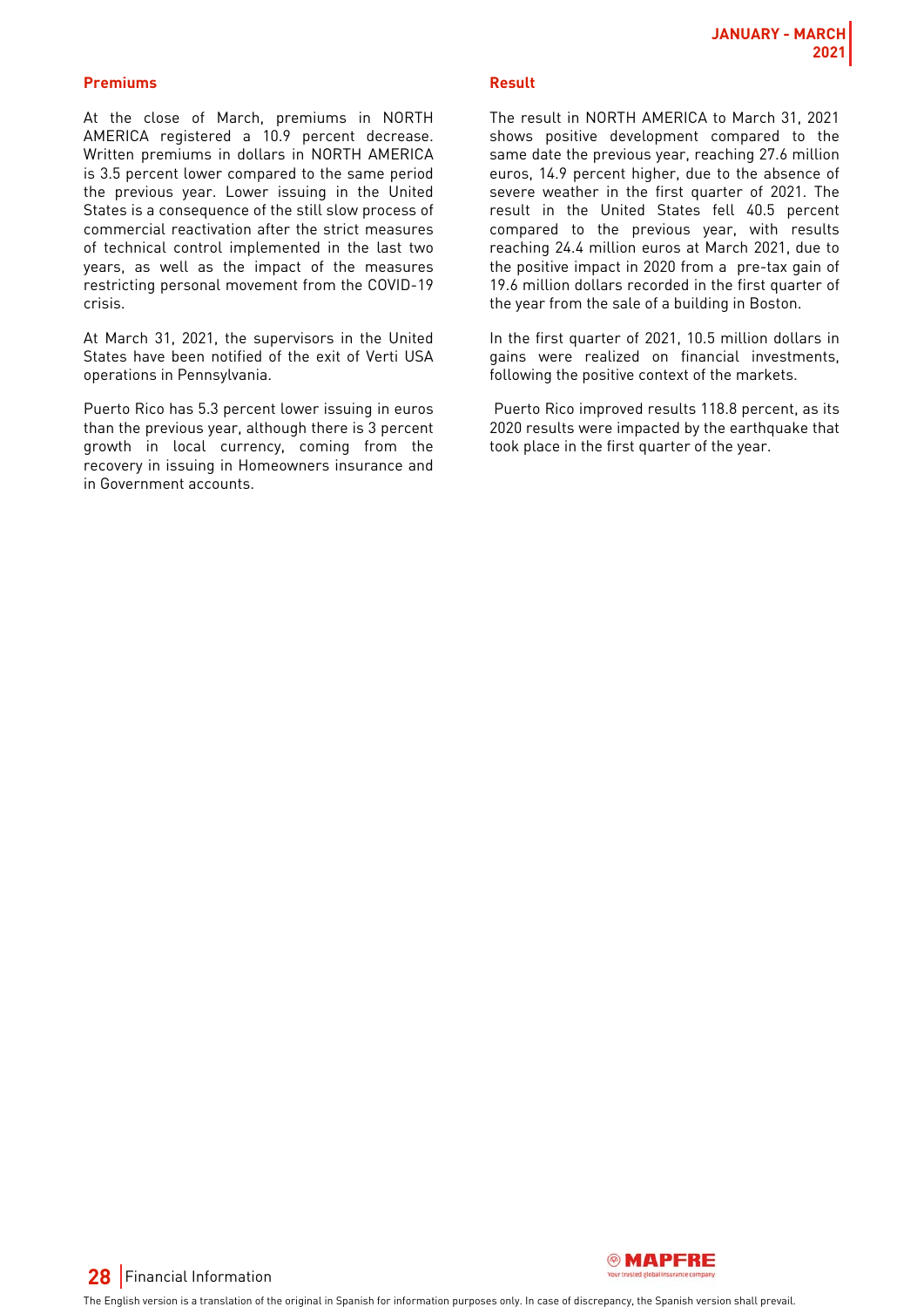# <span id="page-28-0"></span>6.6 EURASIA

This regional area encompasses the insurance operations in Italy, Germany, Turkey, Malta, Indonesia and the Philippines.

#### Key figures

| <b>ITEM</b>                         | <b>MARCH 2020</b> | <b>MARCH 2021</b> | Δ%         |
|-------------------------------------|-------------------|-------------------|------------|
| Gross written and accepted premiums | 473.2             | 430.7             | $-9.0%$    |
| - Non-Life                          | 393.9             | 340.7             | $-13.5%$   |
| - Life                              | 79.4              | 89.9              | 13.3 %     |
| Net premiums earned                 | 307.5             | 281.3             | $-8.5%$    |
| <b>Gross result</b>                 | 10.3              | 9.3               | $-9.6%$    |
| Tax on profits                      | [2.9]             | (2.5)             |            |
| Non-controlling interests           | [2.4]             | (3.5)             |            |
| Attributable net result             | 5.0               | 3.4               | $-30.9%$   |
| <b>Combined ratio</b>               | 101.5%            | 104.7%            | 3.2p.p.    |
| Expense ratio                       | 25.4 %            | 31.3%             | 5.9p.p.    |
| Loss ratio                          | 76.1%             | 73.4 %            | $-2.7p.p.$ |

| <b>ITEM</b>                       | <b>DECEMBER 2020</b> | <b>MARCH 2021</b> | Δ%         |
|-----------------------------------|----------------------|-------------------|------------|
| Investments, real estate and cash | 4.244.2              | 4.298.7           | 1.3%       |
| <b>Technical provisions</b>       | 4.268.1              | 4.320.6           | 1.2%       |
| Shareholders' equity              | 713.7                | 720.3             | 0.9%       |
| <b>ROE</b>                        | 44%                  | 43%               | $-0.1p.p.$ |

Figures in million euros

#### Breakdown by country

|                    | <b>Premiums</b>      |                      | <b>Attributable result</b> |                      |                      | <b>Combined ratio</b> |                      |                      |
|--------------------|----------------------|----------------------|----------------------------|----------------------|----------------------|-----------------------|----------------------|----------------------|
| <b>COUNTRY</b>     | <b>MARCH</b><br>2020 | <b>MARCH</b><br>2021 | Δ%                         | <b>MARCH</b><br>2020 | <b>MARCH</b><br>2021 | Δ%                    | <b>MARCH</b><br>2020 | <b>MARCH</b><br>2021 |
| <b>TURKEY</b>      | 103.5                | 80.1                 | $-22.6%$                   | 4.0                  | 1.5                  | $-62.2%$              | 106.7%               | 120.4%               |
| <b>ITALY</b>       | 98.1                 | 66.0                 | $-32.7%$                   | (1.9)                | [2.7]                | $-48.1%$              | 102.6 %              | 110.0%               |
| <b>GERMANY</b>     | 152.5                | 159.2                | 4.4%                       | 1.3                  | 1.7                  | 24.5 %                | 97.8%                | 95.9%                |
| MALTA              | 98.5                 | 109.7                | 11.4%                      | 1.0                  | 1.7                  | 58.9%                 | 86.9%                | 79.3%                |
| <b>PHILIPPINES</b> | 5.8                  | 5.4                  | $-7.9%$                    | (0.2)                |                      | 108.0%                | 108.0%               | 104.7%               |
| <b>INDONESIA</b>   | 14.8                 | 10.3                 | $-30.8%$                   | 0.6                  | 1.3                  | 112.5 %               | 108.9%               | 92.8%                |

Figures in million euros

### Breakdown by key lines

|                              |                      | <b>Premiums</b>      |            | <b>Attributable result</b> |                          |            | <b>Combined ratio</b> |                      |
|------------------------------|----------------------|----------------------|------------|----------------------------|--------------------------|------------|-----------------------|----------------------|
| <b>EURASIA</b>               | <b>MARCH</b><br>2020 | <b>MARCH</b><br>2021 | <b>A</b> % | <b>MARCH</b><br>2020       | <b>MARCH</b><br>2021     | $\Delta\%$ | <b>MARCH</b><br>2020  | <b>MARCH</b><br>2021 |
| LIFE                         | 79.4                 | 89.9                 | 13.3%      | 1.0                        | 0.7                      | $-33.4%$   | $-$ %                 | $-$ %                |
| LIFE PROTECTION              | 7.1                  | 6.7                  | $-5.9%$    | 0.4                        | $\overline{\phantom{m}}$ | $-95.9%$   | 84.6%                 | 79.8%                |
| LIFE SAVINGS                 | 72.2                 | 83.2                 | 152%       | 0.6                        | 0.6                      | 9.9%       | $-$ %                 | $-$ %                |
| AUTO                         | 309.0                | 264.4                | $-14.4%$   | 6.5                        | 3.6                      | $-44.9%$   | 99.6%                 | 104.1%               |
| <b>GENERAL P&amp;C</b>       | 33.2                 | 32.0                 | $-3.6%$    | 1.5                        | 1.9                      | 26.6%      | 86.3%                 | 97.3%                |
| <b>HEALTH &amp; ACCIDENT</b> | 45.7                 | 37.8                 | $-17.3%$   | [0.9]                      | 2.1                      | 338.2 %    | 109.3%                | 102.1%               |

Figures in million euros



# **29** Financial Information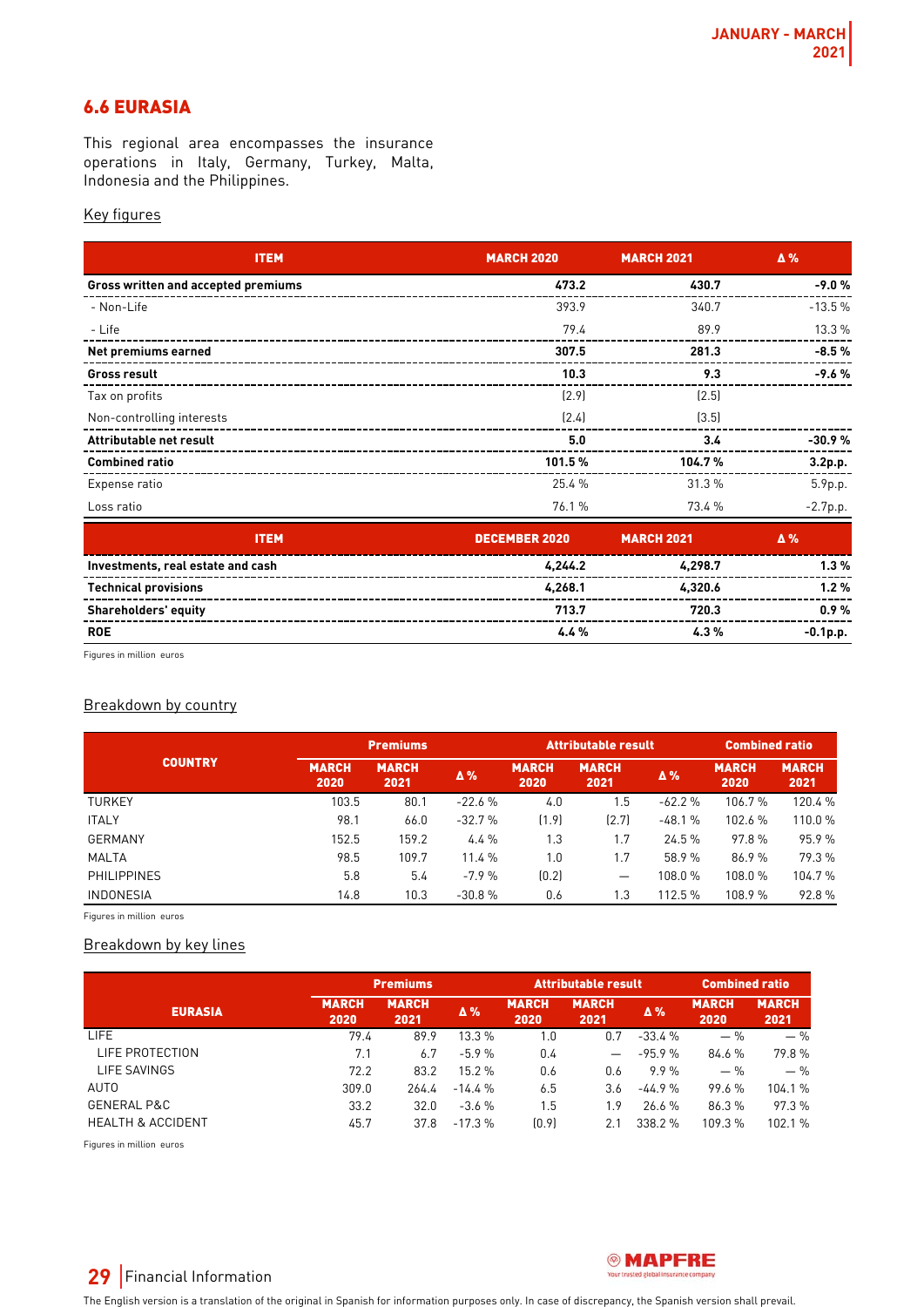#### **Premiums**

At the close of March, premiums in EURASIA registered a fall of 9.0 percent with a decline in all countries, with the exception of Malta and Germany, which grew 11.4 and 4.4 percent, respectively.

Issuing in Turkey is affected by a notable fall in Auto business, and by the strong depreciation of the Turkish lira (24.6 percent).

The fall in issuing in Italy is tied to the absence of new business in the car dealership channel. This distribution channel has been considered nonstrategic for the country, and the reduction in premiums is expected to continue throughout the year.

There has been a very positive performance in Germany, with growth from a very good sales campaign and an excellent renewal ratio.

The improvement in premium issuing in Malta is due to the increase in the Life Savings business, which grew 15.3 percent compared to the same date the previous year.

Finally, lower issuing in Indonesia is due to the fall in the Auto business.

#### **Result**

At the close of March 2021, EURASIA presents an attributable result of 3.4 million euros, which is a 30.9 percent reduction compared to the previous year.

The result in Turkey reached 1.5 million euros, which is a decline compared to the previous year, as a result of the depreciation of the Turkish lira and the increase in the loss ratio in Auto and General P&C. This loss experience is partially offset by the good financial result from positive conversion differences, from financial investments held in dollars and euros.

Germany and Malta had a very positive performance, while the result in Italy deteriorated compared to the same period the previous year, due to the fall in issuing and the high level of expenses.

Indonesia showed positive development to March, with an improvement in the combined ratio, which at the close of March, stood at 92.8 percent.

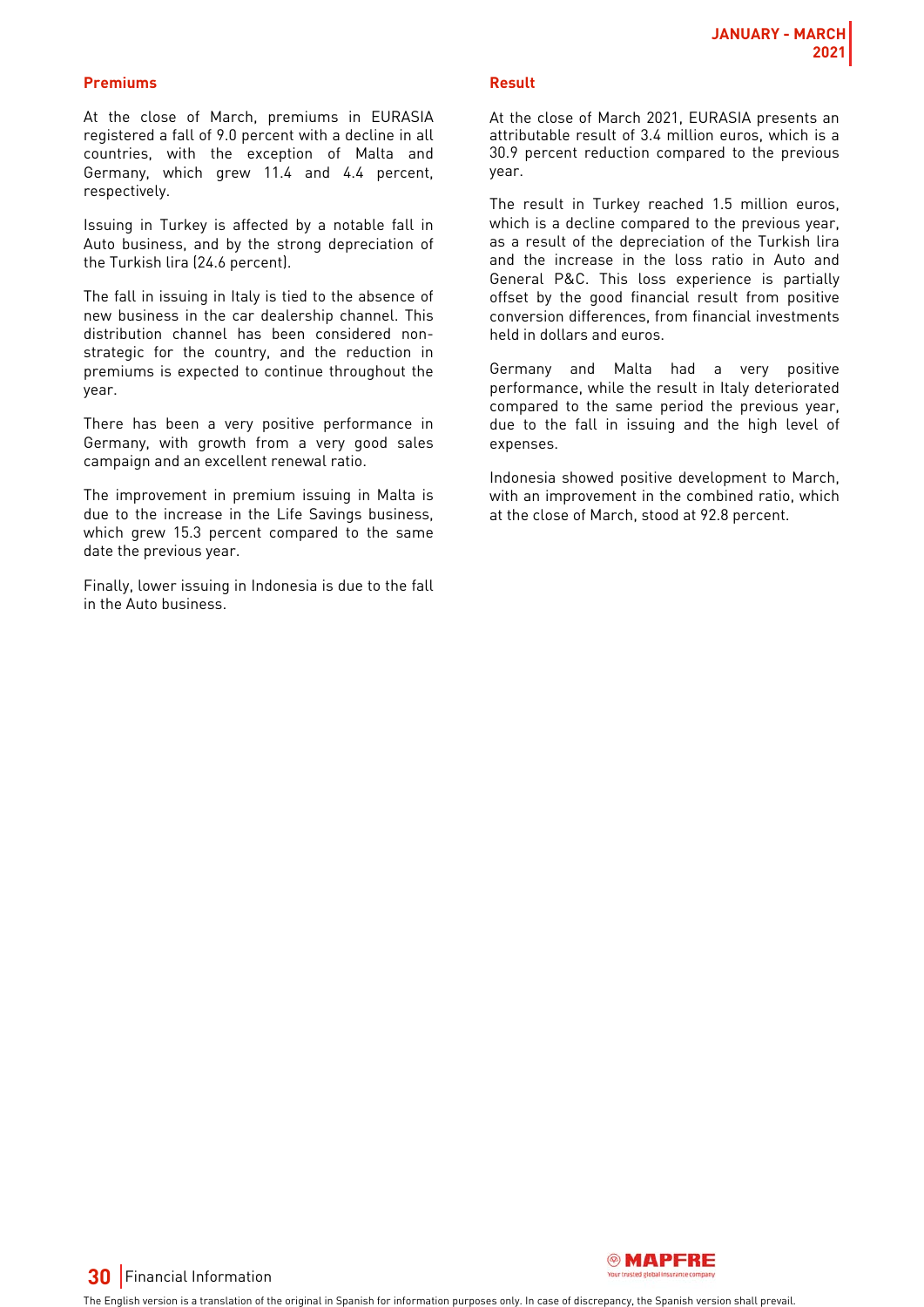### <span id="page-30-0"></span>6.7 MAPFRE RE

MAPFRE RE is a global reinsurer and is the professional reinsurer of MAPFRE Group.

MAPFRE RE offers reinsurance services and capacities, providing all kinds of solutions for reinsurance treaties and facultative reinsurance, in all Life and Non-Life lines.

MAPFRE RE also includes the Global Risks Unit, which is the specialized unit within MAPFRE Group for managing global multinational insurance programs (for example, policies that cover aviation, nuclear, energy, third party liability, fire, engineering and transport risks).

The table below shows the key figures for MAPFRE RE.

#### Key figures

| <b>ITEM</b>                         | <b>MARCH 2020</b>    | <b>MARCH 2021</b> | Δ%          |
|-------------------------------------|----------------------|-------------------|-------------|
| Gross written and accepted premiums | 1,413.6              | 1,586.5           | 12.2%       |
| - Non-Life                          | 1,304.8              | 1,419.0           | 8.8%        |
| - Life                              | 108.8                | 167.5             | 54.0%       |
| Net premiums earned                 | 705.9                | 760.7             | 7.8%        |
| <b>Gross result</b>                 | (39.4)               | 43.2              | 209.6%      |
| Tax on profits                      | 10.0                 | (10.7)            |             |
| Attributable net result             | (29.4)               | 32.4              | 210.3%      |
| <b>Combined ratio</b>               | 109.3%               | 95.1%             | $-14.2p.p.$ |
| Expense ratio                       | 33.4 %               | 27.6%             | $-5.7p.p.$  |
| Loss ratio                          | 75.9%                | 67.4%             | $-8.5p.p.$  |
| <b>ITEM</b>                         | <b>DECEMBER 2020</b> | <b>MARCH 2021</b> | Δ%          |
| Investments, real estate and cash   | 5,303.1              | 5,481.1           | 3.4%        |
| <b>Technical provisions</b>         | 6,396.7              | 6,645.3           | 3.9%        |
| Shareholders' equity                | 1,770.9              | 1,783.7           | 0.7%        |
| <b>ROE</b>                          | 1.0%                 | 4.6 %             | 3.7p.p.     |
|                                     |                      |                   |             |
| <b>ITEM</b>                         | <b>MARCH 2020</b>    | <b>MARCH 2021</b> | Δ%          |
| Gross written and accepted premiums | 1,413.6              | 1,586.5           | 12.2%       |
| Reinsurance Business                | 1,064.2              | 1,213.5           | 14.0%       |
| <b>Global Risks Business</b>        | 349.4                | 373.0             | 6.8%        |
| Attributable net result             | (29.4)               | 32.4              | 210.3%      |
| Reinsurance Business                | (21.5)               | 25.0              | 216.4%      |
| Global Risks Business               | [8.0]                | 7.5               | 193.7%      |
| <b>Combined ratio</b>               | 109.3%               | 95.1%             | -14.2p.p.   |
| Reinsurance Business                | 107.7%               | 96.2%             | $-11.6p.p.$ |
| <b>Global Risks Business</b>        | 128.3%               | 83.3%             | $-45.0p.p.$ |
| <b>Expense ratio</b>                | 33.4%                | 27.6%             | -5.7p.p.    |
| Reinsurance Business                | 33.5%                | 29.0%             | $-4.6p.p.$  |
| <b>Global Risks Business</b>        | 31.7%                | 13.5%             | $-18.2p.p.$ |
| Loss ratio                          | 75.9%                | 67.4%             | -8.5p.p.    |
| Reinsurance Business                | 74.2%                | 67.2%             | $-7.0p.p.$  |

Figures in million euros

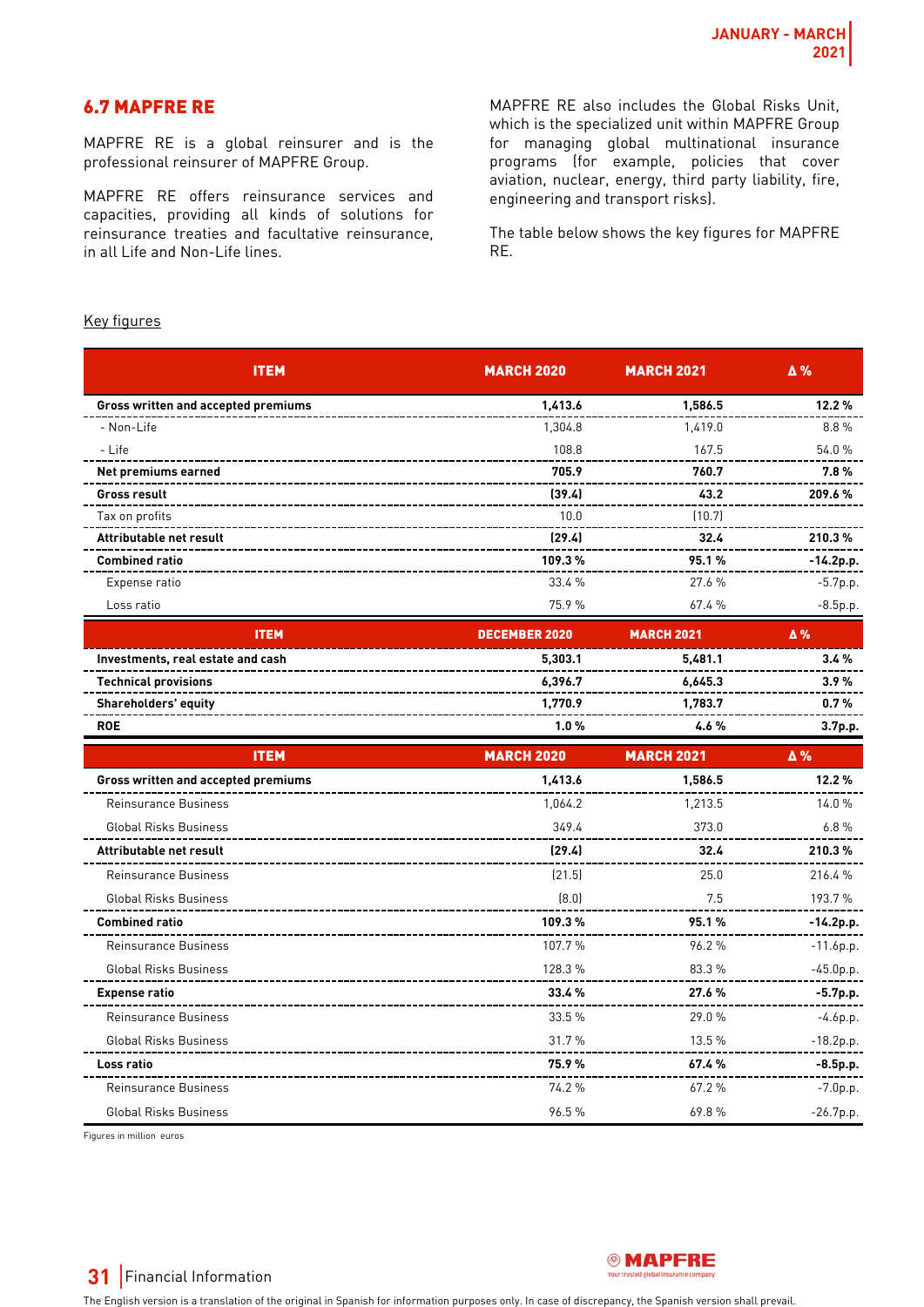Breakdown of premium distribution to March 2021 is as follows:

| <b>ITEM</b>          | %      | <b>ITEM</b>                   | %      |
|----------------------|--------|-------------------------------|--------|
| By Type of business: |        | <b>By Ceding</b><br>company:  |        |
| Proportional         | 576%   | <b>MAPFRF</b>                 | 529%   |
| Non-proportional     | 16.0%  | 0ther                         | 47.1%  |
| Facultative          | 26.4%  |                               |        |
| <b>By Region:</b>    |        | <b>By Insurance</b><br>Lines: |        |
| <b>IBERIA</b>        | 16.6%  | Property                      | 40.0%  |
| <b>FURASIA</b>       | 41 በ % | Life & Accident               | 144%   |
| I ATAM               | 309%   | Motor                         | 13.5%  |
| NORTH AMFRICA        | 11 5 % | Global Risks<br>business      | 23.5 % |
|                      |        | Transport                     | 2.7%   |
|                      |        | Other                         | 5.9%   |

#### **Premiums**

Total written premiums in MAPFRE RE went up 12.2 percent compared to the same period the previous year.

Written premiums from the Reinsurance business reached 1.2 billion euros, which is a 14.0 percent increase compared to the same period the previous year, essentially as a result of the increase in participations in cedent programs and higher tariffs in certain lines after several years of high frequency in CAT claims.

Written premiums from the Global Risks Unit, integrated in MAPFRE RE, reached 373.0 million euros, representing 6.8 percent more than the previous period, also as a result of increased tariffs.

Net earned premiums grew 7.8 percent.

#### **Result**

MAPFRE RE's attributable net result at the close of March 2021 had a profit of 32.4 million euros, versus losses of 29.4 million euros in 2020. Despite the occurrence of various CAT events, there was a positive result for the quarter, primarily due to lower acquisition expenses, improved loss frequency in the reinsurance business, and a reduction in large losses particularly in the Global Risks unit. To March 2021, the only relevant CAT claim that has been reported was Filomena snow storm, for the amount of 15.7 million euros, net of reinsurance.

Direct incurred claims from COVID-19 reached 4.1 million euros at March 2021. The majority is attributable to the Property line, from the claims filed by cedents and including an estimate for those that are currently in the process of negotiation or litigation.

The accumulated provision for COVID-19 claims to March 31, 2021 reached 117.5 million euros (113.4 million euros to December 31, 2020).

The claims reported in the Property lines are concentrated in large part in certain business interruption coverage in Europe. In the immense majority of the portfolio, business interruption coverage is dependent on the existence of material damage, and in this case, there is none. As such, this exposure only exists in exceptional cases. However, to date, there is a lot of uncertainty about the final amount for possible claims and the results of certain claims that get taken to court or to arbitration, both with regards to the existence of coverage in original insurance policies as well as the validity of certain coverage claims in reinsurance contracts.

At the close of March 2021, 3.5 million euros of financial gains, net of financial losses and other financial extraordinaries, were recorded (9.5 million euros to March 2020).

The attributable result of the Reinsurance business reached 25.0 million euros, benefiting from an improved loss ratio as well as lower acquisition expenses.

The attributable result of Global Risks business reports profits of 7.5 million euros.

The combined ratio of the Reinsurance business stands at 96.2 percent, while the combined ratio for the Global Risks business stands at 83.3 percent. It is important to point out the 18.2 percentage point reduction in the expense ratio in the Global Risks business, due to the increase in reinsurance commissions charged and from changes in the ceding structure.



### **32** Financial Information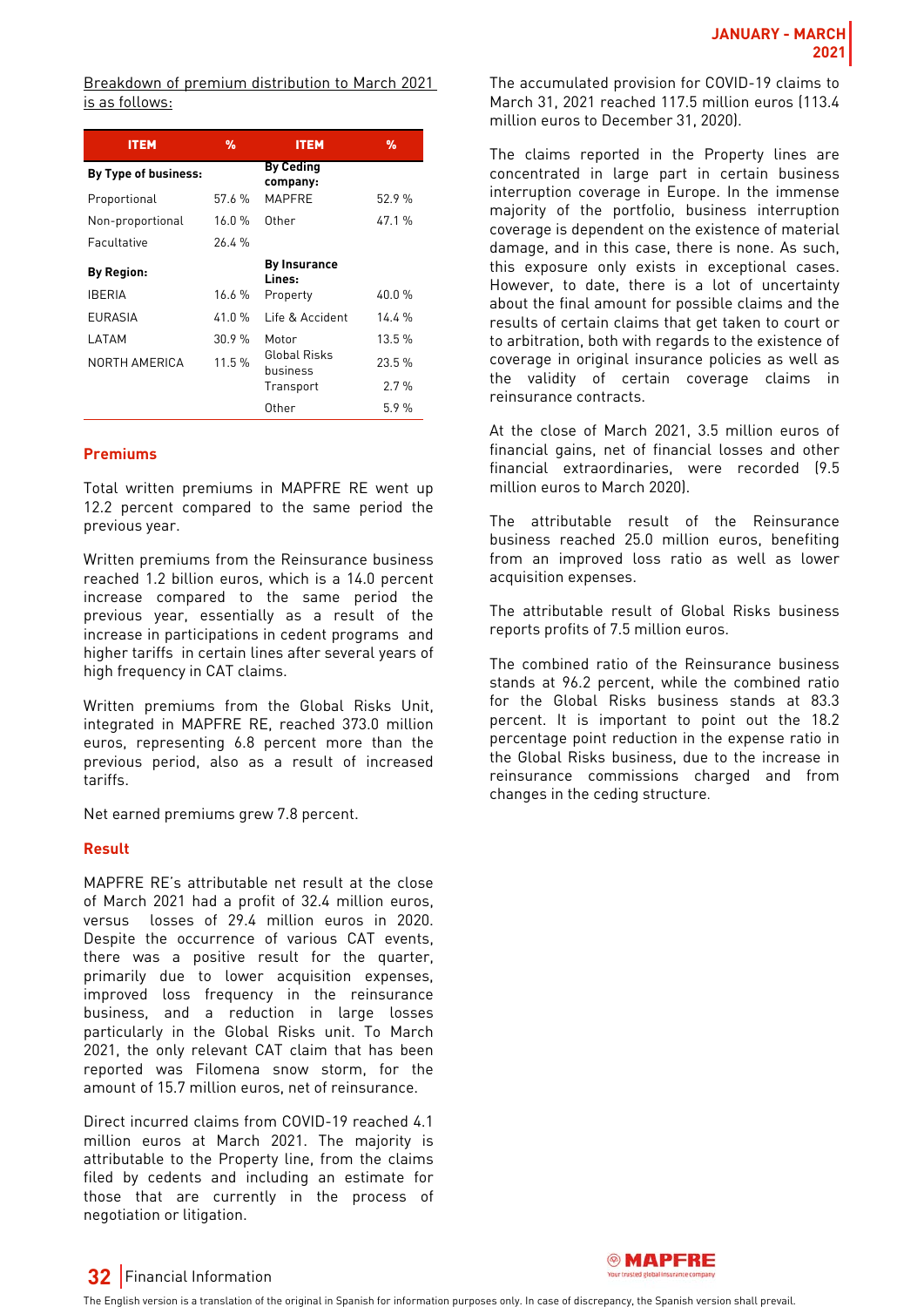### <span id="page-32-0"></span>6.8 MAPFRE ASISTENCIA

MAPFRE ASISTENCIA specializes in travel assistance, roadside assistance, and other specialty risks of the Group.

#### Key figures

| <b>ITEM</b>                           | <b>MARCH 2020</b> | <b>MARCH 2021</b> | $\Delta$ %  |
|---------------------------------------|-------------------|-------------------|-------------|
| <b>Operating revenue</b>              | 249.8             | 136.2             | $-45.5%$    |
| - Gross written and accepted premiums | 219.7             | 118.6             | $-46.0%$    |
| - Other revenue                       | 30.2              | 17.6              | $-41.7%$    |
| Net premiums earned                   | 152.9             | 101.6             | $-33.5%$    |
| Result from other business activities | 5.1               | (2.4)             | $-146.7%$   |
| <b>Gross result</b>                   | (10.2)            | (0.6)             | 94.2%       |
| Tax on profits                        | (1.1)             | (1.0)             |             |
| Non-controlling interests             | [0.6]             | (0.5)             |             |
| Attributable net result               | (11.9)            | (2.1)             | 82.6%       |
| <b>Combined ratio</b>                 | 110.2%            | 100.3%            | -9.9p.p.    |
| Expense ratio                         | 43.1%             | 48.7%             | 5.5p.p.     |
| Loss ratio                            | 67.0%             | 51.6%             | $-15.4p.p.$ |

Figures in million euros

Premiums reached 118.6 million euros in MAPFRE ASISTENCIA, a 46.0 percent decrease compared to the same period the previous year. At the close of March, revenue from Travel Insurance premiums from InsureandGo in the United Kingdom, Ireland and Australia was strongly impacted, with an 85 percent reduction in business volume as a result of travel restrictions from COVID-19.

At the close of March, MAPFRE ASISTENCIA recorded a negative attributable result of 2.1 million euros. In the same period the previous year, MAPFRE ASISTENCIA recorded losses of 11.9 million euros, after the relevant impact in losses caused by COVID-19 from trip cancellation coverage resulting from mobility limitations imposed because of the pandemic.

Losses in 2021 continue concentrated in Travel insurance, after the significant loss in premium volume, primarily from operations in the UK and Australia, where activity was exclusively Travel insurance. The tourism sector and Assistance companies are experiencing an unprecedented crisis that has not spared the InsureandGo operations (UK, Australia and Ireland). These two operations recorded losses before taxes of 5.2 million euros in the first quarter of 2021.

The following chart provides a breakdown of MAPFRE ASISTENCIA's result before taxes, by region and business line at the close of March 2021:

| <b>REGION</b>                                           | <b>ASSISTANCE</b> | <b>TRAVEL</b><br><b>INSURANCE</b> | <b>SPECIAL</b><br><b>RISKS</b> | 2021  | 2020   |
|---------------------------------------------------------|-------------------|-----------------------------------|--------------------------------|-------|--------|
| UNITED KINGDOM.<br><b>FRANCE AND</b><br><b>BEI GIUM</b> | 0.1               | (3.7)                             | 0.0                            | (3.6) | (8.3)  |
| <b>REST OF FURASIA</b>                                  | 0.8               | (1.8)                             | 1.4                            | 0.4   | (2.5)  |
| I ATAM                                                  | 0.7               | (0.1)                             | 0.5                            | 1.1   | (1.4)  |
| NORTH AMFRICA                                           | 0.1               | 0.2                               | 1.1                            | 1.4   | 2.0    |
| <b>TOTAL</b>                                            | 1.6               | (5.4)                             | 3.2                            | (0.6) | (10.2) |

Figures in million euros



**33** Financial Information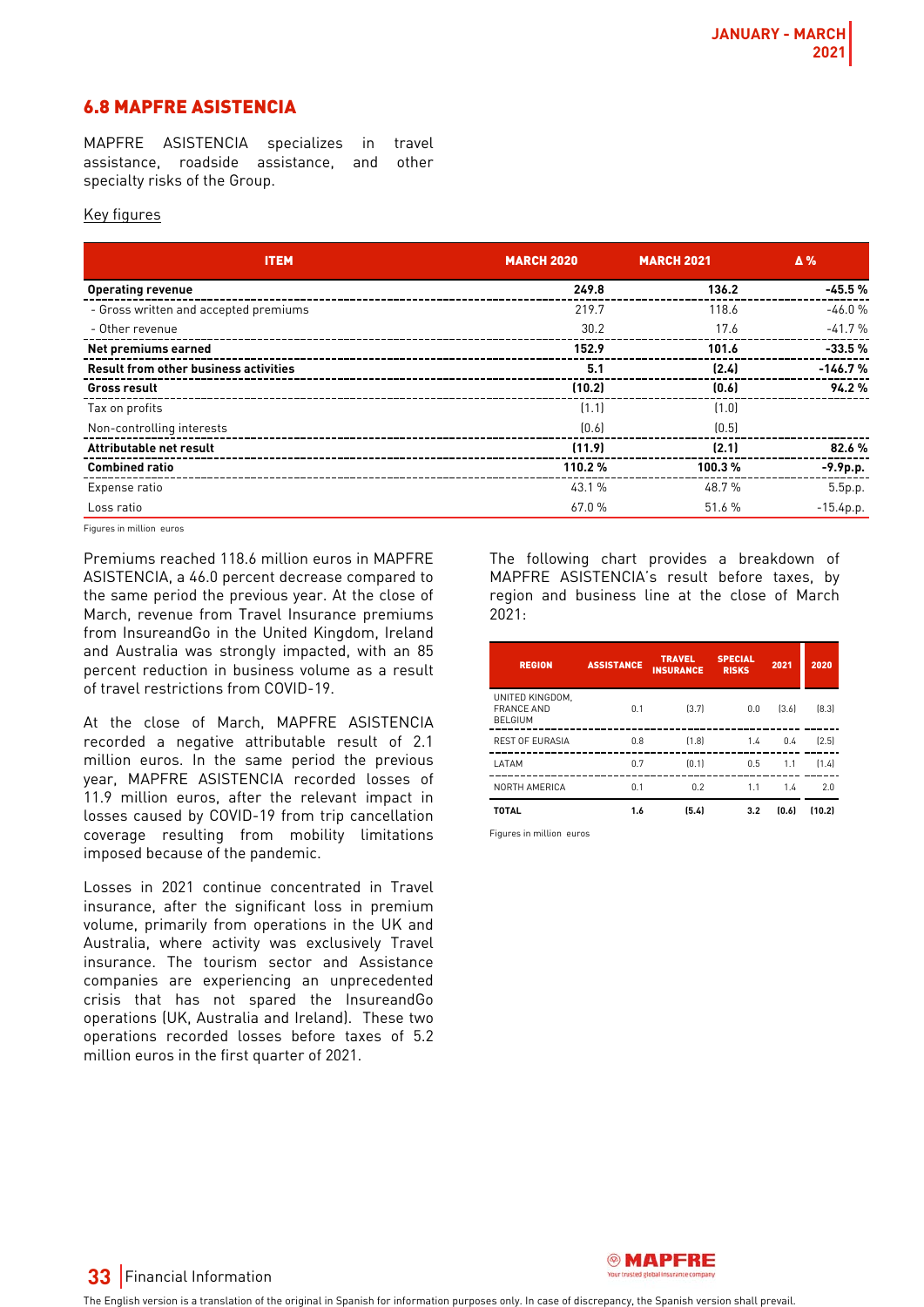# <span id="page-33-0"></span>7. DEBT & CAPITAL MANAGEMENT

The chart below shows the composition of the capital structure at the close of March 2021:



Capital structure reached 12.6 billion euros, of which 76 percent corresponds to equity. The Group leverage ratio is 23.7 percent, a 0.4 percentage point increase compared to the close of 2020.

The following chart shows the development of the Group's debt instruments and leverage ratios:

| <b>ITEM</b>                                                       | <b>DECEMBER 2020</b> | <b>MARCH 2021</b> |
|-------------------------------------------------------------------|----------------------|-------------------|
| <b>Total Equity</b>                                               | 9,837.8              | 9,617.0           |
| <b>Total debt</b>                                                 | 2,993.6              | 2,982.9           |
| - of which: senior debt - 5/2026                                  | 1,004.8              | 1,009.8           |
| - of which: subordinated debt - 3/2047 (First Call 3/2027)        | 617.8                | 598.3             |
| - of which: subordinated debt - 9/2048 (First Call 9/2028)        | 503.3                | 508.7             |
| - of which: syndicated credit facility - 02/2025 (€ 1,000 M)      | 610.0                | 630.0             |
| - of which: bank debt                                             | 257.7                | 236.1             |
| Earnings before tax                                               | 1,118.4              | 308.1             |
| <b>Financial expenses</b>                                         | 82.4                 | 18.4              |
| Earnings before tax & financial expenses                          | 1,200.8              | 326.5             |
| <b>RATIOS</b>                                                     | <b>DECEMBER 2020</b> | <b>MARCH 2021</b> |
| Leverage                                                          | 23.3%                | 23.7%             |
| <b>Equity / Debt</b>                                              | 3.3                  | 3.2               |
| Earnings before tax & financial expenses / financial expenses (x) | 14.6                 | 17.7              |

Figures in million euros



**34** Financial Information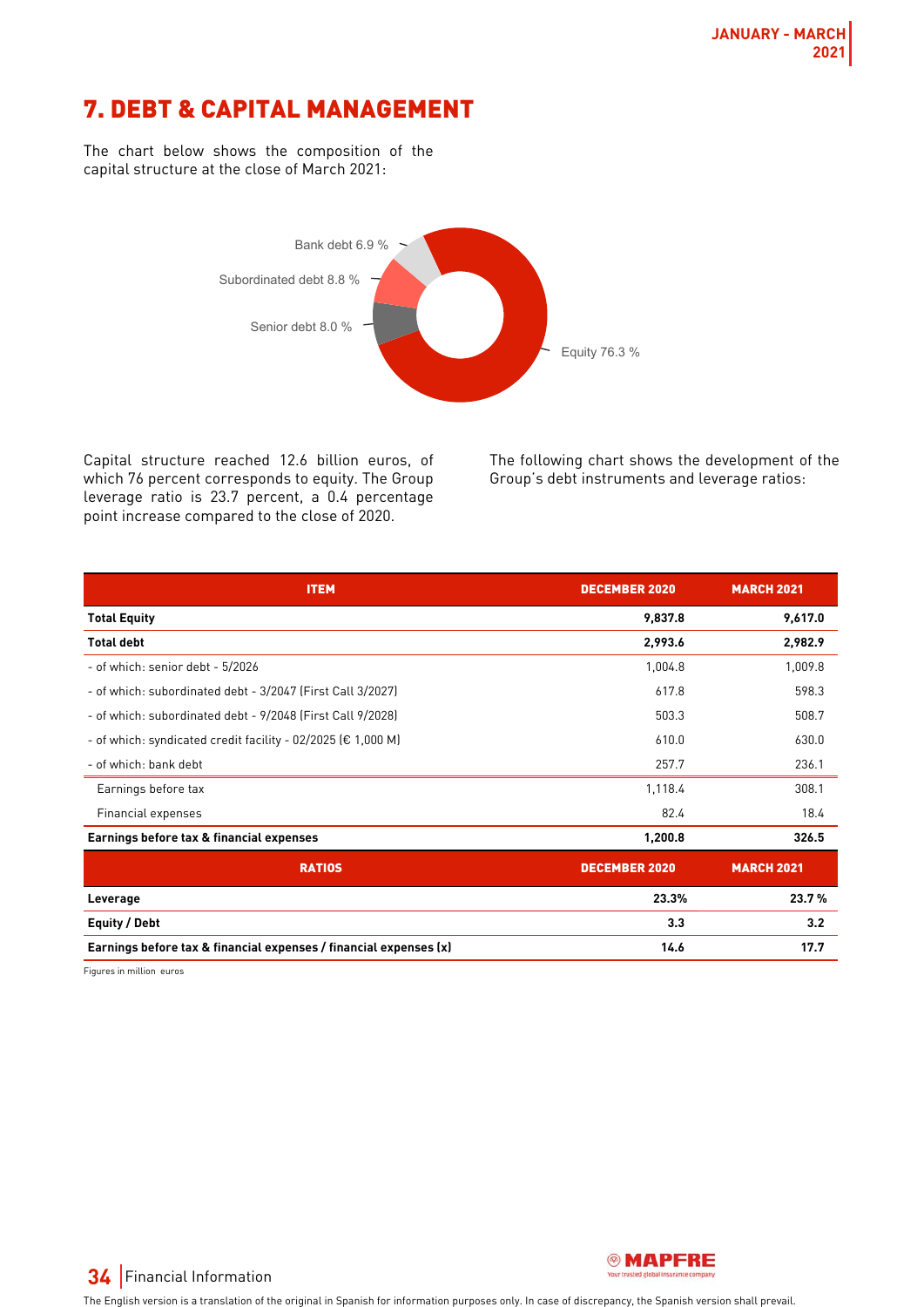# <span id="page-34-0"></span>8. SOLVENCY II

MAPFRE Group has received authorization from the DGSFP (Directorate General of Insurance and Pension Funds) for the use of the Partial Internal Model for longevity risk in the calculation of the solvency capital requirement.

The figures presented in this report corresponding to December 31, 2020 already include the impact of the application of the Partial Internal Model (6 p.p. uplift in the Solvency II ratio).

The Solvency II ratio for MAPFRE Group stood at 192.9\* percent at December 2020, compared to 186.8 percent at the close of December 2019, including transitional measures. This ratio would be 178.4 percent, excluding the effects of these measures. Eligible Own Funds reached 8.9 billion euros in the same period, of which 86.0 percent are high quality funds (Tier 1).

The ratio maintains great solidity and stability, backed by high diversification and strict investment and ALM policies, as can be seen in the charts below.

\*Provisional figures; final data will be released in May, 2021



### **Solvency margin breakdown (Solvency II)**

Solvency Capital Requirement Eligible Own Funds

Figures in million euros

#### **Impact of transitional measures and matching and volatility adjustments**

| Ratio December 31, 2020                                 | 192.9%         |
|---------------------------------------------------------|----------------|
| Impact of transitional for technical provisions         | $-14.2%$       |
| Impact of equity transitional                           | $-0.3$<br>$\%$ |
| Total ratio without transitionals                       | 178.4 %        |
|                                                         |                |
| Ratio December 31, 2020                                 | 192.9%         |
| Impact of matching adjustment                           | 0.8%           |
| Impact of volatility adjustment                         | $-1.0%$        |
| Total ratio without matching and volatility adjustments | 192.7<br>%     |



# **35** Financial Information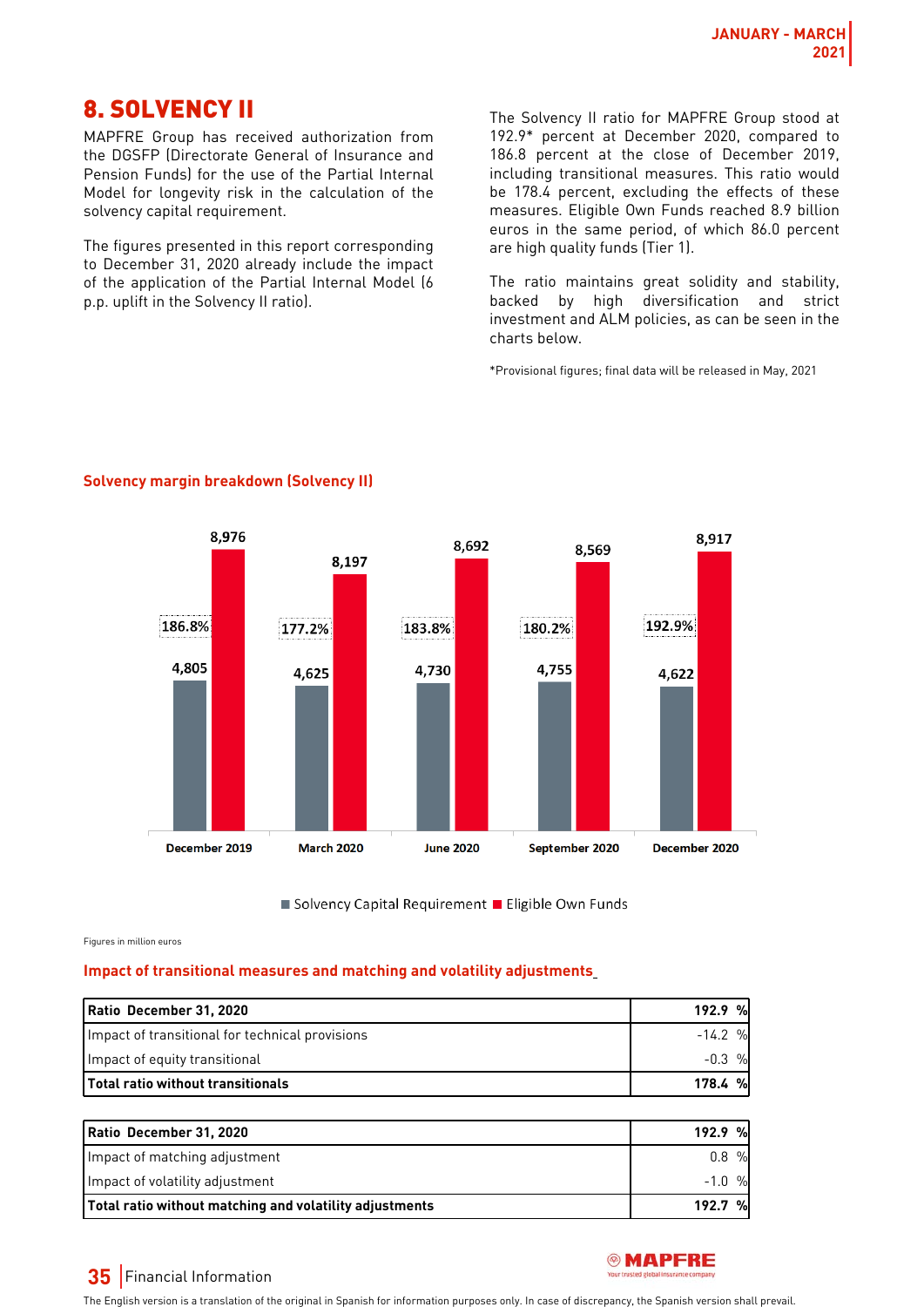#### **Market sensitivities**



#### **IFRS and Solvency II Reconciliation**



Figures in million euros

# **36** Financial Information

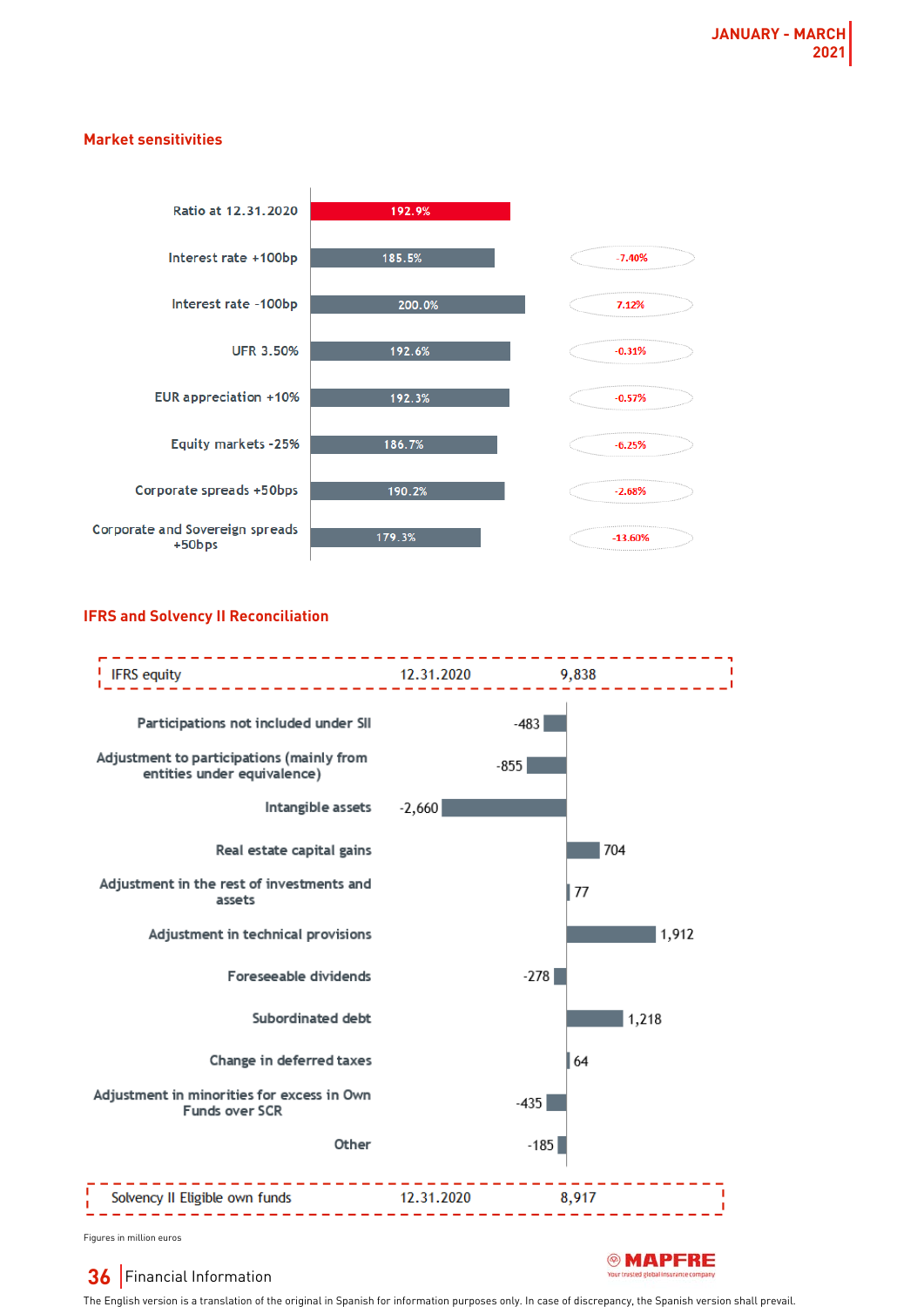#### **Breakdown of Solvency Capital Requirement (SCR)**

The breakdown of the SCR for the last two years calculated to December 2020 and 2019, is as follows:



(1) December 2020 already includes the impact of the application of the Partial Internal Model. (2) Includes other financial sectors, non-controlled participations and residual undertakings.

Figures in million euros

#### **Regulatory aspects underway**

EIOPA is currently reviewing Solvency II, and has proposed modifications to the standard formula to the European Commission. There is no effective date for these modifications yet, and it would be difficult for them to enter into force before 2023. One of the modifications that would have the largest impact on the Group's solvency ratio is regarding the diversification benefit in the risk calculation for Life portfolios that use the Matching Adjustment.

The following chart shows the impact Supervisory approval of this measure would have on the Solvency II ratio, based on provisional figures from December 31, 2020:

|                                       | December 2020 |
|---------------------------------------|---------------|
| <b>Solvency II Ratio</b>              | 192.9%        |
| Matching adjustment - diversification | 6.5%          |
| Solvency II Ratio (pro-forma)         | 199.4%        |

#### **Effect of BANKIA MAPFRE VIDA exit**

In the case of BANKIA MAPFRE VIDA exiting MAPFRE Group and assuming no change in Own Funds, the Group solvency position would improve approximately 6 percentage points.



**37** Financial Information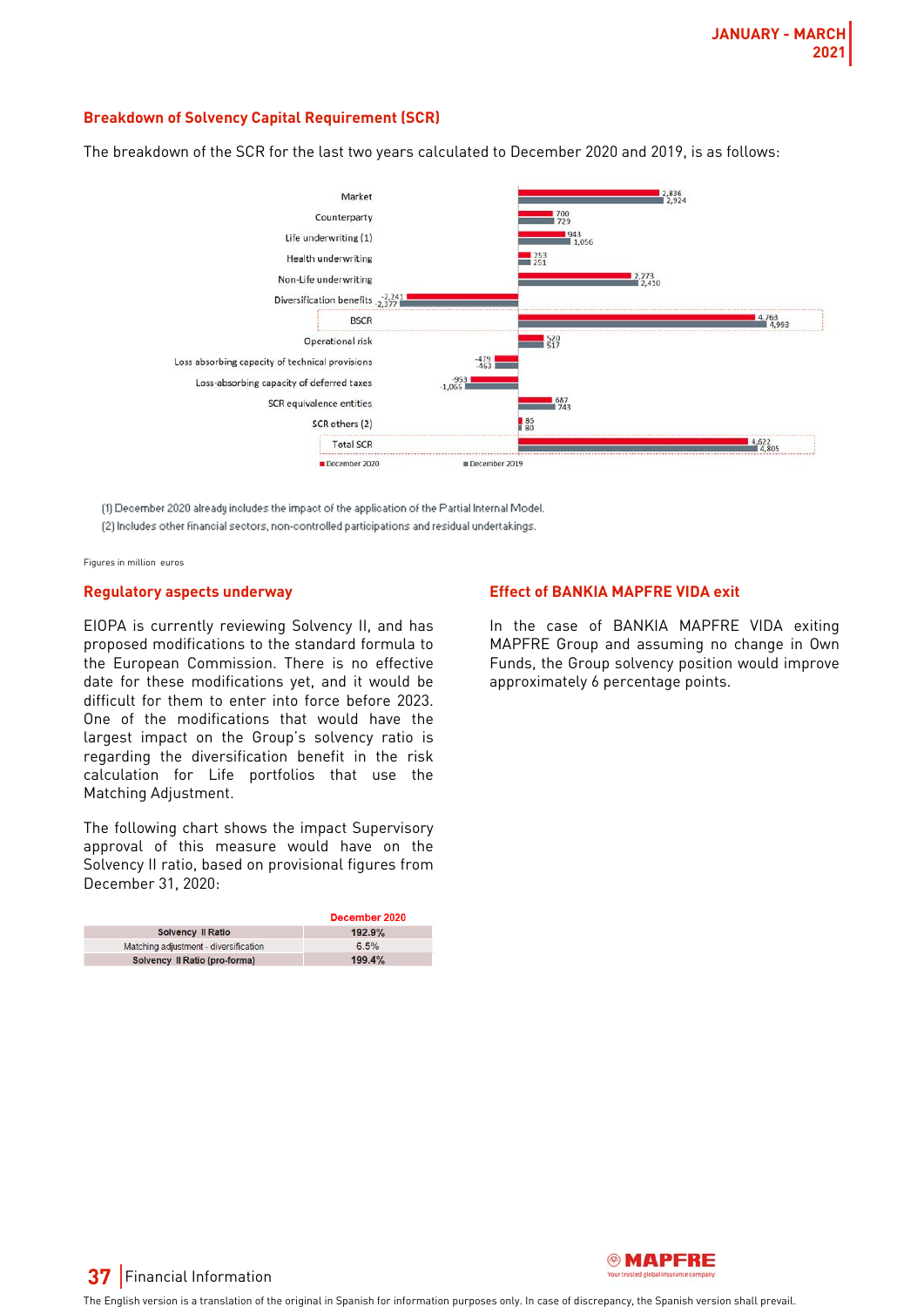# <span id="page-37-0"></span>9. RATINGS

The chart below details the current credit ratings for companies registered in Spain as well as for the main group entities registered outside of Spain. The ratings have not changed in the first quarter of 2021:

| <b>Companies registered in Spain</b>                | S&P         | <b>Fitch</b>     | A.M. Best  |
|-----------------------------------------------------|-------------|------------------|------------|
| MAPFRE S.A. - Issuer                                | A- (Stable) | A- (Stable)      |            |
| MAPFRE S.A. - Senior debt                           | А-          | BBB+             |            |
| MAPFRE S.A. - Subordinated debt                     | <b>BBB</b>  | BBB-             |            |
| <b>Financial Strenath</b>                           |             |                  |            |
| - MAPFRE RE                                         | A+ (Stable) |                  | A (Stable) |
| - MAPERE ESPAÑA                                     |             | ٠                | A (Stable) |
| - MAPFRE ASISTENCIA                                 |             | A+ (Stable)      |            |
| <b>Companies registered outside of Spain</b>        | S&P         | <b>Fitch</b>     | A.M. Best  |
| <b>Financial Strength</b>                           |             |                  |            |
| MAPFRE SIGORTA A.S. (Turkey)                        |             | AA+ tur (Stable) |            |
| MAPFRE SEGUROS GENERALES DE COLOMBIA                |             | AA col (Stable)  |            |
| MAPFRE BHD COMPAÑÍA DE SEGUROS (Dominican Republic) |             | AAA dom (Stable) | ۰          |
| MAPFRE U.S.A. Group                                 |             |                  | A (Stable) |
| MAPFRE PRAICO (Puerto Rico)                         |             |                  | A (Stable) |
| MAPERE MÉXICO                                       |             |                  | A (Stable) |
| <b>MAPERE PANAMA</b>                                |             |                  | A (Stable) |



**38** Financial Information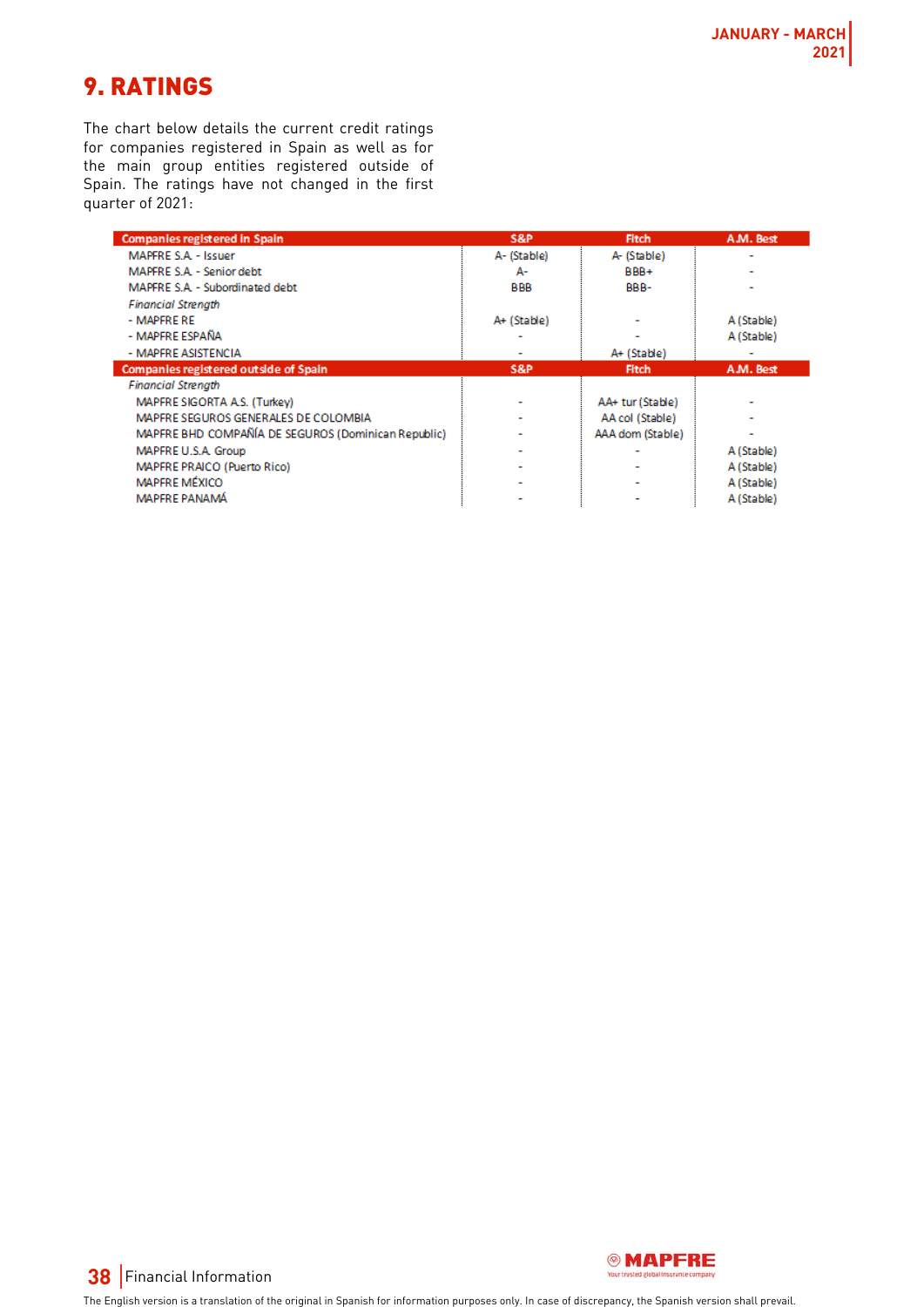# <span id="page-38-0"></span>10. THE MAPFRE SHARE. DIVIDEND INFORMATION

In the first quarter of 2021, the price of MAPFRE S.A. shares increased 11.5 percent compared to a 6.3 percent increase in the IBEX 35.

According to the data published by the Spanish Stock Market (BME), on this platform an average of 5,934,127 MAPFRE shares were traded daily and the average daily effective value reached 9.7 million euros.

#### **Stock Market information**

|                                                    | 2020          | 3M 2021       |
|----------------------------------------------------|---------------|---------------|
| Total outsanding shares                            | 3,079,553,273 | 3,079,553,273 |
| Market cap (million euros, at close of the period) | 4,906         | 5,469         |
| Market value ratios (euros / share)                | 2020          | 3M 2021       |
| Earnings (last 12 months)                          | 0.171         | 0.186         |
| Book value (at close of the period)                | 2.772         | 2.692         |
| Dividend paid (last 12 months)                     | 0.135         | 0.135         |
| P/BV (at close of period)                          | 0.575         | 0.660         |
| Share price (euros / share)                        | 2020          | 3M 2021       |
| Share value (at beginning of the period)           | 2.360         | 1.593         |
| Share value (at close of the period)               | 1.593         | 1.776         |
| Price variation in the period                      | $-32.5%$      | 11.5%         |
| Period high                                        | 2.434         | 1.816         |
| Period low                                         | 1.280         | 1.514         |
| <b>Trading volume</b>                              | 2020          | 3M 2021       |
| Average number of shares traded daily              | 7,395,047     | 5,934,127     |
| Average daily effective value (million euros)      | 12.3          | 9.7           |

#### **Dividend and Payout**

The Annual General Meeting held on March 12, 2021, agreed to pay a final dividend of 0.075 euros gross per share. This final dividend will be paid on May 24, 2021.

As such, along with the interim dividend paid this past December of 0.05 euros gross per share, the total dividend against results reaches 0.125 euros gross per share, which implies a payout ratio of 73.1 percent.



Million euros

\*Dividends paid against results

# **39** Financial Information



The English version is a translation of the original in Spanish for information purposes only. In case of discrepancy, the Spanish version shall prevail.

The following chart provides information about the development of MAPFRE shares.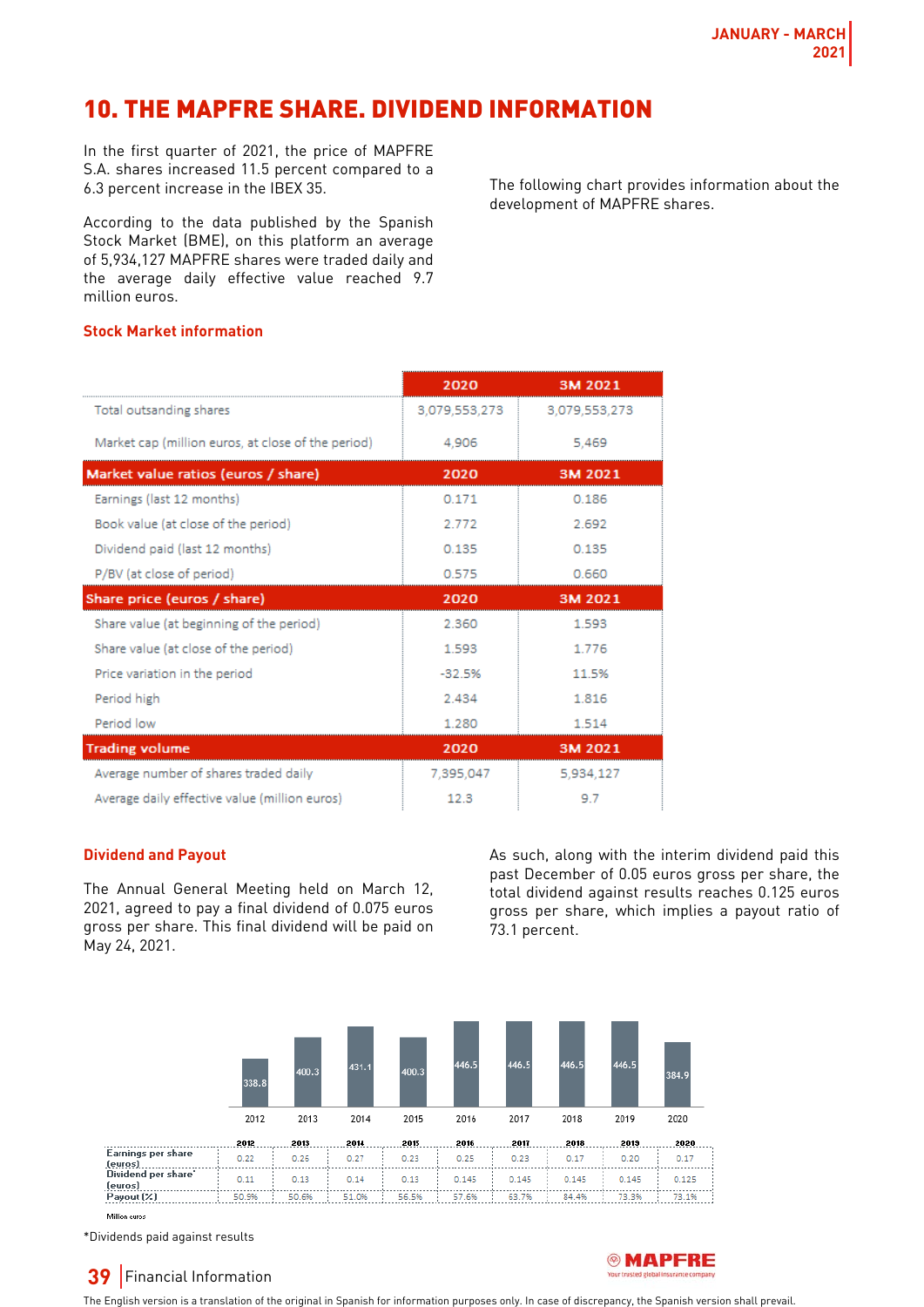#### **Share Performance: December 31, 2020 – March 31, 2021**



Source: Bloomberg and own calculations Spanish Banks: listed Spanish Banks that are included in the IBEX 35

#### **Target price (average provided by analysts) and share price: December 31, 2019 – March 31, 2021**



Source: Bloomberg

The average target price for the MAPFRE share stands at 1.92 euros at the date of publication of this report, based on reports from the analysts covering the company.



# **40** Financial Information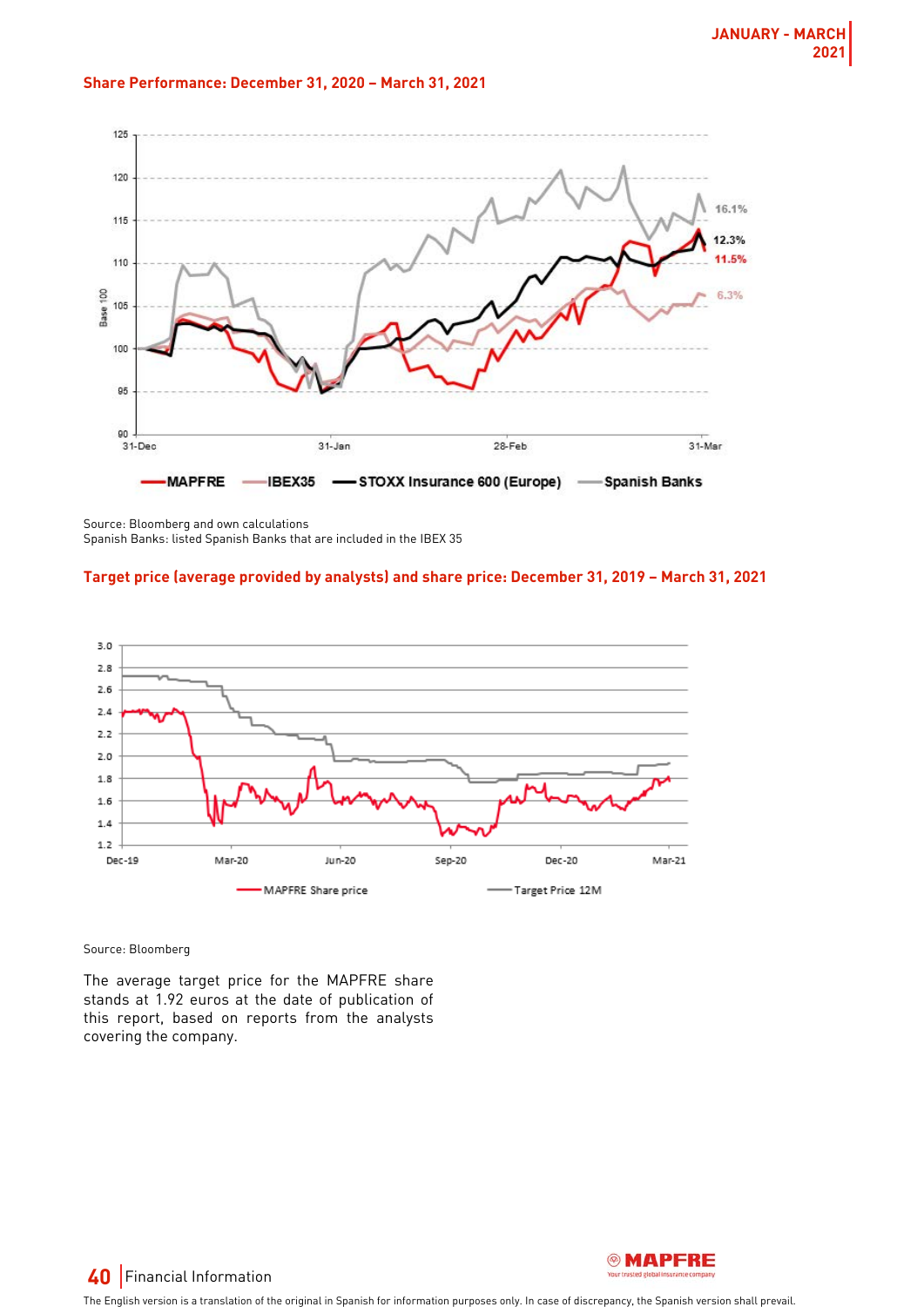#### **Analyst coverage: Recommendation summary**



\*In this chart, in 3M 2021, the recommendations from the latest reports from JP Morgan and AlphaValue – published in April – are included in the statistics.



#### **Shareholder composition to March 31, 2021**



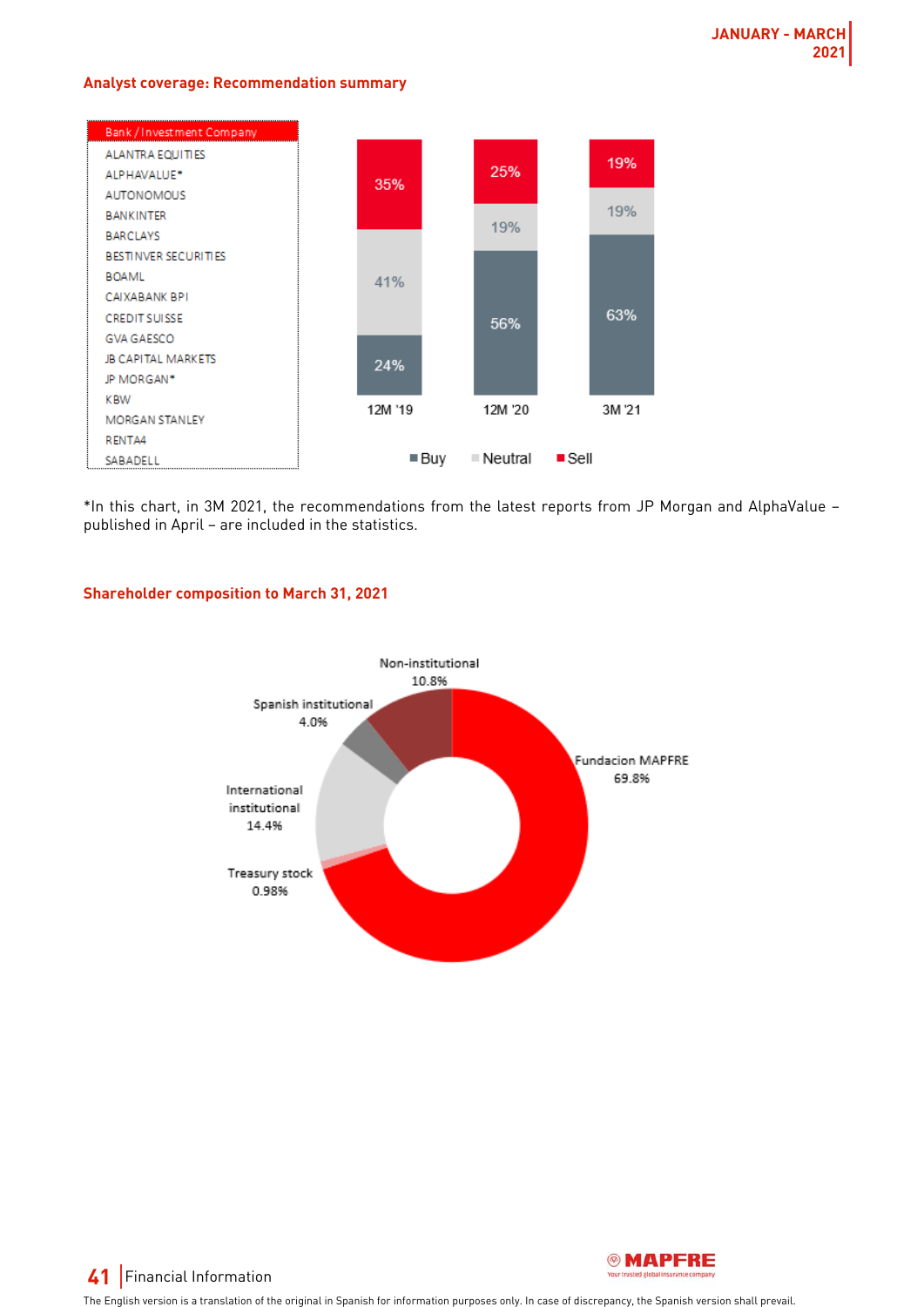# <span id="page-41-0"></span>11. Accolades received in the quarter

#### **Group**

#### **MAPFRE was included in the Sustainability Yearbook for the second year in a row**

MAPFRE has once again been named one of the world's leading companies in the area of sustainability by being included, for the second year running, in the Sustainability Yearbook 2021 — a prestigious annual publication by S&P Global that ranks the most socially responsible companies. MAPFRE is the only insurer among the Spanish companies selected.

#### **MAPFRE was included in the 2021 Bloomberg Gender-Equality Index**

MAPFRE is one of 380 companies across 11 sectors included in the 2021 Bloomberg Gender-Equality Index (GEI). This index brings transparency to gender-related practices at publicly listed companies.

### **Spain**

#### **MAPFRE recognized as a Top Employers company in Spain**

MAPFRE has been recognized as a Top Employers 2021 company in Spain, after going through a very thorough audit process conducted by Top Employers Institute about personnel management practices and policies, which certifies the excellent conditions companies offer their employees on a global scale. Top Employers Institute is a worldwide benchmark in this area.

#### **MAPFRE, the seventh most responsible company, and with the best corporate governance in Spain**

MAPFRE is the seventh most responsible company and has the best corporate governance in Spain, according to the Monitor Empresarial de Reputación Corporativa (Merco). Additionally, the company continues to be the benchmark insurer as the highest rated in this study.

#### **MAPFRE, the eight most valuable brand in Spain**

MAPFRE brand value reaches 3.1 billion euros, according to the España 100 2021 ranking by Brand Finance. The company, one more year, holds the eight position for most valuable brand in the Spanish market.

Regarding the strength of the brand, MAPFRE is the second strongest brand in the Spanish market, and with regards to reputation, is the only company in the insurance sector to be included in the Top 10, holding seventh place.

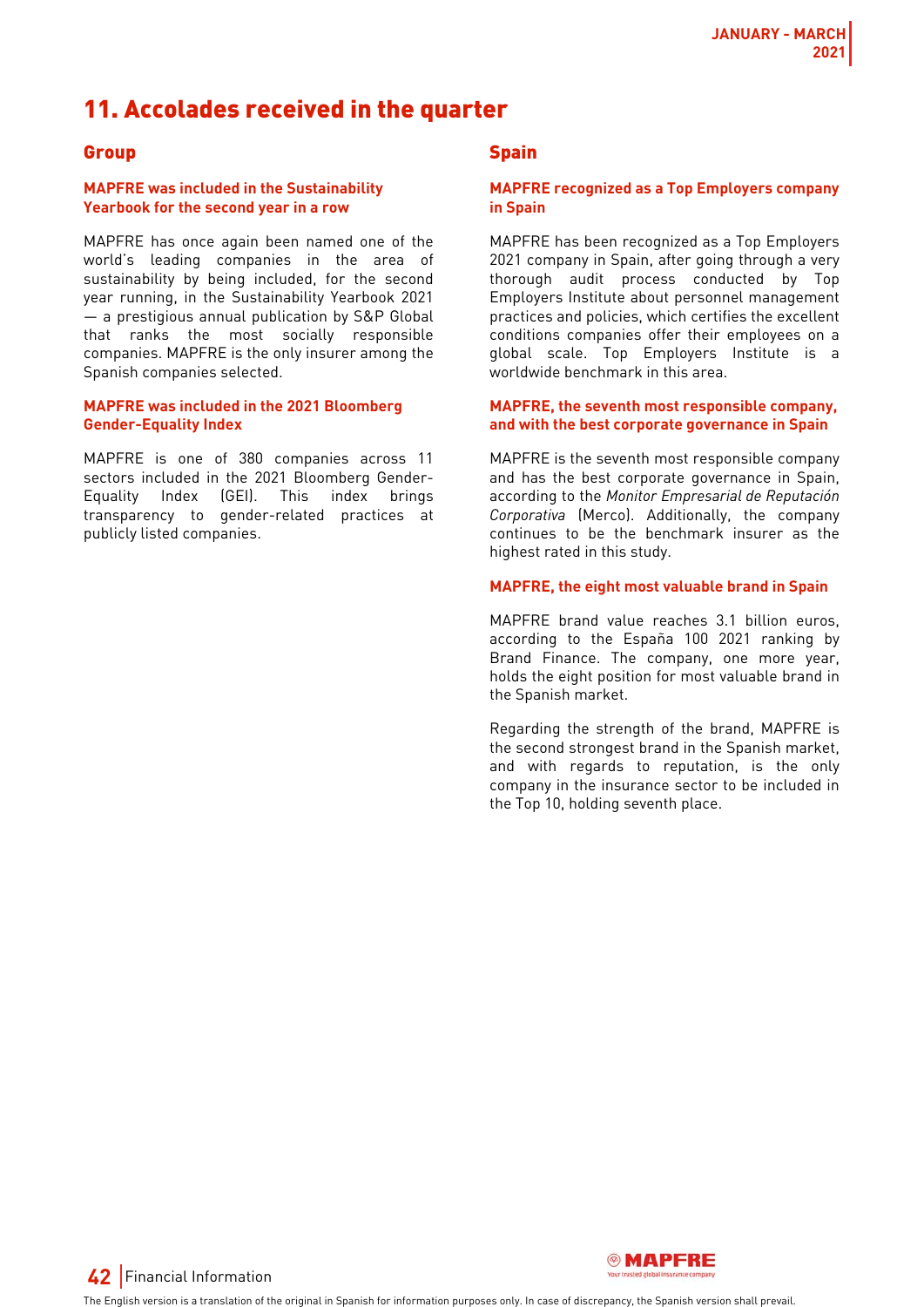# <span id="page-42-0"></span>12. EVENTS SUBSEQUENT TO CLOSING

There have been no relevant events subsequent to the close of March 2021.

.



**43** Financial Information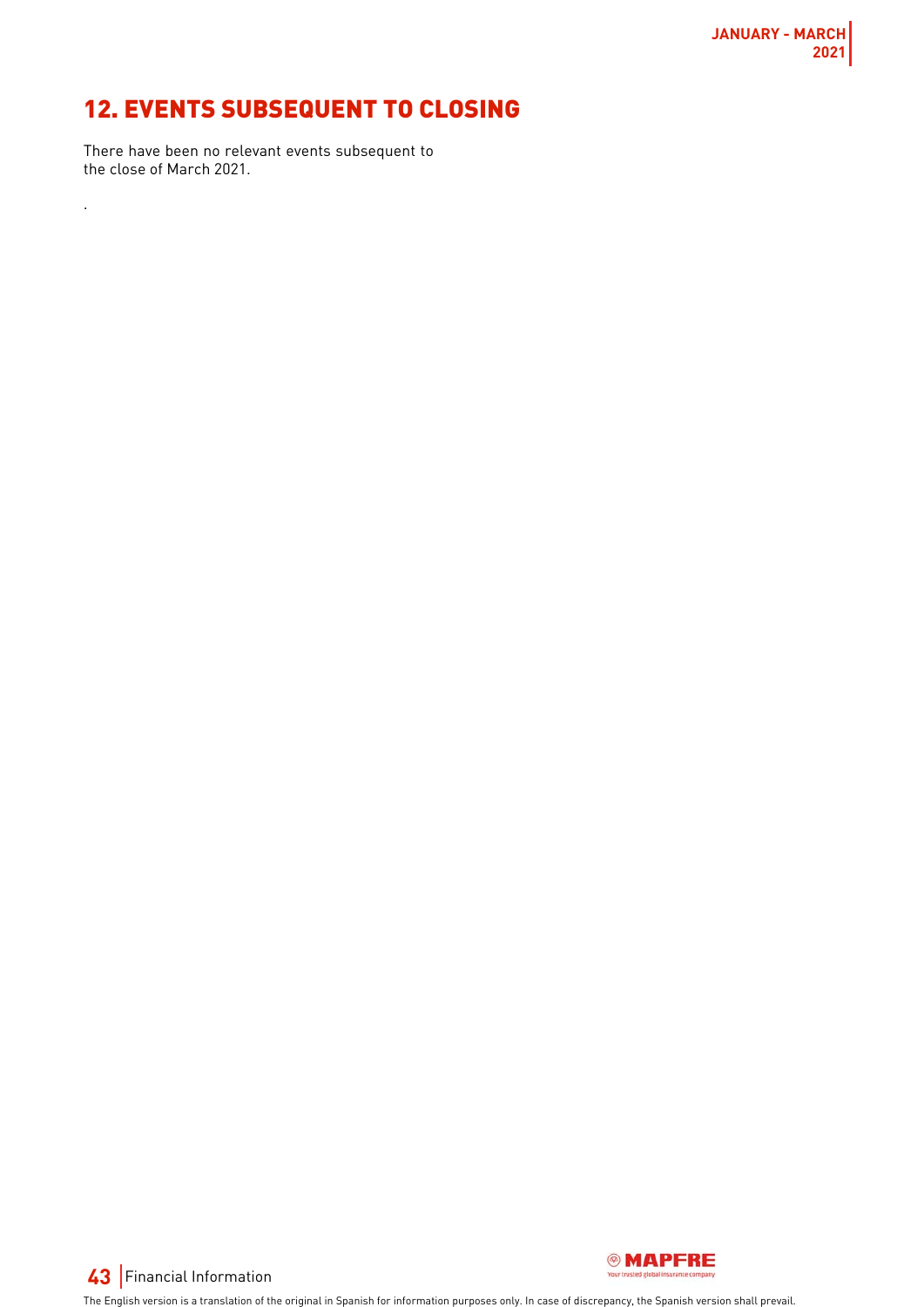# <span id="page-43-0"></span>13. APPENDIXES

# 13.1 Consolidated Balance Sheet

| <b>ITEM</b>                                                                             | <b>DECEMBER 2020</b> | <b>MARCH 2021</b> |
|-----------------------------------------------------------------------------------------|----------------------|-------------------|
| A) INTANGIBLE ASSETS                                                                    | 2,780.1              | 2,792.3           |
| I. Goodwill                                                                             | 1,409.8              | 1,434.9           |
| II. Other intangible assets                                                             | 1,370.3              | 1,357.4           |
| <b>B) PROPERTY, PLANT AND EQUIPMENT</b>                                                 | 1,279.3              | 1,277.8           |
| I. Real estate for own use                                                              | 1,040.4              | 1,043.9           |
| II. Other fixed assets                                                                  | 238.9                | 233.9             |
| <b>CI INVESTMENTS</b>                                                                   | 38,931.4             | 38,697.5          |
| I. Real estate investments                                                              | 1,199.5              | 1,207.0           |
| II. Financial investments                                                               |                      |                   |
| 1. Held-to-maturity portfolio                                                           | 1,584.4              | 1,560.8           |
| 2. Available-for-sale portfolio                                                         | 30,100.7             | 29,762.9          |
| 3. Trading portfolio                                                                    | 4,826.0              | 4,805.4           |
| III. Investments recorded by applying the equity method                                 | 336.4                | 422.3             |
| IV. Deposits established for accepted reinsurance                                       | 652.2                | 658.4             |
| V. Other investments                                                                    | 232.2                | 280.8             |
| D) INVESTMENTS ON BEHALF OF LIFE INSURANCE POLICYHOLDERS BEARING THE<br>INVESTMENT RISK | 2,502.4              | 2,622.3           |
| E) INVENTORIES<br>-----------------------------------                                   | 49.5                 | 49.5              |
| F) PARTICIPATION OF REINSURANCE IN TECHNICAL PROVISIONS<br>---------------------------- | 5,378.6              | 5,624.4           |
| G) DEFERRED TAX ASSETS                                                                  | 221.7                | 259.2             |
| <b>HI RECEIVABLES</b><br>------------------------------------                           | 5,359.1              | 6,319.2           |
| I. Receivables on direct insurance and co-insurance operations                          | 3,477.3              | 4,337.5           |
| II. Receivables on reinsurance operations                                               | 1,012.2              | 1,127.5           |
| III. Tax receivables                                                                    |                      |                   |
| 1. Tax on profits receivable                                                            | 181.6                | 142.0             |
| 2. Other tax receivables                                                                | 149.9                | 153.0             |
| IV. Corporate and other receivables                                                     | 538.1                | 559.0             |
| V. Shareholders, called capital                                                         | 0.0                  | 0.0               |
| I) CASH                                                                                 | 2,418.9              | 2,228.7           |
| J) ACCRUAL ADJUSTMENTS                                                                  | 1,908.7              | 2,034.2           |
| K) OTHER ASSETS                                                                         | 163.4                | 220.7             |
| L) NON-CURRENT ASSETS HELD FOR SALE AND FROM DISCONTINUED OPERATIONS                    | 8,159.5              | 7,838.9           |
| <b>TOTAL ASSETS</b>                                                                     | 69,152.6             | 69,964.7          |

Figures in million euros



**44** Financial Information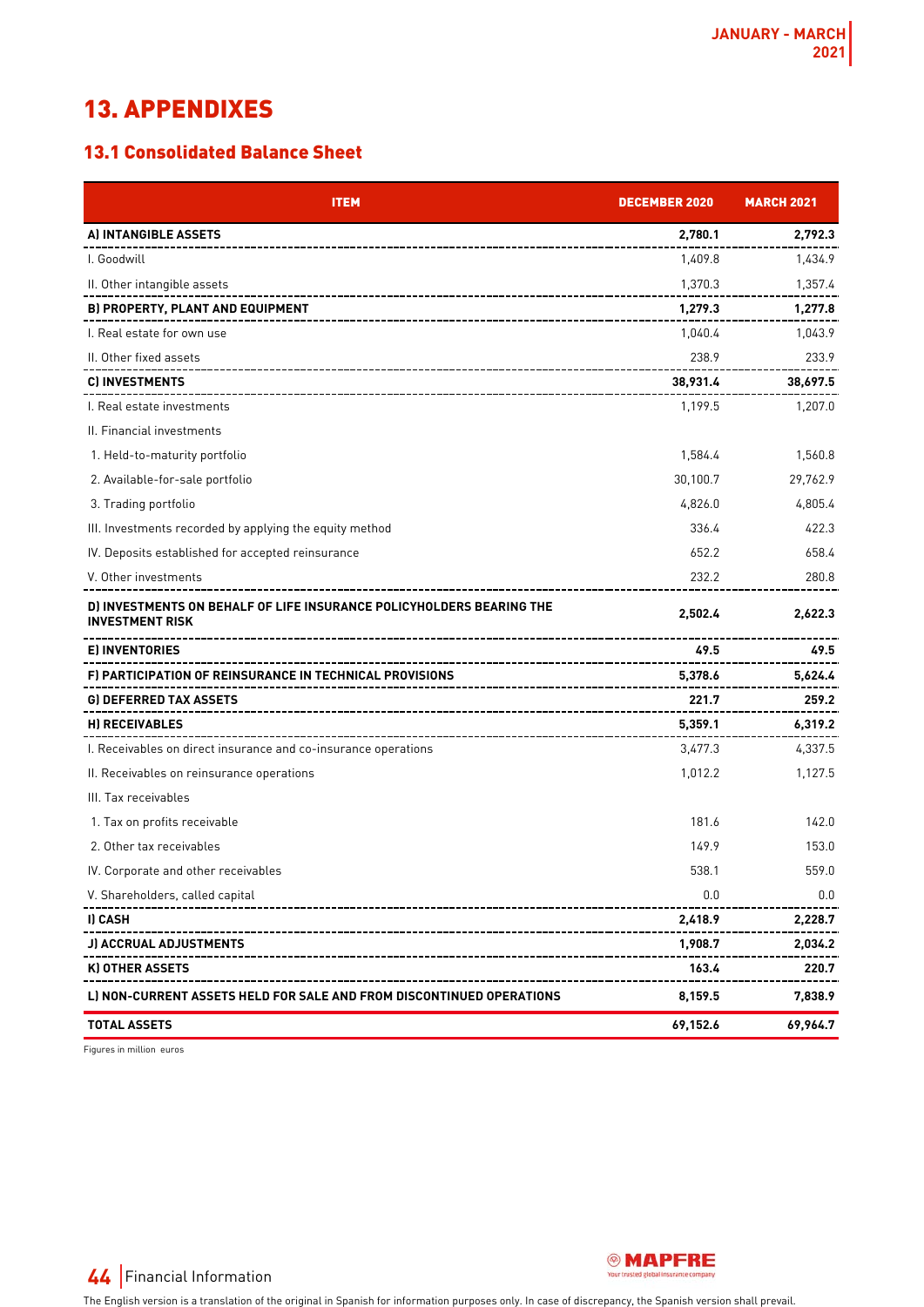| <b>ITEM</b>                                                                                          | <b>DECEMBER 2020</b> | <b>MARCH 2021</b> |
|------------------------------------------------------------------------------------------------------|----------------------|-------------------|
| AI EQUITY                                                                                            | 9,837.8              | 9,617.0           |
| I. Paid-up capital                                                                                   | 308.0                | 308.0             |
| II. Share premium                                                                                    | 1,506.7              | 1,506.7           |
| III. Reserves                                                                                        | 7,057.2              | 7,192.8           |
| IV. Interim dividend                                                                                 | (154.0)              | 0.0               |
| V. Treasury Stock                                                                                    | (63.4)               | (63.0)            |
| VI. Result attributable to controlling company                                                       | 526.5                | 173.3             |
| VII. Other equity instruments                                                                        | 0.0                  | 0.0               |
| VIII. Valuation change adjustments                                                                   | 1,270.7              | 1,007.8           |
| IX. Currency conversion differences                                                                  | (1, 915.7)           | (1,836.6)         |
| Equity attributable to the controlling company's shareholders                                        | 8,536.0              | 8,289.1           |
| Non-controlling interests                                                                            | 1,301.8              | 1,327.9           |
| <b>B) SUBORDINATED LIABILITIES</b>                                                                   | 1,121.6              | 1,107.1           |
| C) TECHNICAL PROVISIONS                                                                              | 39,190.1             | 39,980.1          |
| I. Provisions for unearned premiums and unexpired risks                                              | 7,195.3              | 8,001.4           |
| II. Provisions for life insurance                                                                    | 19,588.9             | 19,268.0          |
| III. Provision for outstanding claims                                                                | 11,210.5             | 11,490.5          |
| IV. Other technical provisions                                                                       | 1,195.5              | 1,220.2           |
| D) TECHNICAL PROVISIONS FOR LIFE INSURANCE WHERE POLICYHOLDERS BEAR THE INVESTMENT<br><b>RISK</b>    | 2,502.4              | 2,622.3           |
| EI PROVISIONS FOR RISKS AND EXPENSES                                                                 | 582.6                | 525.2             |
| F) DEPOSITS RECEIVED ON CEDED AND RETROCEDED REINSURANCE                                             | 71.6                 | 91.0              |
| G) DEFERRED TAX LIABILITIES                                                                          | 670.6                | 615.0             |
| H) DEBT                                                                                              | 7,593.3              | 8,142.5           |
| I. Issue of debentures and other negotiable securities                                               | 1,005.6              | 1,009.8           |
| II. Due to credit institutions                                                                       | 866.4                | 866.1             |
| III. Other financial liabilities                                                                     | 1,596.7              | 1,685.8           |
| IV. Due on direct insurance and co-insurance operations                                              | 951.0                | 1,003.2           |
| V. Due on reinsurance operations                                                                     | 1,305.9              | 1,402.4           |
| VI. Tax liabilities                                                                                  |                      |                   |
| 1. Tax on profits to be paid                                                                         | 58.5                 | 68.8              |
| 2. Other tax liabilities                                                                             | 246.5                | 286.3             |
| VII. Other debts                                                                                     | 1,562.7              | 1,820.2           |
| I) ACCRUAL ADJUSTMENTS                                                                               | 318.6                | 345.1             |
| J) LIABILITIES LINKED TO NON-CURRENT ASSETS HELD FOR SALE AND FROM DISCONTINUED<br><b>OPERATIONS</b> | 7,263.9              | 6,919.3           |
| <b>TOTAL EQUITY AND LIABILITIES</b>                                                                  | 69,152.6             | 69,964.7          |

Figures in million euros



**45** Financial Information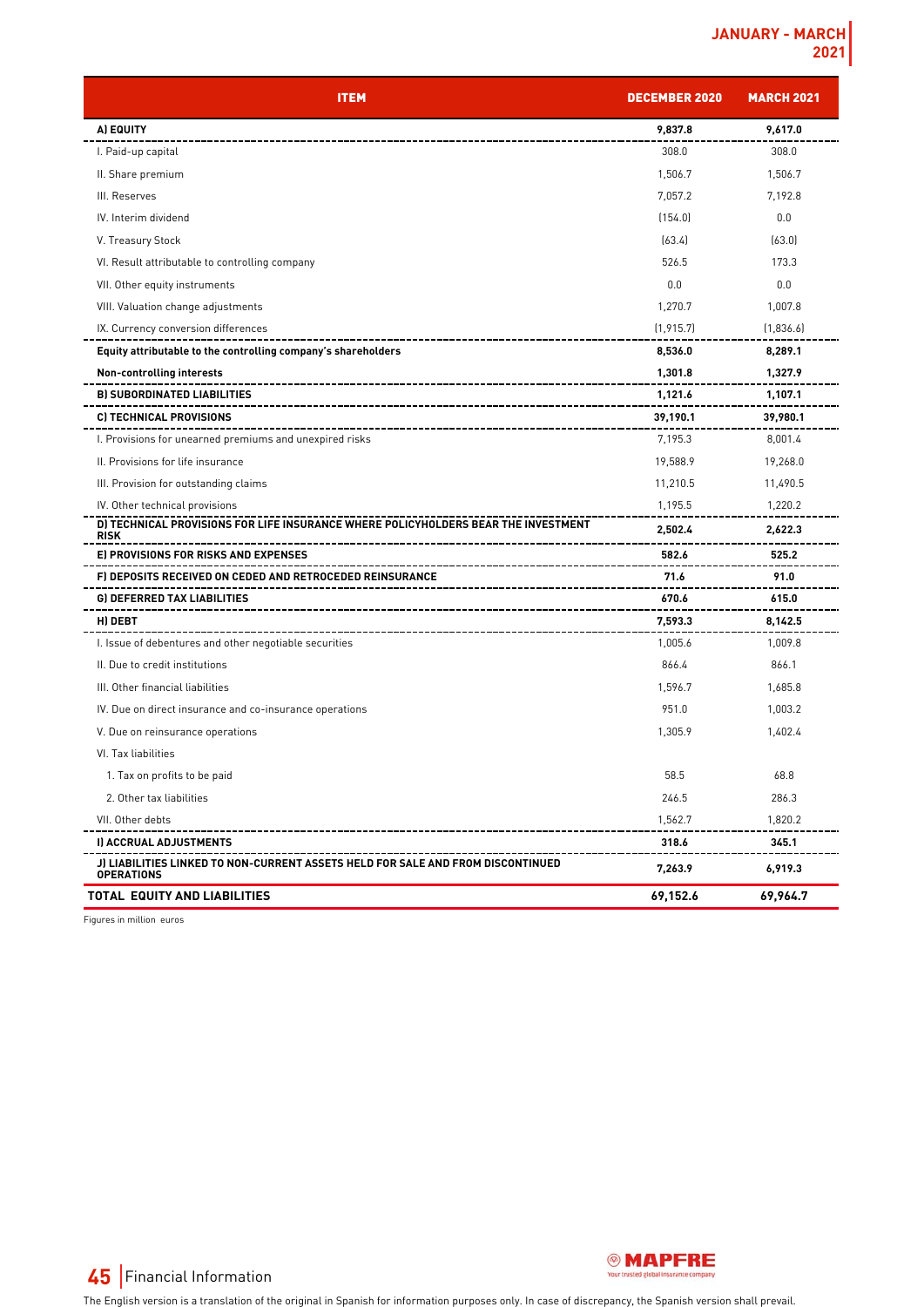# 13.2 Consolidated Income Statement

| <b>ITEM</b>                                                                                                                                                   | <b>MARCH 2020</b> | <b>MARCH 2021</b> |
|---------------------------------------------------------------------------------------------------------------------------------------------------------------|-------------------|-------------------|
| <b>I. REVENUE FROM INSURANCE BUSINESS</b>                                                                                                                     |                   |                   |
| 1. Premiums earned, net                                                                                                                                       |                   |                   |
| a) Written premiums, direct insurance                                                                                                                         | 5,143.1           | 4,938.9           |
| b) Premiums from accepted reinsurance                                                                                                                         | 954.3             | 956.8             |
| c) Premiums from ceded reinsurance                                                                                                                            | (938.4)           | (929.1)           |
| d) Variations in provisions for unearned premiums and unexpired risks                                                                                         |                   |                   |
| Direct insurance                                                                                                                                              | (558.3)           | (757.9)           |
| Accepted reinsurance                                                                                                                                          | (127.1)           | (114.2)           |
| Ceded reinsurance                                                                                                                                             | (92.0)            | (45.4)            |
| 2. Share in profits from equity-accounted companies                                                                                                           | 6.2               | 0.6               |
| 3. Revenue from investments                                                                                                                                   |                   |                   |
| a) From operations                                                                                                                                            | 546.7             | 494.5             |
| b) From equity                                                                                                                                                | 45.4              | 39.6              |
| 4. Gains on investments on behalf of life insurance policyholders bearing the investment risk<br>5. Other technical revenue                                   | (1.8)<br>20.4     | 91.3<br>22.5      |
| 6. Other non-technical revenue                                                                                                                                | 15.5              | 17.6              |
| 7. Positive foreign exchange differences                                                                                                                      | 477.7             | 641.7             |
| 8. Reversal of the asset impairment provision                                                                                                                 | 24.4              | 8.2               |
| <b>TOTAL REVENUE FROM INSURANCE BUSINESS</b>                                                                                                                  | 5,516.0           | 5,365.1           |
| <b>II. INSURANCE BUSINESS EXPENSES</b>                                                                                                                        |                   |                   |
| 1. Incurred claims for the year, net                                                                                                                          |                   |                   |
| a) Claims paid and variation in provision for claims, net                                                                                                     |                   |                   |
| Direct insurance                                                                                                                                              | (3,386.1)         | [2,965.8]         |
| Accepted reinsurance                                                                                                                                          | (534.7)           | [469.1]           |
| Ceded reinsurance                                                                                                                                             | 925.7             | 608.7             |
| b) Claims-related expenses                                                                                                                                    | [201.3]           | (187.1)           |
| 2. Variation in other technical provisions, net                                                                                                               | 459.1             | 76.5              |
| 3. Profit sharing and returned premiums                                                                                                                       | (15.0)            | (13.1)            |
| 4. Net operating expenses                                                                                                                                     |                   |                   |
| a) Acquisition expenses                                                                                                                                       | (1, 214.5)        | (1,069.7)         |
| b) Administration expenses                                                                                                                                    | (192.7)           | (176.0)           |
| c) Commissions and participation in reinsurance                                                                                                               | 160.9             | 177.2             |
| 5. Share in losses from equity-accounted companies                                                                                                            |                   |                   |
| 6. Investment expenses                                                                                                                                        |                   |                   |
| a) From operations                                                                                                                                            | [341.4]           | [248.3]           |
| b) From equity and financial accounts                                                                                                                         | (6.7)             | (13.7)            |
| 7. Losses on investments on behalf of life insurance policyholders bearing the investment risk                                                                | (308.2)<br>(58.0) | (9.9)<br>(50.9)   |
| 8. Other technical expenses<br>9. Other non-technical expenses                                                                                                | (32.2)            | (33.7)            |
| 10. Negative foreign exchange differences                                                                                                                     | (454.6)           | (635.0)           |
| 11. Allowance to the asset impairment provision                                                                                                               | (25.2)            | (13.2)            |
| <b>TOTAL EXPENSES FROM INSURANCE BUSINESS</b>                                                                                                                 | (5, 224.8)        | (5,023.3)         |
| <b>RESULT FROM THE INSURANCE BUSINESS</b>                                                                                                                     | 291.2             | 341.8             |
| III. OTHER ACTIVITIES                                                                                                                                         |                   |                   |
| 1. Uperating revenue                                                                                                                                          | 85. I             | 16.4              |
| 2. Operating expenses                                                                                                                                         | (97.5)            | (96.1)            |
| 3. Net financial income                                                                                                                                       |                   |                   |
| al Financial income                                                                                                                                           | 10.8              | 13.9              |
| b) Financial expenses                                                                                                                                         | (21.7)            | (20.4)            |
| 4. Results from non-controlling interests                                                                                                                     |                   |                   |
| a) Share in profits from equity-accounted companies                                                                                                           | 1.2               | 1.5               |
| b) Share in losses from equity-accounted companies                                                                                                            |                   | (5.0)             |
| 5. Reversal of asset impairment provision                                                                                                                     | 3.7               | 0.5               |
| 6. Allowance to the asset impairment provision<br>7. Result from the disposal of non-current assets classified as held for sale, not included in discontinued | (1.4)             | (1.6)             |
| <b>RESULT FROM OTHER ACTIVITIES</b>                                                                                                                           | (19.7)            | (30.9)            |
| IV. RESULT ON RESTATEMENT OF FINANCIAL ACCOUNTS                                                                                                               | (4.2)             | (2.8)             |
| <b>V. RESULT BEFORE TAXES</b>                                                                                                                                 | 267.3             | 308.1             |
| <b>VI. TAX ON PROFITS</b>                                                                                                                                     | (72.9)            | (75.6)            |
| <b>VII. RESULT AFTER TAX</b>                                                                                                                                  | 194.4             | 232.5             |
| VIII. RESULT AFTER TAX FROM DISCONTINUED OPERATIONS                                                                                                           |                   |                   |
| IX. RESULT FOR THE FINANCIAL YEAR                                                                                                                             | 194.4             | 232.5             |
| 1. Attributable to non-controlling interests                                                                                                                  | 67.6              | 59.1              |
| 2. Attributable to the controlling company                                                                                                                    | 126.8             | 173.3             |

Figures in million euros

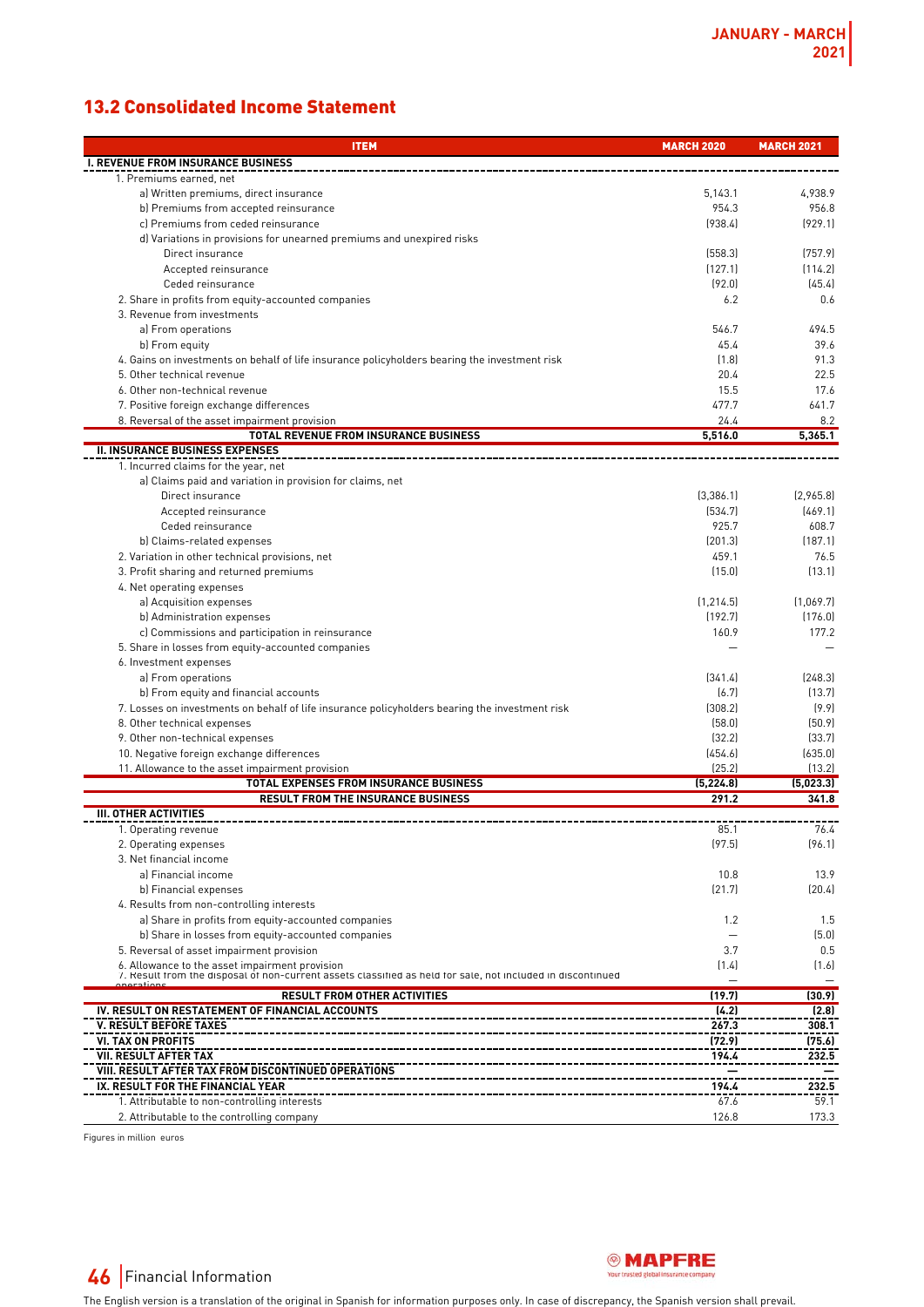# 13.3 Key Figures by Business Unit. Quarterly Breakdown

|                                          |           | 2020      | 2021       | ∆ Annual   |           |                        |
|------------------------------------------|-----------|-----------|------------|------------|-----------|------------------------|
| <b>Period</b>                            | Jan.-Mar. | Apr.-Jun. | Jul.-Sept. | Sept.-Dec. | Jan.-Mar. | Jan.-Mar.<br>2021/2020 |
| <b>Consolidated figures</b>              |           |           |            |            |           |                        |
| Total consolidated revenue               | 7,332.8   | 5,944.2   | 5,774.5    | 6,367.7    | 7,304.0   | $-0.4%$                |
| Written and accepted premiums - Total    | 6,097.5   | 4,885.2   | 4,567.2    | 4,932.3    | 5,895.7   | $-3.3%$                |
| Written and accepted premiums - Non-Life | 4,897.5   | 3,865.3   | 3,676.5    | 3,670.4    | 4,770.0   | $-2.6%$                |
| Written and accepted premiums - Life     | 1,200.0   | 1,019.9   | 890.7      | 1,261.8    | 1,125.7   | $-6.2%$                |
| Net result                               | 126.8     | 143.9     | 179.8      | 76.1       | 173.3     | 36.7%                  |
| Combined ratio                           | 100.0%    | 93.1%     | 92.3%      | 93.4%      | 94.3%     | $-5.7p.p.$             |
| Loss ratio                               | 70.8%     | 64.0%     | 63.8%      | 63.5%      | 66.3%     | $-4.5p.p.$             |
| Expense ratio                            | 29.2%     | 29.1%     | 28.4 %     | 29.8%      | 28.0%     | $-1.2p.p.$             |
| <b>Figures by business unit</b>          |           |           |            |            |           |                        |
| Written and accepted premiums - Total    |           |           |            |            |           |                        |
| <b>IBERIA</b>                            | 2,415.2   | 1,562.5   | 1,335.1    | 1,686.0    | 2,485.0   | 2.9%                   |
| <b>BRAZIL</b>                            | 838.0     | 774.0     | 761.9      | 711.4      | 729.0     | $-13.0%$               |
| NORTH AMERICA                            | 510.5     | 605.3     | 527.8      | 454.2      | 454.7     | $-10.9%$               |
| <b>EURASIA</b>                           | 473.2     | 302.6     | 347.4      | 360.3      | 430.7     | $-9.0%$                |
| LATAM SOUTH                              | 371.1     | 355.7     | 361.3      | 362.4      | 385.5     | 3.9%                   |
| LATAM NORTH                              | 484.2     | 402.4     | 318.6      | 369.4      | 454.6     | $-6.1%$                |
| <b>MAPFRE RE</b>                         | 1,413.6   | 1,496.4   | 1,308.8    | 1,467.7    | 1,586.5   | 12.2%                  |
| MAPFRE ASISTENCIA                        | 219.7     | 118.0     | 156.0      | 125.3      | 118.6     | $-46.0%$               |
| Written and accepted premiums - Non-Life |           |           |            |            |           |                        |
| <b>IBERIA</b>                            | 1,943.8   | 1,147.0   | 1,054.5    | 1,176.6    | 2,021.7   | 4.0%                   |
| <b>BRAZIL</b>                            | 500.5     | 501.5     | 468.7      | 405.1      | 482.2     | $-3.7%$                |
| NORTH AMERICA                            | 509.6     | 604.7     | 527.4      | 453.8      | 454.5     | $-10.8%$               |
| <b>EURASIA</b>                           | 393.9     | 249.2     | 275.9      | 284.8      | 340.7     | $-13.5%$               |
| LATAM SOUTH                              | 310.7     | 298.2     | 308.7      | 306.5      | 326.3     | 5.0%                   |
| <b>LATAM NORTH</b>                       | 342.6     | 301.5     | 225.9      | 280.6      | 355.9     | 3.9%                   |
| MAPFRE RE                                | 1,304.8   | 1,376.8   | 1,209.1    | 1,242.2    | 1,419.0   | 8.8%                   |
| <b>MAPFRE ASISTENCIA</b>                 | 219.7     | 118.0     | 156.0      | 125.3      | 118.6     | $-46.0%$               |
| Written and accepted premiums - Life     |           |           |            |            |           |                        |
| <b>IBERIA</b>                            | 471.5     | 415.4     | 280.6      | 509.4      | 463.3     | $-1.7%$                |
| <b>BRAZIL</b>                            | 337.5     | 272.5     | 293.2      | 306.3      | 246.9     | $-26.9%$               |
| NORTH AMERICA                            | 0.9       | 0.6       | 0.4        | 0.4        | 0.2       | $-76.7%$               |
| <b>EURASIA</b>                           | 79.4      | 53.4      | 71.5       | 75.5       | 89.9      | 13.3%                  |
| LATAM SOUTH                              | 60.4      | 57.5      | 52.5       | 55.9       | 59.2      | $-1.9%$                |
| LATAM NORTH                              | 141.6     | 100.9     | 92.8       | 88.9       | 98.6      | $-30.3%$               |
| MAPFRE RE                                | 108.8     | 119.6     | 99.7       | 225.5      | 167.5     | 54.0%                  |
| MAPFRE ASISTENCIA                        | 0.0       | 0.0       | 0.0        | 0.0        | 0.0       | 0.0%                   |

Figures in million euros

**47** Financial Information

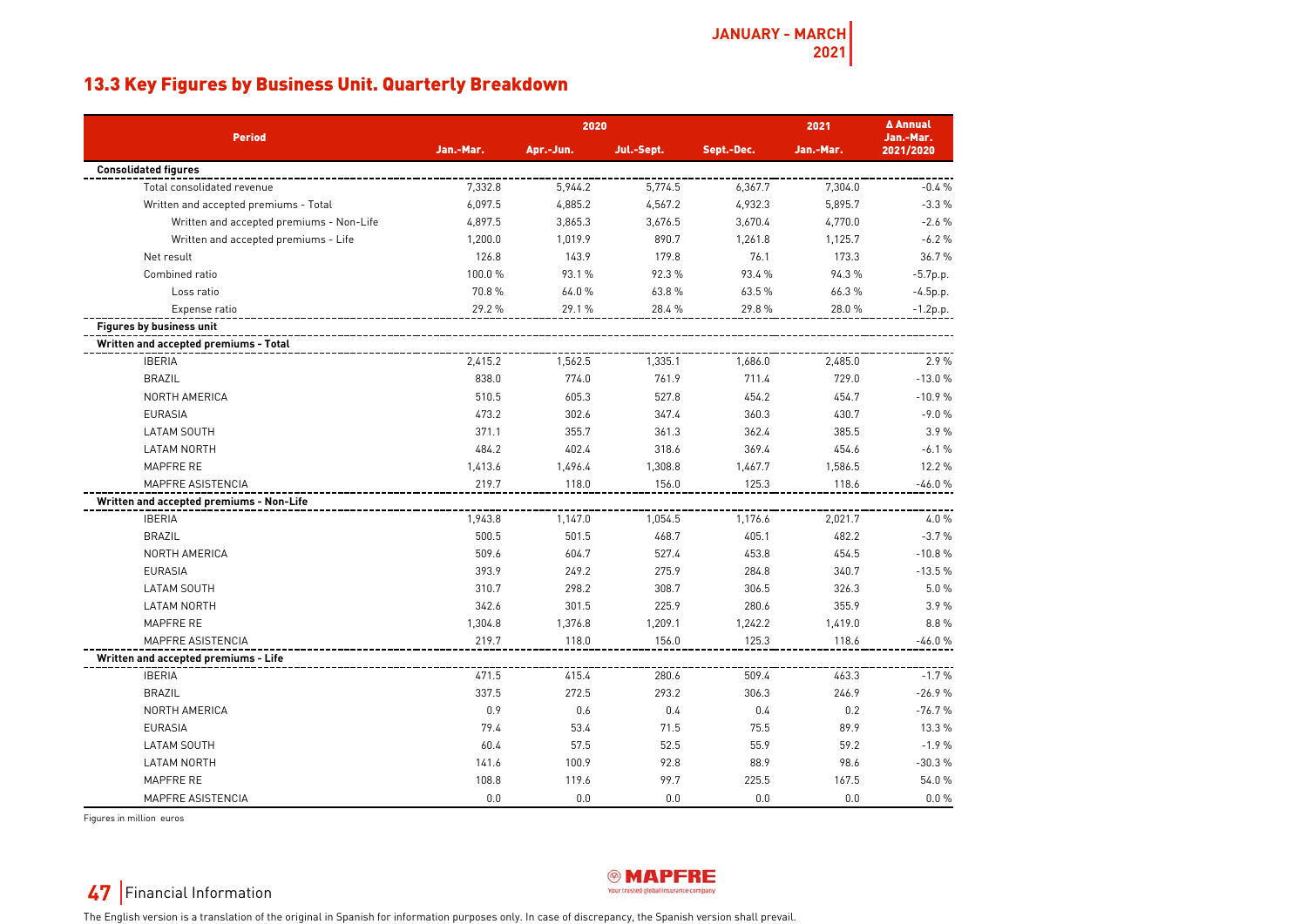# **JANUARY - MARCH 2021**

|                                        |           | 2020      |            |            | 2021      | ∆ Annual               |
|----------------------------------------|-----------|-----------|------------|------------|-----------|------------------------|
| <b>Period</b>                          | Jan.-Mar. | Apr.-Jun. | Jul.-Sept. | Sept.-Dec. | Jan.-Mar. | Jan.-Mar.<br>2021/2020 |
| Net result                             |           |           |            |            |           |                        |
| <b>IBERIA</b>                          | 103.2     | 118.0     | 112.6      | 119.6      | 108.3     | 4.9%                   |
| <b>BRAZIL</b>                          | 28.8      | 31.5      | 20.8       | 20.4       | 14.3      | $-50.3%$               |
| NORTH AMERICA                          | 24.0      | 29.3      | 12.7       | 10.4       | 27.6      | 14.9%                  |
| <b>EURASIA</b>                         | 5.0       | 18.0      | 8.4        | [0.3]      | 3.4       | $-30.9%$               |
| LATAM SOUTH                            | 13.1      | 14.3      | 15.8       | 15.4       | 17.6      | 34.6%                  |
| LATAM NORTH                            | 23.1      | 20.5      | 11.1       | 15.0       | 10.1      | $-56.3%$               |
| MAPFRE RE                              | [29.4]    | [22.3]    | 31.7       | 36.8       | 32.4      | 0.0%                   |
| MAPFRE ASISTENCIA                      | (11.9)    | (1.4)     | (4.2)      | (3.1)      | (2.1)     | 82.6%                  |
| Holdings and consolidation adjustments | (29.0)    | (64.0)    | (29.0)     | (138.2)    | (38.3)    | $-32.2%$               |
| <b>Combined ratio</b>                  |           |           |            |            |           |                        |
| <b>IBERIA</b>                          | 96.5%     | 90.9%     | 89.9%      | 90.5%      | 93.3 %    | $-3.2p.p.$             |
| <b>BRAZIL</b>                          | 95.0%     | 81.1%     | 82.0%      | 90.3%      | 88.2 %    | -6.8p.p.               |
| NORTH AMERICA                          | 101.7%    | 96.2%     | 94.7%      | 97.5%      | 96.6%     | $-5.1p.p.$             |
| <b>EURASIA</b>                         | 101.5%    | 92.1%     | 102.8%     | 99.0%      | 104.7%    | 3.2p.p.                |
| LATAM SOUTH                            | 97.3%     | 89.5%     | 91.1%      | 96.7%      | 89.4%     | $-8.0p.p.$             |
| LATAM NORTH                            | 90.9%     | 84.2%     | 95.9%      | 90.9%      | 93.0%     | 2.1p.p.                |
| MAPFRE RE                              | 109.3%    | 104.4 %   | 95.3%      | 94.9%      | 95.1%     | $-14.2p.p.$            |
| MAPFRE ASISTENCIA                      | 110.2%    | 87.8%     | 94.7%      | 97.9%      | 100.3%    | -9.9p.p.               |
| Loss ratio                             |           |           |            |            |           |                        |
| <b>IBERIA</b>                          | 73.7%     | 67.6%     | 67.8%      | 67.3%      | 70.7%     | $-3.0p.p.$             |
| <b>BRAZIL</b>                          | 60.3%     | 44.8%     | 45.1%      | 51.5%      | 51.7%     | $-8.6p.p.$             |
| NORTH AMERICA                          | 71.8%     | 63.1%     | 60.5%      | 64.0%      | 64.1%     | $-7.7p.p.$             |
| <b>EURASIA</b>                         | 76.1%     | 66.9%     | 75.3%      | 68.7%      | 73.4 %    | $-2.7p.p.$             |
| LATAM SOUTH                            | 61.9%     | 46.3%     | 55.5%      | 56.5%      | 57.3 %    | $-4.6p.p.$             |
| LATAM NORTH                            | 61.7%     | 60.5%     | 68.2%      | 65.4 %     | 70.5%     | 8.8p.p.                |
| MAPFRE RE                              | 75.9%     | 75.0%     | 66.9%      | 63.7%      | 67.4 %    | $-8.5p.p.$             |
| MAPFRE ASISTENCIA                      | 67.0%     | 43.2%     | 50.5%      | 50.1%      | 51.6 %    | -15.4p.p.              |
| <b>Expense ratio</b>                   |           |           |            |            |           |                        |
| <b>IBERIA</b>                          | 22.8%     | 23.3%     | 22.1%      | 23.1 %     | 22.6 %    | $-0.2p.p.$             |
| <b>BRAZIL</b>                          | 34.7%     | 36.2%     | 36.9%      | 38.9%      | 36.5%     | 1.7p.p.                |
| NORTH AMERICA                          | 29.9%     | 33.1%     | 34.2%      | 33.5 %     | 32.6 %    | 2.6p.p.                |
| <b>EURASIA</b>                         | 25.4%     | 25.2%     | 27.4 %     | 30.3%      | 31.3%     | 5.9p.p.                |
| LATAM SOUTH                            | 35.5%     | 43.2 %    | 35.6 %     | 40.1%      | 32.1 %    | $-3.4p.p.$             |
| LATAM NORTH                            | 29.2%     | 23.7%     | 27.7%      | 25.5%      | 22.4 %    | $-6.8p.p.$             |
| MAPFRE RE                              | 33.4 %    | 29.4%     | 28.4 %     | 31.2 %     | 27.6 %    | $-5.7p.p.$             |
| MAPFRE ASISTENCIA                      | 43.1%     | 44.6%     | 44.2%      | 47.8%      | 48.7%     | 5.5p.p.                |

Figures in million euros



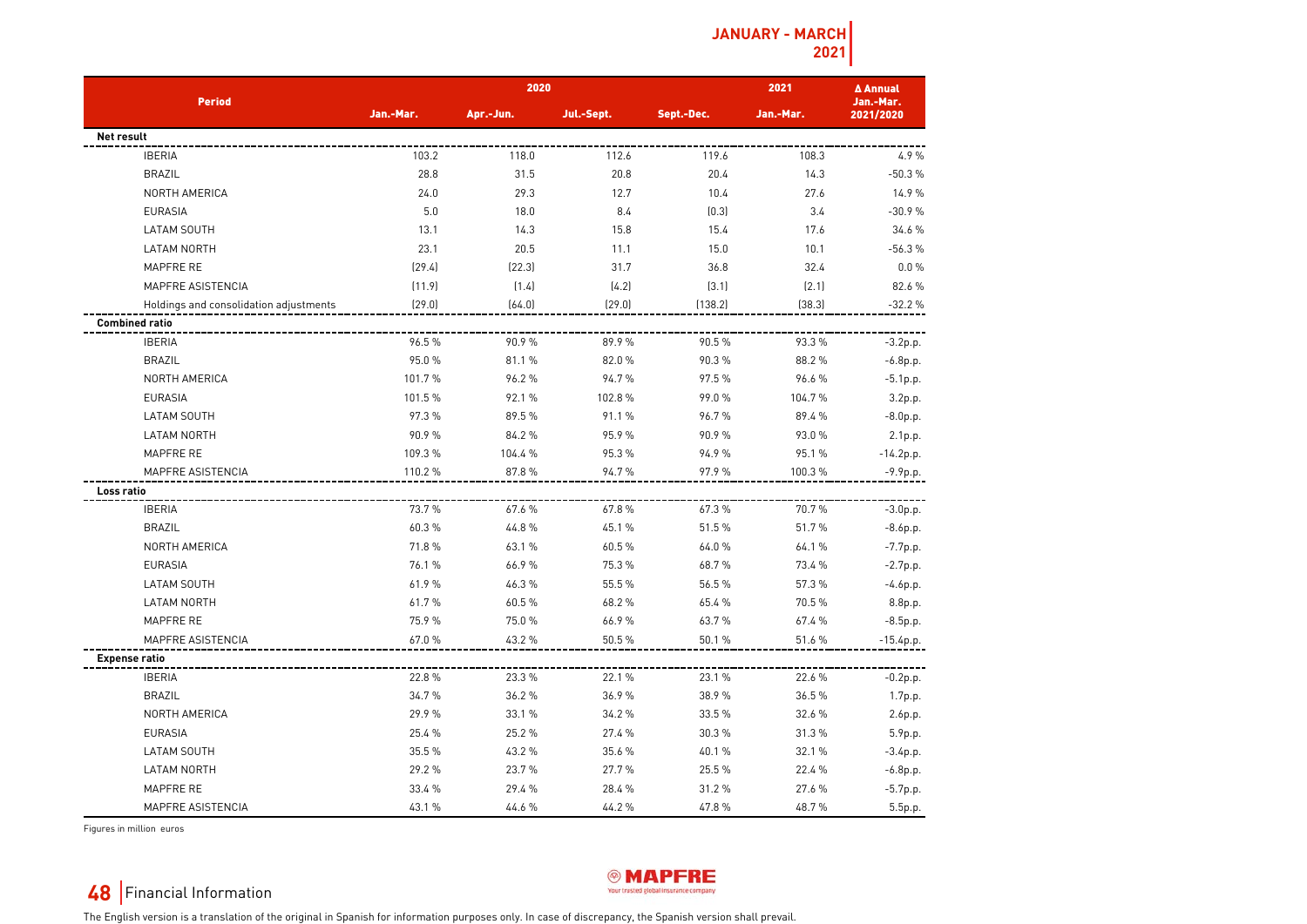# 13.4 Consolidated Statement of Other Comprehensive Income

|                                                | <b>GROSS AMOUNT</b> |                   | <b>TAX ON PROFITS</b> |                   | <b>ATTRIBUTABLE TO NON-</b><br><b>CONTROLLING INTERESTS</b> |                   | <b>ATTRIBUTABLE TO CONTROLLING</b><br><b>COMPANY</b> |                   |  |
|------------------------------------------------|---------------------|-------------------|-----------------------|-------------------|-------------------------------------------------------------|-------------------|------------------------------------------------------|-------------------|--|
|                                                | <b>MARCH 2020</b>   | <b>MARCH 2021</b> | <b>MARCH 2020</b>     | <b>MARCH 2021</b> | <b>MARCH 2020</b>                                           | <b>MARCH 2021</b> | <b>MARCH 2020</b>                                    | <b>MARCH 2021</b> |  |
| AI CONSOLIDATED RESULT FOR THE YEAR            | 267.3               | 308.1             | (72.9)                | (75.6)            | 67.6                                                        | 59.1              | 126.8                                                | 173.3             |  |
| <b>BI OTHER RECOGNIZED REVENUE (EXPENSES)</b>  | (1.187.4)           | (315.2)           | 181.3                 | 100.4             | (150.8)                                                     | (31.0)            | (855.3)                                              | (183.8)           |  |
| 1. Financial assets available for sale         | (1, 302.8)          | (837.0)           | 319.7                 | 209.6             | (115.8)                                                     | (91.4)            | (867.3)                                              | (536.0)           |  |
| a) Valuation gains (losses)                    | (1, 246.2)          | [804.8]           | 306.3                 | 202.1             |                                                             |                   |                                                      |                   |  |
| b) Amounts transferred to the income statement | [56.7]              | [32.3]            | 13.4                  | 7.5               |                                                             |                   |                                                      |                   |  |
| c) Other reclassifications                     | 0.0                 | 0.1               | 0.0                   | 0.0               |                                                             |                   |                                                      |                   |  |
| 2. Currency conversion differences             | (438.3)             | 77.0              | (0.1)                 | 0.1               | (109.9)                                                     | (2.1)             | (328.4)                                              | 79.2              |  |
| a) Valuation gains (losses)                    | [435.6]             | 77.0              | (0.1)                 | 0.1               |                                                             |                   |                                                      |                   |  |
| b) Amounts transferred to the income statement | 0.0                 | 0.1               | 0.0                   | 0.0               |                                                             |                   |                                                      |                   |  |
| cl Other reclassifications                     | [2.7]               | (0.1)             | 0.0                   | 0.0               |                                                             |                   |                                                      |                   |  |
| 3. Shadow accounting                           | 554.6               | 436.9             | (138.3)               | (109.2)           | 74.9                                                        | 62.5              | 341.4                                                | 265.2             |  |
| a) Valuation gains (losses)                    | 987.6               | 425.1             | [246.6]               | [106.3]           |                                                             |                   |                                                      |                   |  |
| b) Amounts transferred to the income statement | [433.1]             | 11.8              | 108.3                 | (3.0)             |                                                             |                   |                                                      |                   |  |
| c) Other reclassifications                     | 0.0                 | 0.0               | 0.0                   | 0.0               |                                                             |                   |                                                      |                   |  |
| 4. Equity-accounted entities                   | (0.6)               | (0.2)             | 0.0                   | 0.0               | 0.0                                                         | 0.0               | (0.6)                                                | (0.2)             |  |
| a) Valuation gains (losses)                    | [0.6]               | (0.2)             | $0.0\,$               | 0.0               |                                                             |                   |                                                      |                   |  |
| b) Amounts transferred to the income statement | 0.0                 | 0.0               | 0.0                   | 0.0               |                                                             |                   |                                                      |                   |  |
| cl Other reclassifications                     | 0.0                 | 0.0               | 0.0                   | 0.0               |                                                             |                   |                                                      |                   |  |
| 5. Other recognized revenue and expenses       | (0.3)               | 8.2               | $0.0\,$               | 0.0               | 0.0                                                         | 0.0               | (0.2)                                                | 8.1               |  |
| <b>TOTALS</b>                                  | (920.1)             | (7.1)             | 108.4                 | 24.8              | (83.3)                                                      | 28.2              | (728.5)                                              | (10.4)            |  |

Figures in million euros

**49** Financial Information

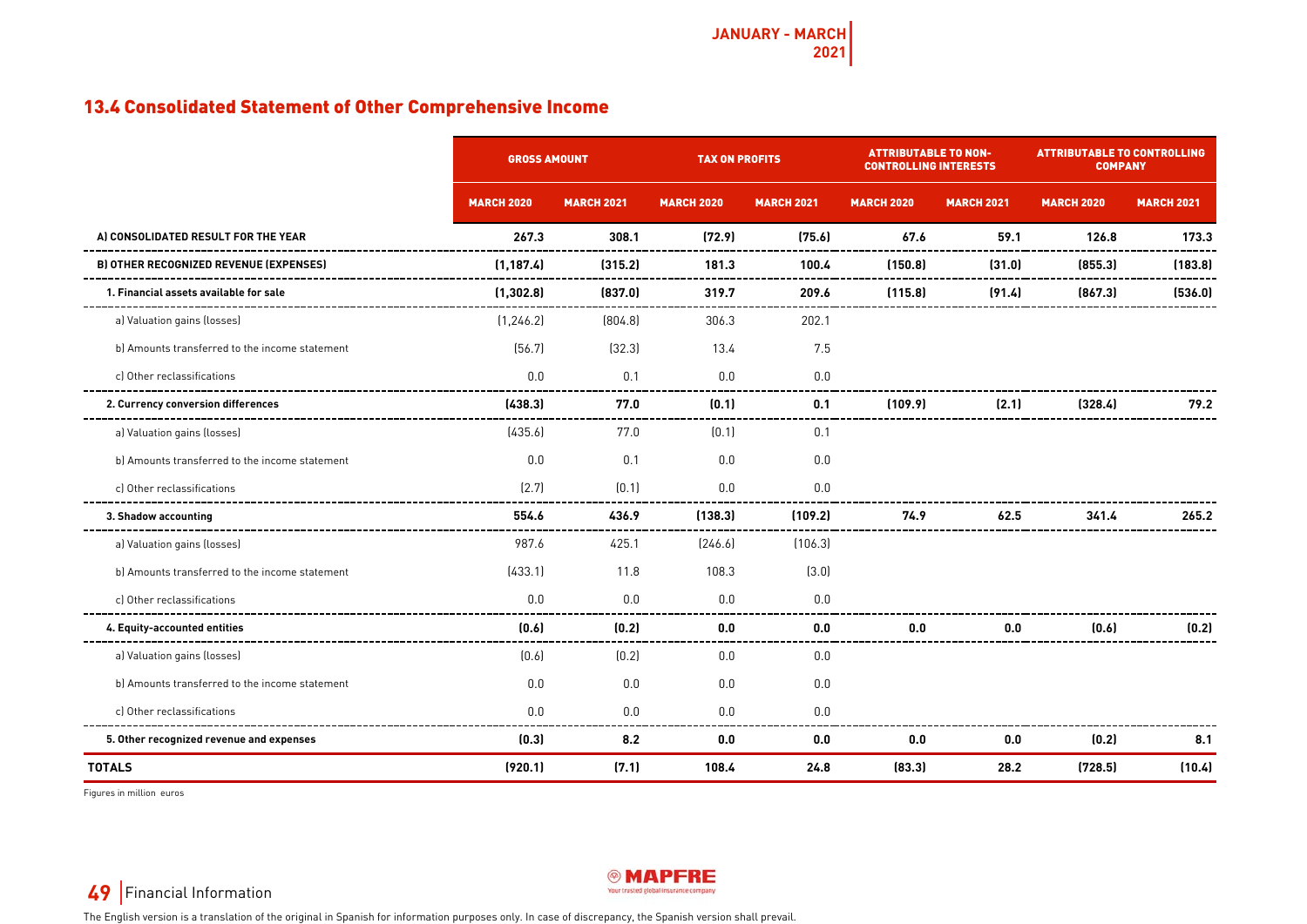**JANUARY - MARCH 2021**

# 13.5 Income Statement by Business Unit

|                                                                 | <b>IBERIA</b>        |                      | <b>BRAZIL</b>        |                      | <b>NORTH AMERICA</b> |                      | <b>EURASIA</b>       |                      | <b>LATAM SOUTH</b>   |                      | <b>LATAM NORTH</b>   |                      |
|-----------------------------------------------------------------|----------------------|----------------------|----------------------|----------------------|----------------------|----------------------|----------------------|----------------------|----------------------|----------------------|----------------------|----------------------|
| <b>ITEM</b>                                                     | <b>MARCH</b><br>2020 | <b>MARCH</b><br>2021 | <b>MARCH</b><br>2020 | <b>MARCH</b><br>2021 | <b>MARCH</b><br>2020 | <b>MARCH</b><br>2021 | <b>MARCH</b><br>2020 | <b>MARCH</b><br>2021 | <b>MARCH</b><br>2020 | <b>MARCH</b><br>2021 | <b>MARCH</b><br>2020 | <b>MARCH</b><br>2021 |
| Gross written and accepted premiums                             | 1.943.8              | 2,021.7              | 500.5                | 482.2                | 509.6                | 454.5                | 393.9                | 340.7                | 310.7                | 326.3                | 342.6                | 355.9                |
| Net premiums earned                                             | 1,125.4              | 1,128.5              | 392.4                | 300.8                | 442.7                | 366.7                | 229.9                | 193.0                | 166.2                | 150.9                | 212.5                | 196.5                |
| Net claims incurred and variation in other technical provisions | [829.3]              | [797.3]              | [236.7]              | [155.6]              | [317.7]              | [235.0]              | (175.0)              | [141.7]              | [102.8]              | [86.5]               | (131.1)              | [138.6]              |
| Net operating expenses                                          | [238.7]              | [237.7]              | (136.2)              | (109.7)              | (135.5)              | (121.7)              | (57.0)               | (59.0)               | (59.5)               | (51.2)               | [54.6]               | (42.7)               |
| Other technical revenue and expenses.                           | (18.2)               | (17.9)               | 0.0                  | 0.0                  | 3.0                  | 2.2                  | (1.4)                | (1.4)                | 0.5                  | 2.8                  | (7.6)                | (1.4)                |
| <b>Technical result</b>                                         | 39.1                 | 75.6                 | 19.4                 | 35.5                 | (7.5)                | 12.3                 | (3.5)                | (9.1)                | 4.5                  | 16.1                 | 19.3                 | 13.8                 |
| Net financial income                                            | 49.1                 | 26.1                 | 32.6                 | 7.9                  | 39.9                 | 23.9                 | 10.5                 | 15.4                 | 17.3                 | 14.1                 | 8.6                  | 7.0                  |
| Other non-technical revenue and expenses                        | [6.4]                | (11.2)               | (0.1)                | 0.0                  | (2.2)                | [0.2]                | [0.6]                | (0.5)                | 0.0                  | [0.2]                | 0.2                  | [0.1]                |
| <b>Result of Non-Life business</b>                              | 81.8                 | 90.6                 | 52.0                 | 43.4                 | 30.2                 | 36.0                 | 6.4                  | 5.7                  | 21.8                 | 30.0                 | 28.1                 | 20.7                 |
| Gross written and accepted premiums                             | 471.5                | 463.3                | 337.5                | 246.9                | 0.9                  | 0.2                  | 79.4                 | 89.9                 | 60.4                 | 59.2                 | 141.6                | 98.6                 |
| Net premiums earned                                             | 433.0                | 426.1                | 290.4                | 225.4                | 1.1                  | 0.8                  | 77.6                 | 88.3                 | 47.1                 | 43.0                 | 105.8                | 65.6                 |
| Net claims incurred and variation in other technical provisions | [236.6]              | [486.5]              | [83.4]               | [111.6]              | [0.3]                | [0.1]                | 122.0                | [92.8]               | (40.2)               | [41.5]               | (74.4)               | [56.9]               |
| Net operating expenses                                          | [61.7]               | [60.1]               | (151.9)              | (105.2)              | [0.7]                | [0.4]                | (5.8)                | (6.2)                | (25.3)               | [20.3]               | [23.8]               | [23.4]               |
| Other technical revenue and expenses                            | (7.8)                | [8.1]                | (0.3)                | (0.1)                | 0.0                  | 0.0                  | 0.2                  | 0.2                  | (0.2)                | [0.2]                | (0.8)                | (0.7)                |
| <b>Technical result</b>                                         | 126.9                | (128.6)              | 54.8                 | 8.5                  | 0.1                  | 0.2                  | 193.9                | (10.5)               | (18.5)               | (19.0)               | 6.7                  | (15.4)               |
| Financial result and other non-technical revenue                | (63.9)               | 189.7                | (2.5)                | 5.2                  | 0.1                  | 0.1                  | (190.0)              | 14.2                 | 18.9                 | 16.8                 | 0.6                  | 7.8                  |
| <b>Result of Life business</b>                                  | 63.0                 | 61.1                 | 52.3                 | 13.6                 | 0.2                  | 0.4                  | 4.0                  | 3.7                  | 0.4                  | (2.1)                | 7.4                  | (7.5)                |
| <b>Result from other business activities</b>                    | 12.3                 | 13.4                 | 0.0                  | 5.5                  | (0.5)                | (0.6)                | 0.0                  | (0.1)                | 0.7                  | 0.5                  | (0.2)                | 1.0                  |
| Hyperinflation adjustments                                      | 0.0                  | 0.0                  | 0.0                  | 0.0                  | 0.0                  | 0.0                  | 0.0                  | 0.0                  | (2.5)                | [2.4]                | 0.0                  | 0.0                  |
| <b>Result before tax</b>                                        | 157.1                | 165.0                | 104.4                | 62.5                 | 29.9                 | 35.8                 | 10.3                 | 9.3                  | 20.4                 | 25.9                 | 35.3                 | 14.1                 |
| Tax on profits                                                  | (35.7)               | (39.5)               | (31.1)               | (14.5)               | (5.9)                | (8.2)                | (2.9)                | (2.5)                | (6.8)                | (6.6)                | (8.8)                | (3.1)                |
| Result from discontinued operations                             | 0.0                  | 0.0                  | 0.0                  | 0.0                  | 0.0                  | 0.0                  | 0.0                  | 0.0                  | 0.0                  | 0.0                  | 0.0                  | 0.0                  |
| Non-controlling interests                                       | 18.2                 | 17.2                 | 44.5                 | 33.7                 | 0.0                  | 0.0                  | 2.4<br>---           | 3.5                  | 0.5                  | 1.7                  | 3.4                  | 0.9                  |
| Attributable net result                                         | 103.2                | 108.3                | 28.8                 | 14.3                 | 24.0                 | 27.6                 | 5.0                  | 3.4                  | 13.1                 | 17.6                 | 23.1                 | 10.1                 |
| Loss ratio                                                      | 73.7%                | 70.7%                | 60.3%                | 51.7%                | 71.8%                | 64.1%                | 76.1%                | 73.4 %               | 61.9%                | 57.3%                | 61.7%                | 70.5 %               |
| Expense ratio                                                   | 22.8%                | 22.6%                | 34.7%                | 36.5%                | 29.9%                | 32.6 %               | 25.4%                | 31.3%                | 35.5%                | 32.1%                | 29.2%                | 22.4 %               |
| <b>Combined ratio</b>                                           | 96.5%                | 93.3%                | 95.0%                | 88.2%                | 101.7%               | 96.6%                | 101.5%               | 104.7%               | 97.3%                | 89.4%                | 90.9%                | 93.0%                |

|                                   | <b>IBERIA</b>           |                      | <b>BRAZIL</b>           |                      | <b>NORTH AMERICA</b>    |                      | <b>EURASIA</b>          |                      | <b>LATAM SOUTH</b>      |                      | <b>LATAM NORTH</b>      |                      |
|-----------------------------------|-------------------------|----------------------|-------------------------|----------------------|-------------------------|----------------------|-------------------------|----------------------|-------------------------|----------------------|-------------------------|----------------------|
| <b>ITEM</b>                       | <b>DECEMBER</b><br>2020 | <b>MARCH</b><br>2021 | <b>DECEMBER</b><br>2020 | <b>MARCH</b><br>2021 | <b>DECEMBER</b><br>2020 | <b>MARCH</b><br>2021 | <b>DECEMBER</b><br>2020 | <b>MARCH</b><br>2021 | <b>DECEMBER</b><br>2020 | <b>MARCH</b><br>2021 | <b>DECEMBER</b><br>2020 | <b>MARCH</b><br>2021 |
| Investments, real estate and cash | 25,937.8                | 25,580.3             | 2,623.1                 | 2,381.0              | 2,388.6                 | 2,388.4              | 4,244.2                 | 4,298.7              | ,995.6                  | .974.1               | ,531.0                  | .579.6               |
| Technical provisions              | 22,757.2                | 23,217.9             | 3.416.5                 | 3,589.6              | 2,452.4                 | 2,484.5              | 4,268.1                 | 4.320.6              | 3,305.0                 | 3,366.4              | 1,521.6                 | ,602.6               |
| Shareholders' equity              | 4,367.9                 | 4,364.3              | 782.7                   | 726.0                | ,343.4                  | 1,342.7              | 713.7                   | 720.3                | 578.5                   | 564.9                | 445.6                   | 475.5                |
| <b>ROE</b>                        | 10.6%                   | 11.0%                | 11.3%                   | 11.3%                | 5.6%                    | 5.9%                 | 4.4%                    | 4.3%                 | 10.3%                   | 11.8%                | 15.8%                   | 12.4 %               |

Figures in million euros



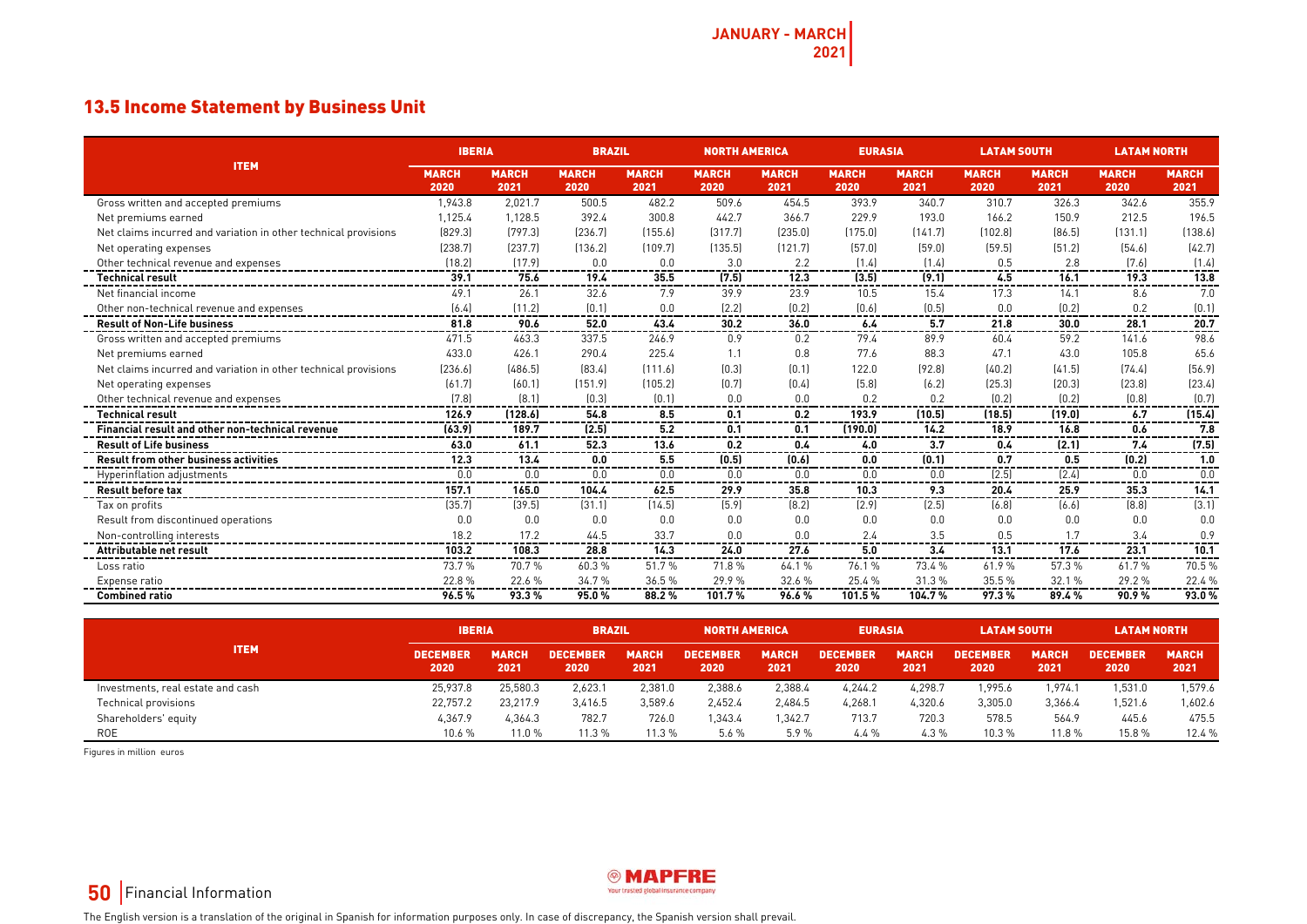### **JANUARY - MARCH 2021**

|                                                                 | <b>MAPFRE RE</b>  |                   | <b>MAPFRE ASISTENCIA</b> |                   | <b>CONS. ADJUST. &amp; CORPORATE</b><br><b>AREAS</b> |                   | <b>TOTAL</b>      |                   |  |
|-----------------------------------------------------------------|-------------------|-------------------|--------------------------|-------------------|------------------------------------------------------|-------------------|-------------------|-------------------|--|
| <b>ITEM</b>                                                     | <b>MARCH 2020</b> | <b>MARCH 2021</b> | <b>MARCH 2020</b>        | <b>MARCH 2021</b> | <b>MARCH 2020</b>                                    | <b>MARCH 2021</b> | <b>MARCH 2020</b> | <b>MARCH 2021</b> |  |
| Gross written and accepted premiums                             | 1,304.8           | 1,419.0           | 219.7                    | 118.6             | (628.1)                                              | (749.0)           | 4,897.5           | 4,770.0           |  |
| Net premiums earned                                             | 616.4             | 607.1             | 152.9                    | 101.6             | (1.4)                                                | 1.0               | 3,337.1           | 3,046.1           |  |
| Net claims incurred and variation in other technical provisions | (468.0)           | [409.4]           | (102.5)                  | (52.5)            | [0.3]                                                | [2.6]             | [2, 363.5]        | [2,019.2]         |  |
| Net operating expenses                                          | [205.6]           | (167.7)           | [61.3]                   | (45.8)            | 3.0                                                  | 1.1               | (945.3)           | [834.5]           |  |
| Other technical revenue and expenses                            | [0.2]             | [0.1]             | [4.7]                    | [3.6]             | 0.0                                                  | [0.1]             | [28.6]            | (19.5)            |  |
| <b>Technical result</b>                                         | (57.4)            | 29.8              | (15.6)                   | (0.3)             | 1.3                                                  | (0.7)             | (0.4)             | 173.0             |  |
| Net financial income                                            | 21.9              | 12.7              | 0.4                      | 2.3               | (3.0)                                                | 1.8               | 177.4             | 111.2             |  |
| Other non-technical revenue and expenses                        | (2.4)             | (2.0)             | 0.0                      | 0.0               | 0.0                                                  | 0.0               | (11.5)            | (14.1)            |  |
| <b>Result of Non-Life business</b>                              | (37.8)            | 40.5              | (15.2)                   | 2.0               | (1.7)                                                | 1.2               | 165.6             | 270.0             |  |
| Gross written and accepted premiums                             | 108.8             | 167.5             | 0.0                      | 0.0               | 0.0                                                  | 0.1               | 1,200.0           | 1,125.7           |  |
| Net premiums earned                                             | 89.5              | 153.6             | 0.0                      | 0.0               | 0.0                                                  | 0.0               | 1,044.6           | 1,003.0           |  |
| Net claims incurred and variation in other technical provisions | (75.7)            | [141.3]           | 0.0                      | 0.0               | 0.0                                                  | 0.0               | (388.7)           | (930.9)           |  |
| Net operating expenses                                          | [31.8]            | (18.4)            | 0.0                      | 0.0               | 0.0                                                  | 0.0               | (300.9)           | [234.0]           |  |
| Other technical revenue and expenses                            | [0.1]             | 0.0               | 0.0                      | 0.0               | 0.0                                                  | 0.0               | (9.0)             | (9.0)             |  |
| Technical result                                                | (18.2)            | (6.1)             | 0.0                      | 0.0               | 0.0                                                  | 0.0               | 345.9             | (170.9)           |  |
| Financial result and other non-technical revenue                | 16.6              | 8.8               | 0.0                      | 0.0               | 0.0                                                  | 0.0               | (220.2)           | 242.6             |  |
| <b>Result of Life business</b>                                  | (1.6)             | 2.7               | 0.0                      | 0.0               | 0.0                                                  | 0.0               | 125.7             | 71.7              |  |
| <b>Result from other business activities</b>                    | 0.0               | 0.0               | 5.1                      | (2.4)             | (37.3)                                               | (48.1)            | (19.7)            | (30.9)            |  |
| Hyperinflation adjustments                                      | 0.0               | 0.0               | [0.2]                    | (0.2)             | (1.5)                                                | [0.2]             | (4.2)             | (2.8)             |  |
| <b>Result before tax</b>                                        | (39.4)            | 43.2              | (10.2)                   | (0.6)             | (40.5)                                               | (47.2)            | 267.3             | 308.1             |  |
| Tax on profits                                                  | 10.0              | (10.7)            | (1.1)                    | (1.0)             | 9.5                                                  | 10.5              | (72.9)            | (75.6)            |  |
| Result from discontinued operations                             | 0.0               | 0.0               | 0.0                      | 0.0               | 0.0                                                  | 0.0               | 0.0               | 0.0               |  |
| Non-controlling interests                                       | 0.0               | 0.0               | 0.6                      | 0.5               | (2.0)                                                | 1.7               | 67.6              | 59.1              |  |
| Attributable net result                                         | (29.4)            | 32.4              | (11.9)                   | (2.1)             | (29.0)                                               | (38.3)            | 126.8             | 173.3             |  |
| Loss ratio                                                      | 75.9%             | 67.4%             | 67.0%                    | 51.6%             |                                                      |                   | 70.8%             | 66.3%             |  |
| Expense ratio                                                   | 33.4 %            | 27.6%             | 43.1%                    | 48.7%             |                                                      |                   | 29.2%             | 28.0%             |  |
| <b>Combined ratio</b>                                           | 109.3%            | 95.1%             | 110.2%                   | 100.3%            |                                                      |                   | 100.0%            | 94.3%             |  |

|                                   |                         | <b>MAPFRE ASISTENCIA</b><br><b>MAPFRE RE</b> |                         |                   | <b>CONS. ADJUST. &amp; CORPORATE</b><br><b>AREAS</b> |                   | <b>TOTAL</b>            |                   |
|-----------------------------------|-------------------------|----------------------------------------------|-------------------------|-------------------|------------------------------------------------------|-------------------|-------------------------|-------------------|
| <b>ITEM</b>                       | <b>DECEMBER</b><br>2020 | <b>MARCH 2021</b>                            | <b>DECEMBER</b><br>2020 | <b>MARCH 2021</b> | <b>DECEMBER</b><br>2020                              | <b>MARCH 2021</b> | <b>DECEMBER</b><br>2020 | <b>MARCH 2021</b> |
| Investments, real estate and cash | 5,303.1                 | 5.481.1                                      | 341.9                   | 329.0             | 527.8                                                | 580.4             | 44.893.2                | 44,592.5          |
| Technical provisions              | 6,396.7                 | 6.645.3                                      | 591.5                   | 581.1             | [3.016.5]                                            | [3, 205.7]        | 41.692.6                | 42,602.5          |
| Shareholders' equity              | 1.770.9                 | .783.7                                       | 120.8                   | 118.5             | (1.587.5)                                            | (1,806.9)         | 8,536.0                 | 8,289.1           |
| ROE                               | $1.0 \%$                | 4.6%                                         | $-14.7%$                | $-8.7%$           |                                                      |                   | 6.1%                    | 7.1%              |

Figures in million euros

**51** Financial Information

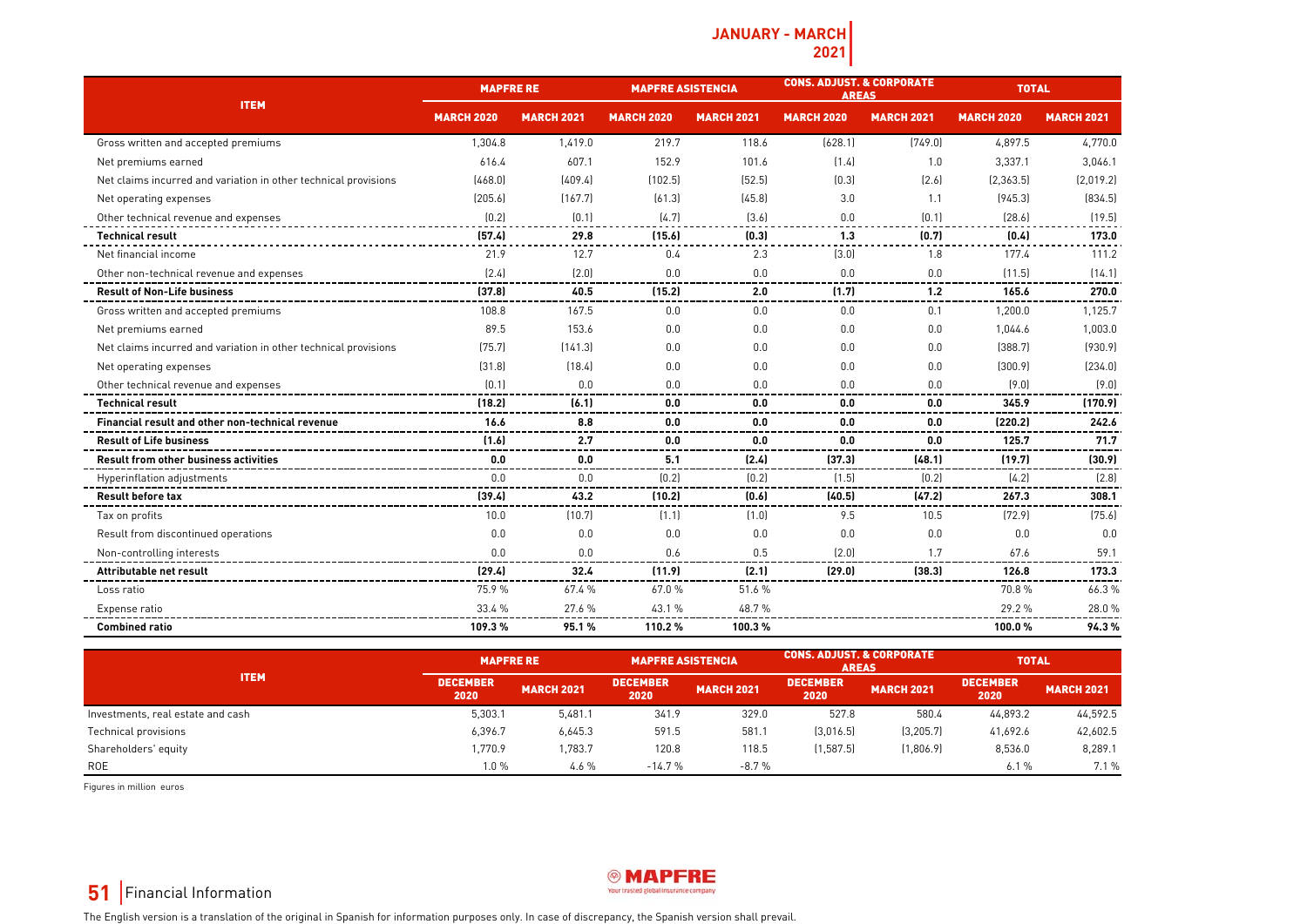### **Terminology**

| <b>CONCEPT</b>                                | <b>DEFINITION</b>                                                                                                                                                                                                                                                                          |
|-----------------------------------------------|--------------------------------------------------------------------------------------------------------------------------------------------------------------------------------------------------------------------------------------------------------------------------------------------|
| MANAGED SAVINGS                               | Includes third party Life technical reserves, pensions funds and mutual funds                                                                                                                                                                                                              |
| CORPORATE AREAS AND CONSOLIDATION ADJUSTMENTS | Includes the result attributable to MAPFRE RE and MAPFRE INTERNACIONAL's non-controlling interests and other concepts                                                                                                                                                                      |
| <b>GROSS RESULT</b>                           | Result before taxes and non-controlling interests                                                                                                                                                                                                                                          |
| MINIMUM CAPITAL REQUIREMENT (MCR)             | Minimum level of capital below which the amount of financial resources should not fall                                                                                                                                                                                                     |
| SOLVENCY CAPITAL REQUIREMENT (SCR)            | Reflects a level of eligible own funds that enables insurance and reinsurance undertakings to absorb significant losses and meet their obligations to policyholders                                                                                                                        |
| FINANCIAL DEBT                                | Includes subordinated debt, senior debt and debt due to credit institutions                                                                                                                                                                                                                |
| LEVERAGE RATIO                                | Financial debt / (Equity + Financial debt)                                                                                                                                                                                                                                                 |
| <b>SENIOR DEBT</b>                            | Issue of debentures and other negotiable securities                                                                                                                                                                                                                                        |
| SUBORDINATED DEBT                             | Subordinated liabilities                                                                                                                                                                                                                                                                   |
| ELIGIBLE OWN FUNDS/ EOF                       | Funds available to cover the Solvency Capital Requirement on an on-qoing basis, consisting of the insurance company's assets, free of any foreseeable liabilities,<br>less any intangible items, and having applied another series of adjustments in line with the Solvency II regulation. |
| SOLVENCY RATIO                                | The coefficient between Eligible Own Funds and Solvency Capital Requirement                                                                                                                                                                                                                |
| TECHNICAL AND FINANCIAL MARGIN - LIFE         | Technical and financial result, plus other non-technical revenue / arithmetic mean of technical reserves at the beginning and closing of the period (twelve months)<br>x 100                                                                                                               |
| OTHER BUSINESS ACTIVITIES                     | Includes the Group's non-insurance activities undertaken by the insurance subsidiaries, as well as by other subsidiaries                                                                                                                                                                   |
|                                               | • Activities of the holding companies of MAPFRE S.A. and MAPFRE INTERNACIONAL                                                                                                                                                                                                              |
|                                               | • Non-insurance activities of the Group developed by its subsidiaries, mainly including:                                                                                                                                                                                                   |
|                                               | • MAPFRE INVERSIÓN (MAPFRE ASSET MANAGEMENT)                                                                                                                                                                                                                                               |
|                                               | • MAPFRE ASISTENCIA: Assistance and Specialty Risks                                                                                                                                                                                                                                        |
|                                               | • MAPFRE ESPAÑA: FUNESPAÑA (funeral services), MULTIMAP, GESTIÓN CENTROS MÉDICOS MAPFRE (medical services), CESVIMAP (research and training<br>services                                                                                                                                    |
|                                               | • MAPFRE INTERNACIONAL: sigorta SERVIS (vehicle repair shops in Turkey), BEE INSURANCE (advisory services in Malta), GROWTH INVESTMENTS (investment<br>services in Malta)                                                                                                                  |
| PAYOUT                                        | (Total dividend charged against earnings / Result for the year attributable to the controlling company) x 100                                                                                                                                                                              |
| <b>TARGET PRICE</b>                           | Average of the target prices calculated by analysts over a period of one year                                                                                                                                                                                                              |
| COMBINED RATIO- NON-LIFE                      | Expense ratio + Loss ratio                                                                                                                                                                                                                                                                 |
| <b>EXPENSE RATIO- NON-LIFE</b>                | (Net operating expenses - other technical revenue + other technical expenses) / Net premiums earned. Figures regarding Non-Life Insurance                                                                                                                                                  |
| LOSS RATIO- NON-LIFE                          | (Incurred claims for the year, net + Variation in other technical provisions + Profit sharing and returned premiums) / Net premiums earned. Figures regarding<br>Non-Life Insurance                                                                                                        |
| SOLVENCY II RATIO                             | Eligible Own Funds / Solvency Capital Requirement (SCR) x 100                                                                                                                                                                                                                              |
| DIVIDEND YIELD                                | Amount of dividend paid in the year / Average share price in the year                                                                                                                                                                                                                      |
| RESULT OF LIFE BUSINESS                       | Includes technical result, financial result and other non-technical revenue                                                                                                                                                                                                                |
| ROE (RETURN ON EQUITY)                        | (Attributable result (see definition) for the last twelve months) / (Arithmetic mean of equity attributable to the controlling company (see definition) at the beginning<br>and closing of the period (twelve months)) x 100                                                               |

The Alternative Performance Measures (APM) used in this report correspond to those financial measures that are not defined or detailed within the framework of the applicable financial information. Their definition and calculation can be consulted at the following link: https://www.mapfre.com/en/financial-information/

Certain numerical figures included in this report have been rounded. Therefore, discrepancies may arise in the tables between the totals and the itemized amounts as a result of said rounding.

# **52** Financial Information